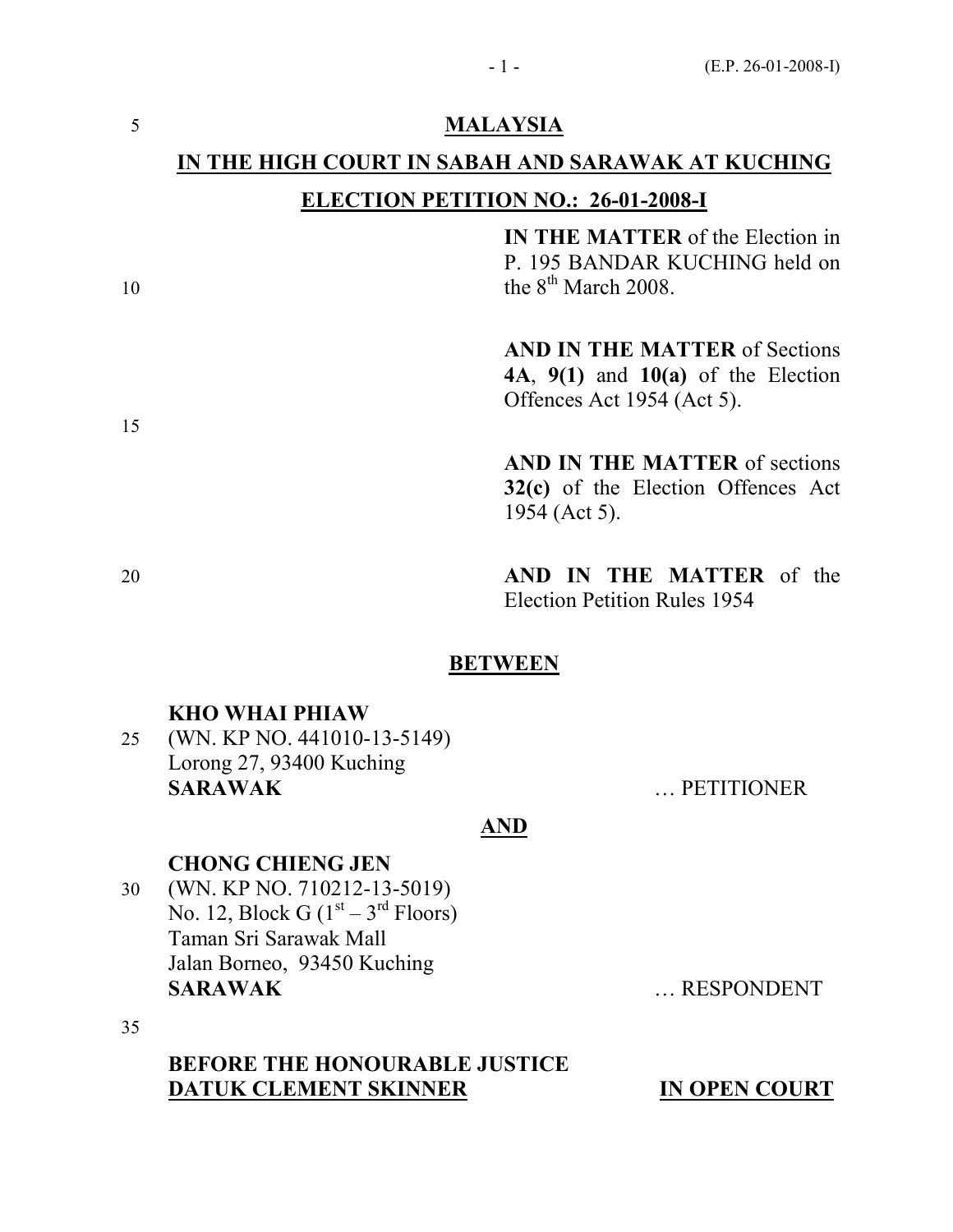#### 5 JUDGMENT

 In the recently concluded Parliamentary elections held on 08.03.2008, two (2) candidates offered themselves for election in the constituency of Bandar Kuching (P. 195). They were Mr. Sim Yaw Yen and Mr. Chong Chieng Jen. Mr. Sim represented the Sarawak United Peoples Party or 10 SUPP which is a member of the coalition of political parties known as the Barisan Nasional or BN which forms the Government in Malaysia including the State Government in Sarawak. Mr. Chong Chieng Jen represented the Democratic Action Party or DAP, an opposition party in Malaysia.Mr. Chong Chieng Jen was in fact offering himself for re-election as he was the 15 Member of Parliament for Bandar Kuching constituency in the last

Parliament before its dissolution.

 In the event, Mr. Chong Chieng Jen won the Bandar Kuching seat. He received 22,901 votes against Mr. Sim's 12,949 votes. Mr. Chong's majority was thus 9,952 votes.

20 An elector in the Bandar Kuching constituency, one Mr. Kho Whai Phiaw (hereafter 'the petitioner') being unhappy with that result has presented this petition to have Mr. Chong Chieng Jen's election declared void. I shall hereafter refer to Mr. Chong Chieng Jen as 'the respondent'.

 The petitioner seeks to have the respondent's election avoided on the 25 ground that the latter had engaged in the corrupt practice of (i) undue influence and (ii) bribery, to procure his victory in the election. In all, the petitioner has levelled five (5) charges against the respondent in his petition;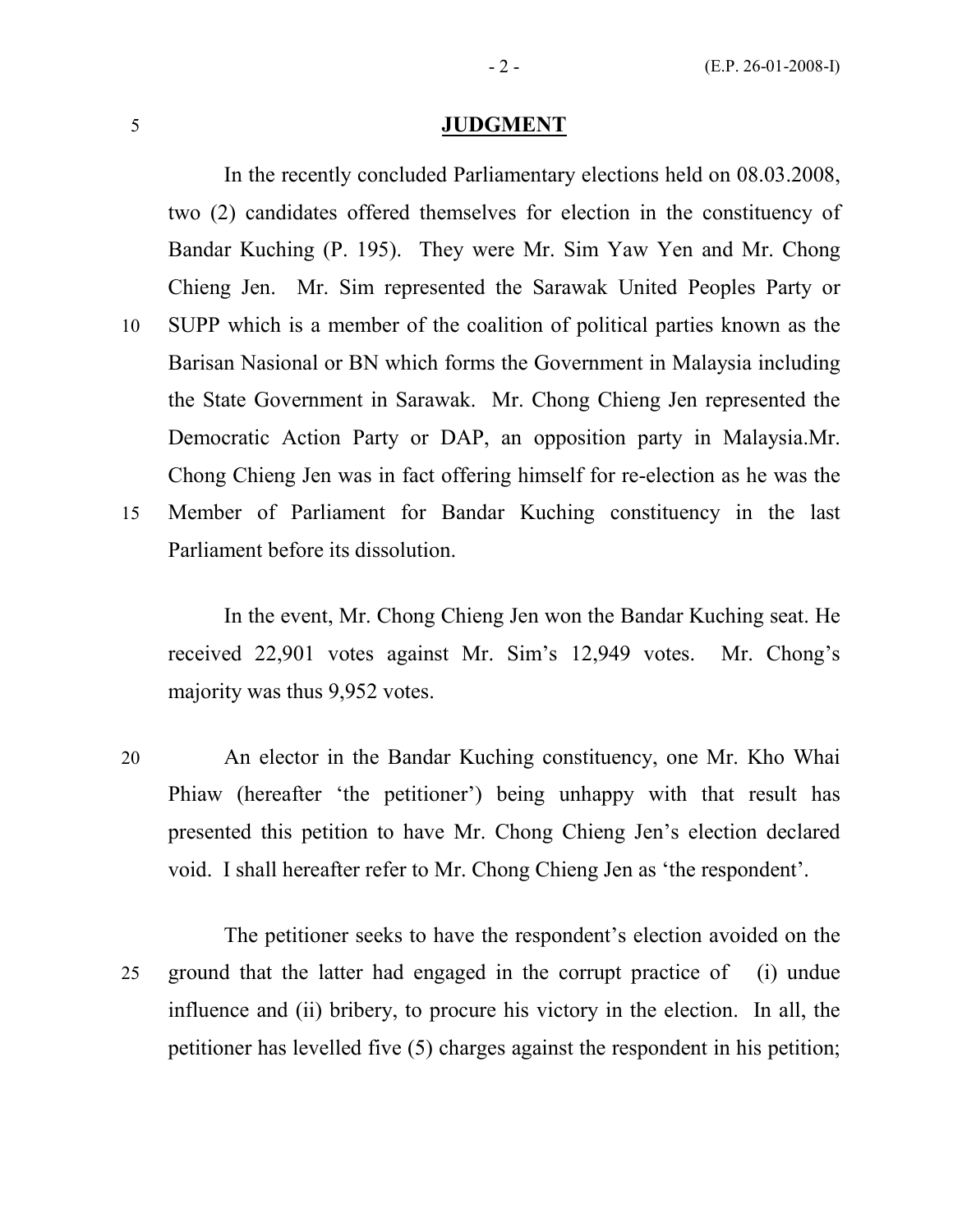5 four (4) of which relate to the alleged use of undue influence while one (1) charge relates to the alleged bribery of voters in the constituency.

 It would not serve any purpose to set out here those five (5) charges. In essence the charges relating to undue influence allege that in order to induce the non-Muslim and Chinese voters in the Bandar Kuching 10 constituency to vote for him, the respondent interfered with or attempted to interfere with the exercise by these voters of their free choice of vote by directly or indirectly threatening them with the infliction or the fear of infliction of temporal or spiritual injury, or physical damage or harm to their religious premises, or their loss of religious freedom, or economic loss, by 15 other persons. The respondent is alleged to have done this in four (4) different ways, namely:

- (1) by publishing or it being published with his knowledge and consent on his website know as "Chong Chieng Jen's Blog", a letter from one Mr. Smith said to contain certain threatening statements which is 20 alleged to have had the effect complained of on the voters in the constituency. This constitutes the first charge in the petition under para 3(1) thereof ('the first charge');
- (2) by publishing or circulating with his knowledge or consent election pamphlets entitled "After 50 Years of Independence" which were 25 alleged to contain statements calculated to have the effect complained of. This constitutes the second charge in the petition under para 3(2) thereof ('the second charge');by publishing or it being published with knowledge or consent false statements or imputations in pamphlets or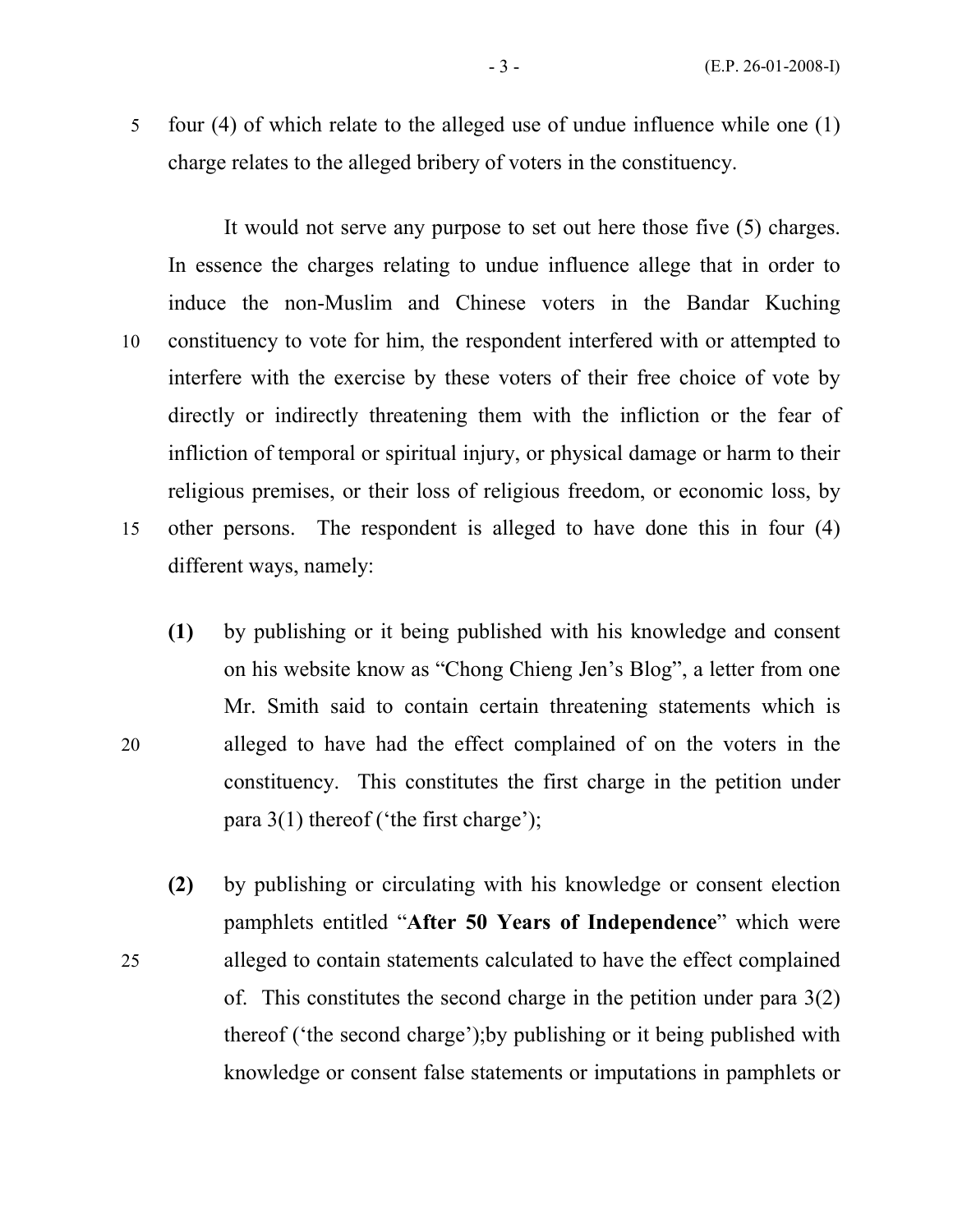- 5 campaign material entitled "CORRUPTION OUR NO. 1 ENEMY". This constitutes the forth charge in the petitioner under para 3(4) thereof ('the fourth charge');
- (3) by publishing or it being published with his knowledge or consent statements containing misleading imputations against Mr. Sim Yaw 10 Yen in the pamphlet entitled "SAY "ENOUGH" TO SUPP. SAY "NO" TO CM". This constitutes the fifth charge in the petition under para 3(5) thereof ('the fifth charge').

 As far as the charge relating to the corrupt practice of bribery is concerned, in essence the petitioner alleges that the respondent had promised 15 to give the voters in Bandar Kuching constituency a "Malaysia Bonus of up to RM6,000.00" for those with household income of RM6,000.00 or less per annum by publishing and distributing or it being published and distributed with his knowledge or consent the "DAP 2008 ELECTION MANIFESTO" in which the alleged promise is said to be made. This 20 constitutes the third charge in the petition under para 3(3) thereof ('the third charge').

 The petitioner has pleaded that what the respondent is alleged to have done by way of the corrupt practice of undue influence as described in the first, second, forth and fifth charges in the petition is contrary to s. 9(1) of 25 the Election Offences Act 1954 ('the Act'). For that reason the respondent's

election should be declared void under s. 32(c) of the Act.

 As far as the third charge in the petition is concerned, the petitioner has pleaded that the alleged corrupt practice of bribery is contrary to s. 10(a)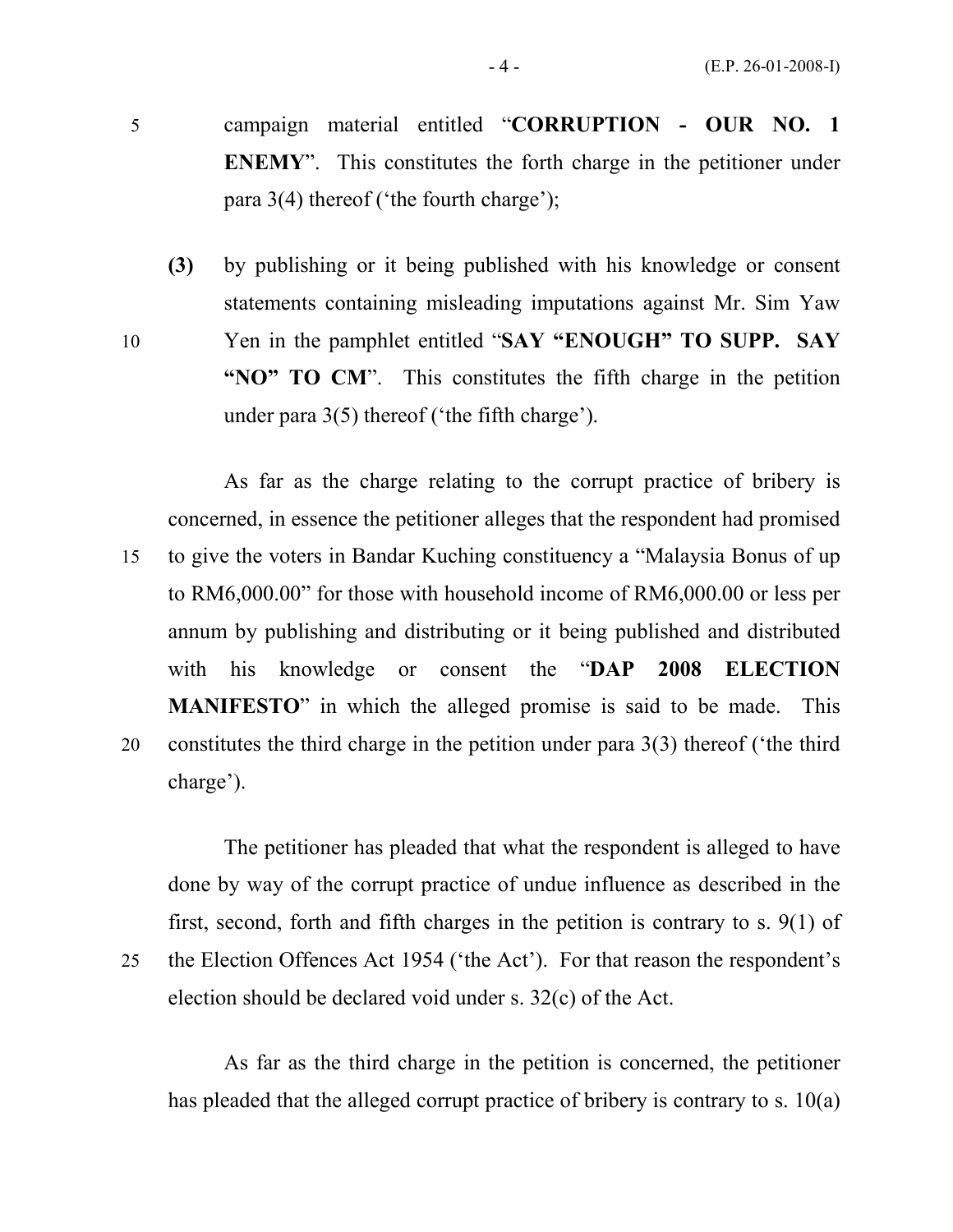5 of the Act. For that reason the respondent's election should be declared void under s. 32(c) of the Act.

#### THE LAW

 At the outset, I accept the following propositions of law in relation to an election petition which is brought to avoid an election on the ground of 10 corrupt practice.

 There seems to be a divergence of views in Malaysia on the burden of proof in proving the commission of a corrupt practice i.e. whether the Court should require proof beyond a reasonable doubt as in criminal cases, or, on a balance of probabilities as in civil cases. The more widely accepted view, 15 with which I respectfully concur, is that since an allegation of corrupt

practice is of a quasi – criminal natural as a finding of corrupt practice entails penal consequences, the onus is on the petitioner to prove corrupt practice by proof beyond reasonable doubt as in criminal cases. See Gurdial Singh Nijar V K.S. Balakrishnan [1993] 2 CLJ 75. But in 20 requiring proof beyond reasonable doubt, I remind myself of what was stated in S. Harcharn Singh V S. Sajjan Singh & Ors [1985] AOR 236 that:

"While insisting on standard of strict proof, the Court should not extend or stretch this doctrine to such an extent as to make it well nigh impossible to prove an allegation of corrupt practice. Such an approach would defeat 25 and frustrate the very laudable and sacrosanct object of the Act maintaining purity of the electoral process".

 I also accept the proposition that even though the respondent won by a majority of 9,952 votes, that would not prevent the present election petition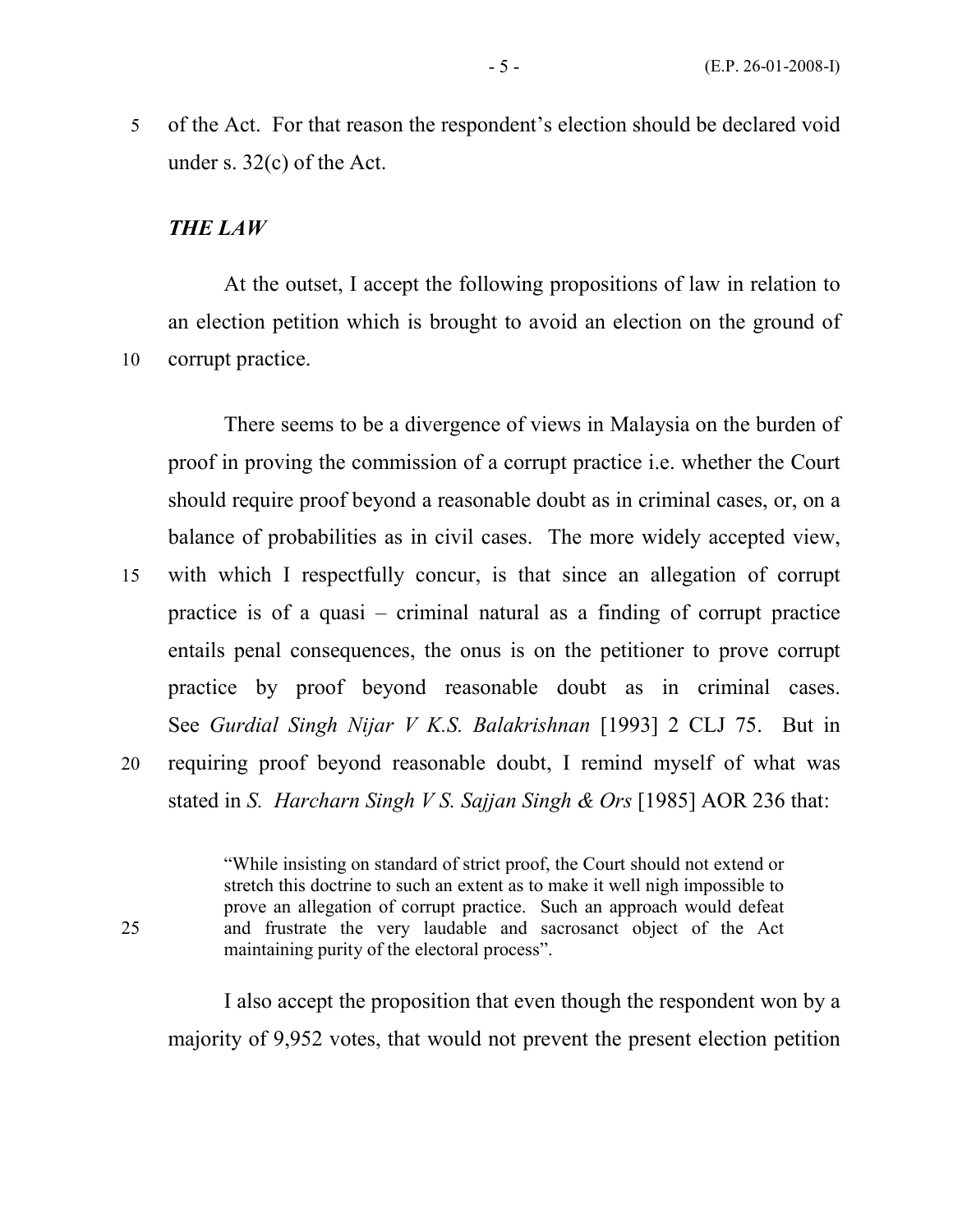5 nullifying the result on any ground of corrupt practice under s. 32(c) of the Act which states:

#### "32 Avoidance of election on election petition

 The election of a candidate at any election shall be declared to be void on an election petition on any of the following grounds only which may be 10 proved to the satisfaction of the Election Judge:

- (a) . . . . . . . . . . . . . . . . . . . . . . . . . . . . . . . . . . . . . .
- (b) . . . . . . . . . . . . . . . . . . . . . . . . . . . . . . . . . . . . . .
- (c) that a corrupt practice or illegal practice was committed in connection with the election by the candidate or with his 15 knowledge or consent, or by an agent of the candidate;
	- (d) . . . . . . . . . . . . . . . . . . . . . . . . . . . . . . . . . . . . . . (e) . . . . . . . . . . . . . . . . . . . . . . . . . . . . . . . . . . . . ".

R.N. Choudry in his commentary on the Representation of People Act 1951, First Edition Orient Publishing Company at page 251 explained the words 20 "corrupt practice" appearing in s. 123 of the Indian Act this way:

> "The expression "corrupt or illegal practice" is equivalent to "corrupt practice or illegal practice". The word "practice" applies even to a single act and is not confined to habitual repetition of the action. A single act of the nature given in that section would be a corrupt practice".

25 Although the learned author was there referring to s. 123 of the Indian Representation of People Act 1951, it is my view that the explanation given there will apply to the same words which are found in s. 32 (c) of our Act as s. 32 (c) does not contain words of qualification such as, for instance, that the alleged corrupt practice had "so extensively prevailed that they may be 30 reasonably supposed to have affected the result of the election" or even that such corrupt practice had "affected the result of the election", which words are found in s. 32 (a) and s. 32 (b) but not sub-section (c).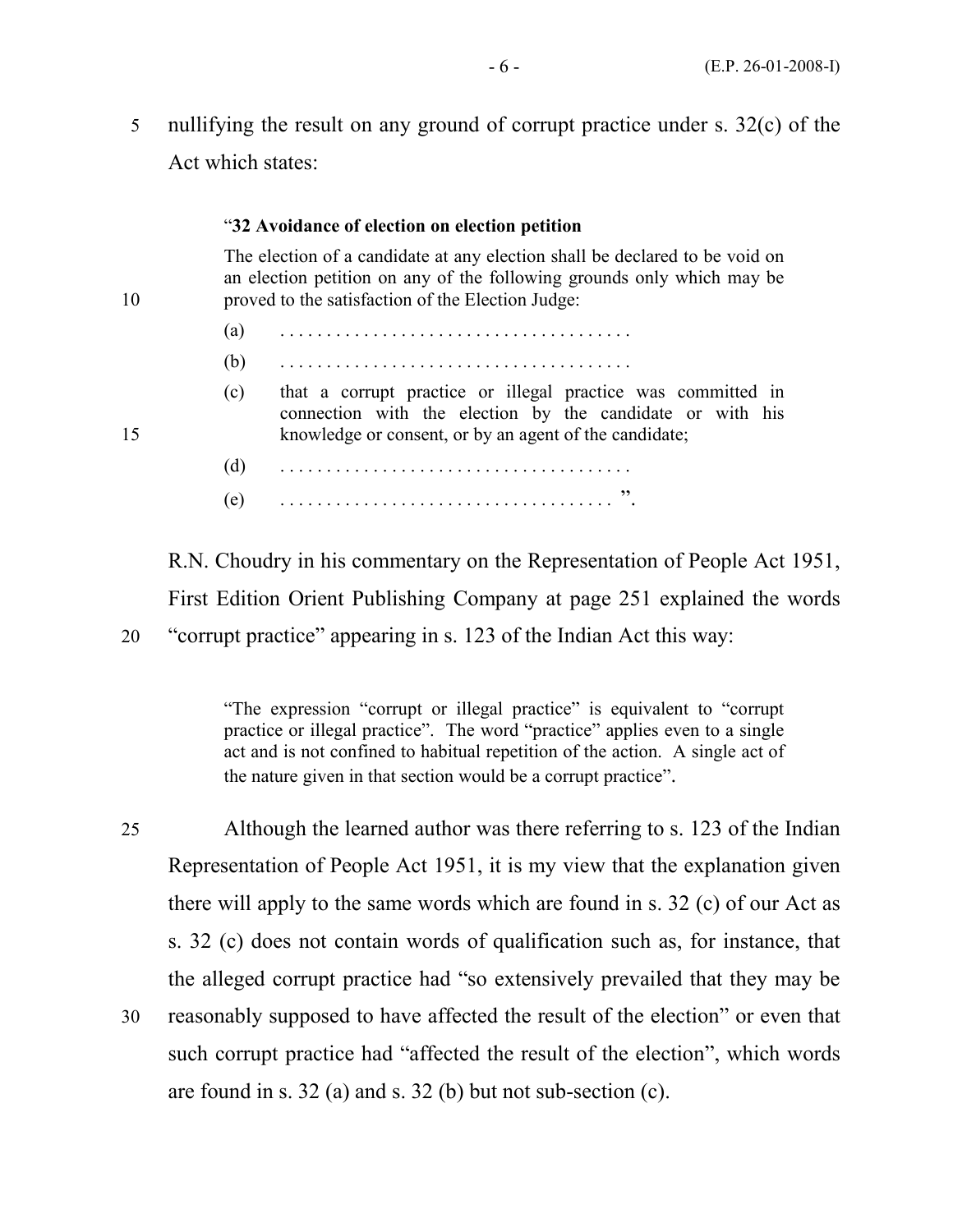#### 5 IS THE ELECTION PETITION DEFECTIVE?

In his closing submissions, Mr. Chan Kok Keong of counsel for the respondent contended that the Election Petition ought to be dismissed as it is defective. According to counsel the defect was such that there is no valid Election Petition before the Court. Counsel gave three (3) reasons for his 10 contention:

- (a) all the charges specified in paragraphs  $3(1)$ ,  $3(2)$ ,  $3(3)$ ,  $3(4)$  and  $3(5)$ of the Election Petition are incomplete as they fail to plead the requisite section of the Act relating to the offence of corrupt practice i.e. s.  $11(1)(b)$  of the Act;
- 15 (b) all the charges are also incomplete as they failed to allege and state that the alleged offences committed were "in connection with the election" which is also an essential ingredient of the offence of corrupt practice under s. 32(c) of the Act;
- (c) all the charges are also defective because they failed to allege or plead 20 the names of the persons alleged to have been unduly influenced or bribed.

 I will address each of these grounds in turn although not in the order in which they were raised.

 With regard to ground (b) above, i.e. that the petitioner did not state in 25 his petition that the offences allegedly committed by the respondent were "in connection with the election", I do not find any merit in this complaint. Although the petitioner had failed to use these precise words, I do not think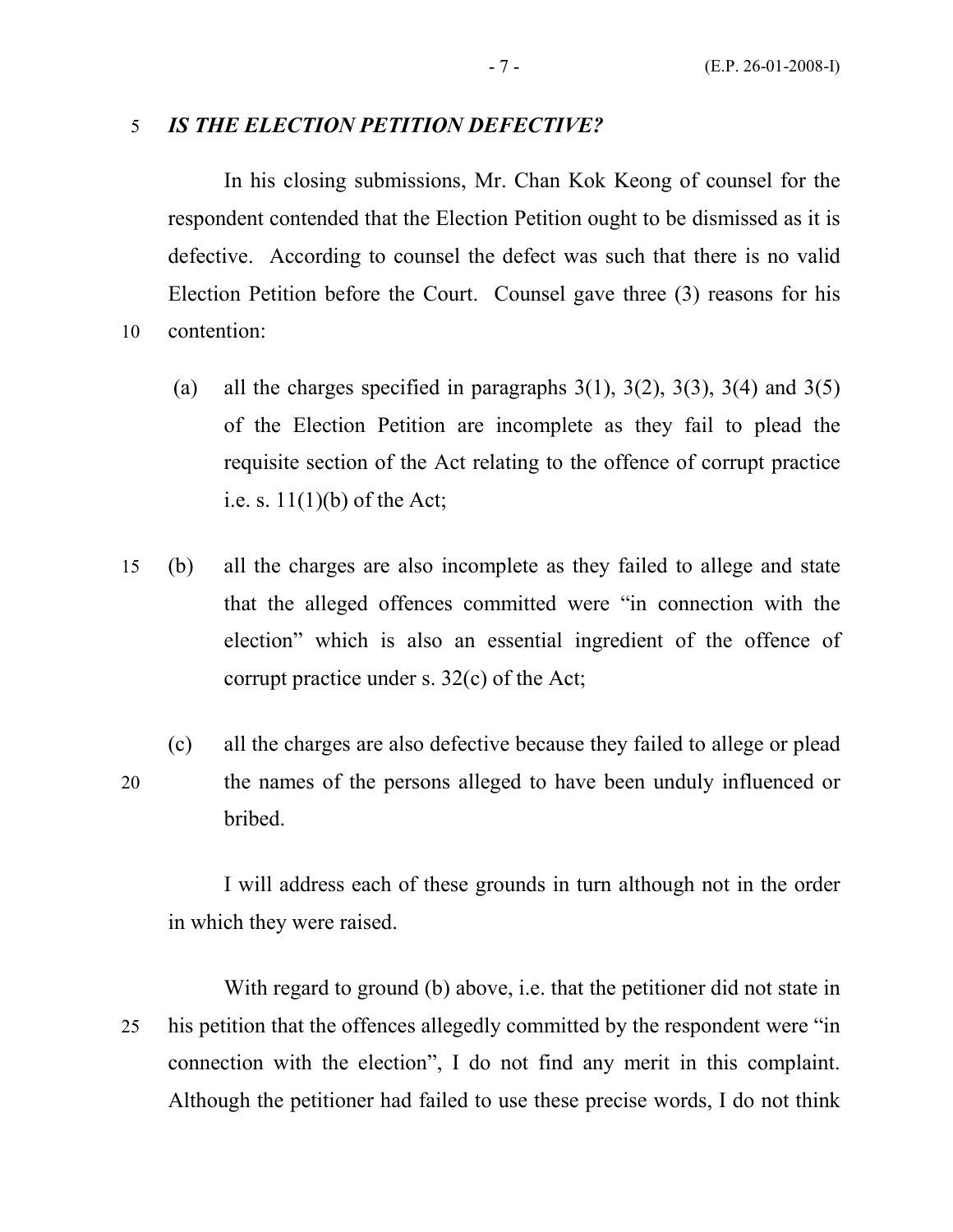- 5 it was fatal to his petition as the petitioner has used words to the like effect in his petition. The petitioner has in the earlier paragraphs of his petition stated the fact that elections were held in the Parliamentary Constituency of P. 195 Bandar Kuching on the  $8<sup>th</sup>$  March 2008. In the charges the petitioner stated that the acts of corrupt practice were in relation to "the said election".
- 10 By such references, the petitioner has sufficiently indicated to the respondent that the alleged offences committed were in connection with the election without having to use those precise words. I do not think any prejudice was caused to the respondent. He could not have been confused or misled as to the case he had to meet even though those precise words were not used.
- 15 With regard to (c) above, i.e. the names of the persons alleged to be unduly influenced or bribed were not stated in the petition, I do not think this omission was fatal to the petition. If the respondent was in any way prejudiced by the failure to state such names, he could have applied for particulars before the trial. The fact that he did not do so indicates that the 20 petitioner's omission was not of a fundamental nature.

With regard to ground (a) above, the respondent contends that under s. 32(c) of the Act, a corrupt practice if committed in connection with the election by a candidate or with his knowledge or consent, or by his agent is a ground for avoiding an election by way of an Election Petition. But what is 25 a "corrupt practice" for the purpose of the Act? The answer is found in Part III of the Act where certain acts are defined and categorised as "corrupt practices". Thus, s. 7 which defines the offence of Personation, s. 8 which defines the offence of Treating, s. 9 which defines the offence of Undue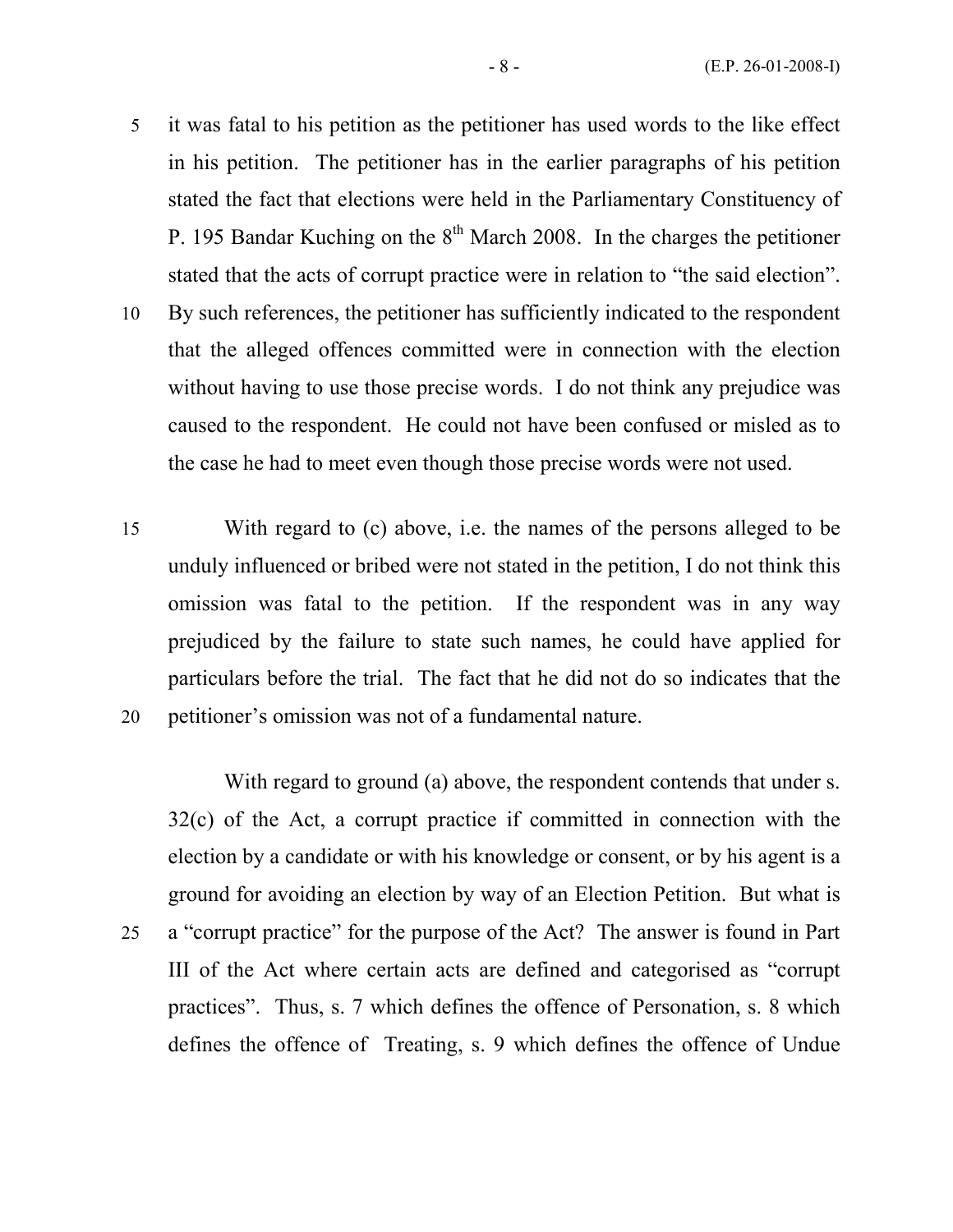5 Influence and s. 10 which defines the offence of Bribery have all been categorised as "corrupt practices".

 Counsel for the respondent contends that while s. 9(1) and s. 10(a) of the Act defines the offence of undue influence and bribery respectively, it is s. 11(1)(b) of the Act which makes undue influence and bribery the offence 10 of corrupt practice. Therefore to constitute a complete cause of action of the ground of corrupt practice in this case, the petitioner must plead the requisite sections, namely, s.  $9(1)$  or s.  $10(a)$  and s.  $11(1)(b)$  and s.  $32(c)$  since they are the relevant sections which define the particular type of corrupt practice complained of, makes the particular offence a corrupt practice, and which 15 allows for the avoidance of the election on that ground. Since the petitioner did not do so the respondent contends that all the charges in the petition have been rendered incomplete and defective and so the Election Petition should be dismissed for failing to comply with the strict requirements of r. 4(1)(b) of the Election Petition Rules 1954 which requires an election petition to 20 "briefly state the facts and grounds relied on to sustain the prayer".

Dato' Muhammad Shafee Bin Md Abdullah of counsel for the petitioner denies that the Election Petition is defective as alleged. He contends that s. 11 of the Act is totally irrelevant in an Election Petition because s. 11 would only apply if there has been a prosecution instituted 25 under the section and a conviction obtained. Learned counsel contends that a reading of s. 11 shows that that section only becomes relevant if a person has been convicted by a Sessions Court of a corrupt practice in which event, the very serious consequences stated in the section will flow.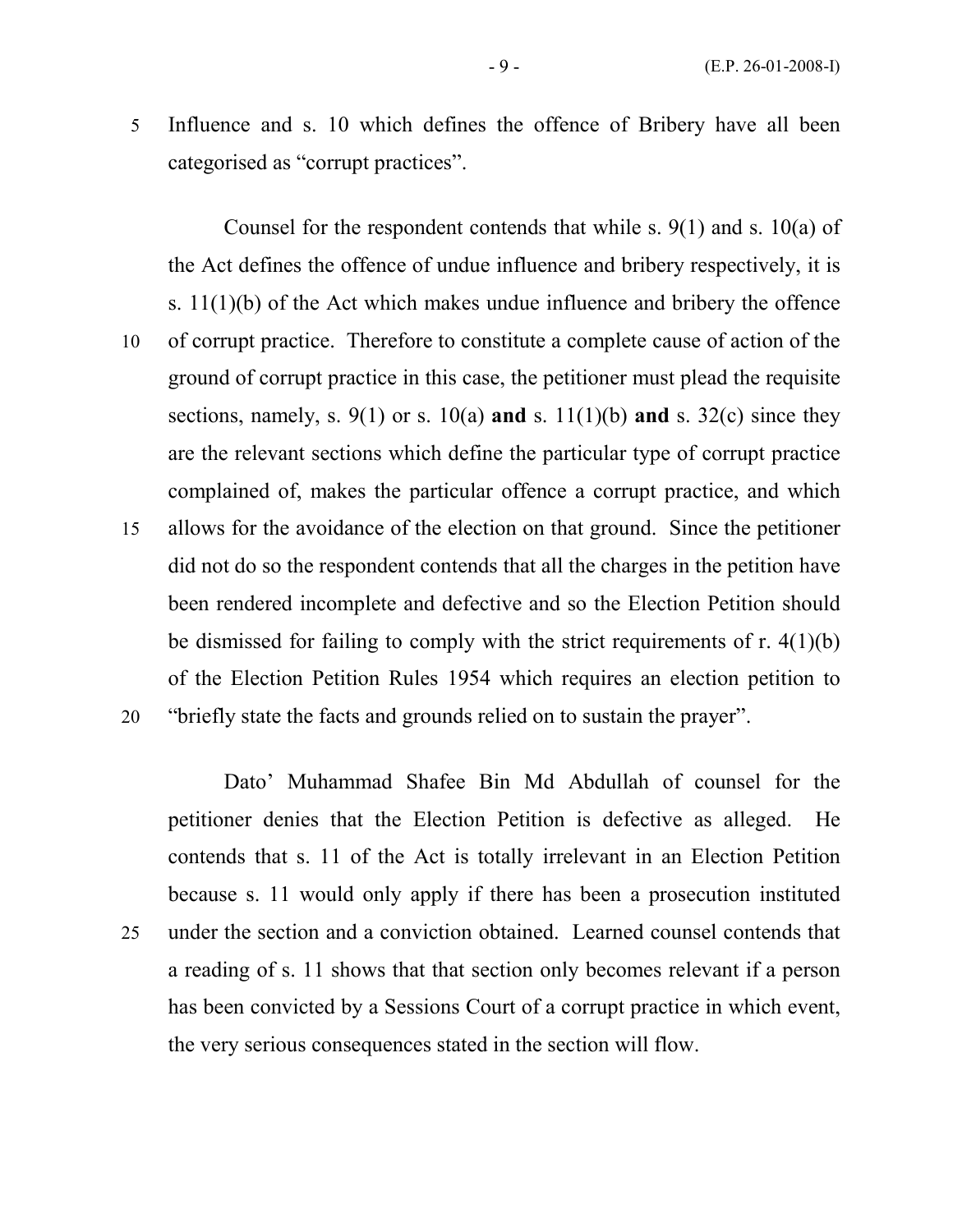5 I do not agree with Dato' Shafee Abdullah. I find that counsel for the respondent is correct in the position he has taken on s. 11. I say so for the following reasons.

It is central to the reasoning of the respondent that while s. 9(1) and s. 10(a) define the offence of undue influence and bribery respectively, it is s.

10 11(1)(b) that makes those two (2) offences an offence of corrupt practice. To determine the correctness of this argument it will be helpful to see what these three (3) sections say in their relevant parts.

s. 9 reads:

#### "Undue Influence

15 Every person who before, during or after an election directly or indirectly by himself or by any other person on his behalf, . . . . . . . inflicts or threatens to inflict by himself or by any other person, any temporal or spiritual injury, damages, harm, or loss upon or against any person in order to induce or compel such person to vote or refrain from voting . . . . . 20 or prevents the free exercise of the franchise of any elector or voter . . . . . or who directly or indirectly interferes or attempts to interfere with the free exercise by any person of any electoral right shall be guilty of the offence of undue influence" (my emphasis).

s. 10 reads:

| 25 | "Bribery" |
|----|-----------|
|----|-----------|

#### The following persons shall be deemed guilty of the offence of bribery:

- (a) every person who before, during or after the election, directly or indirectly by himself or by any other person on his behalf, gives, lends, or agrees to give or lend or offers, promises or premises to 30 procure . . . . . any money or valuable consideration to or for any elector or voter . . ." (my emphasis)
	- (b) . . . . . . . . . . . . . . . . . . . . . . . . . . . . . . . . . . . . .;
	- (c) . . . . . . . . . . . . . . . . . . . . . . . . . . . . . . . . . . . . . ; (d) . . . . . . . . . . . . . . . . . . . . . . . . . . . . . . . . . . . . . ;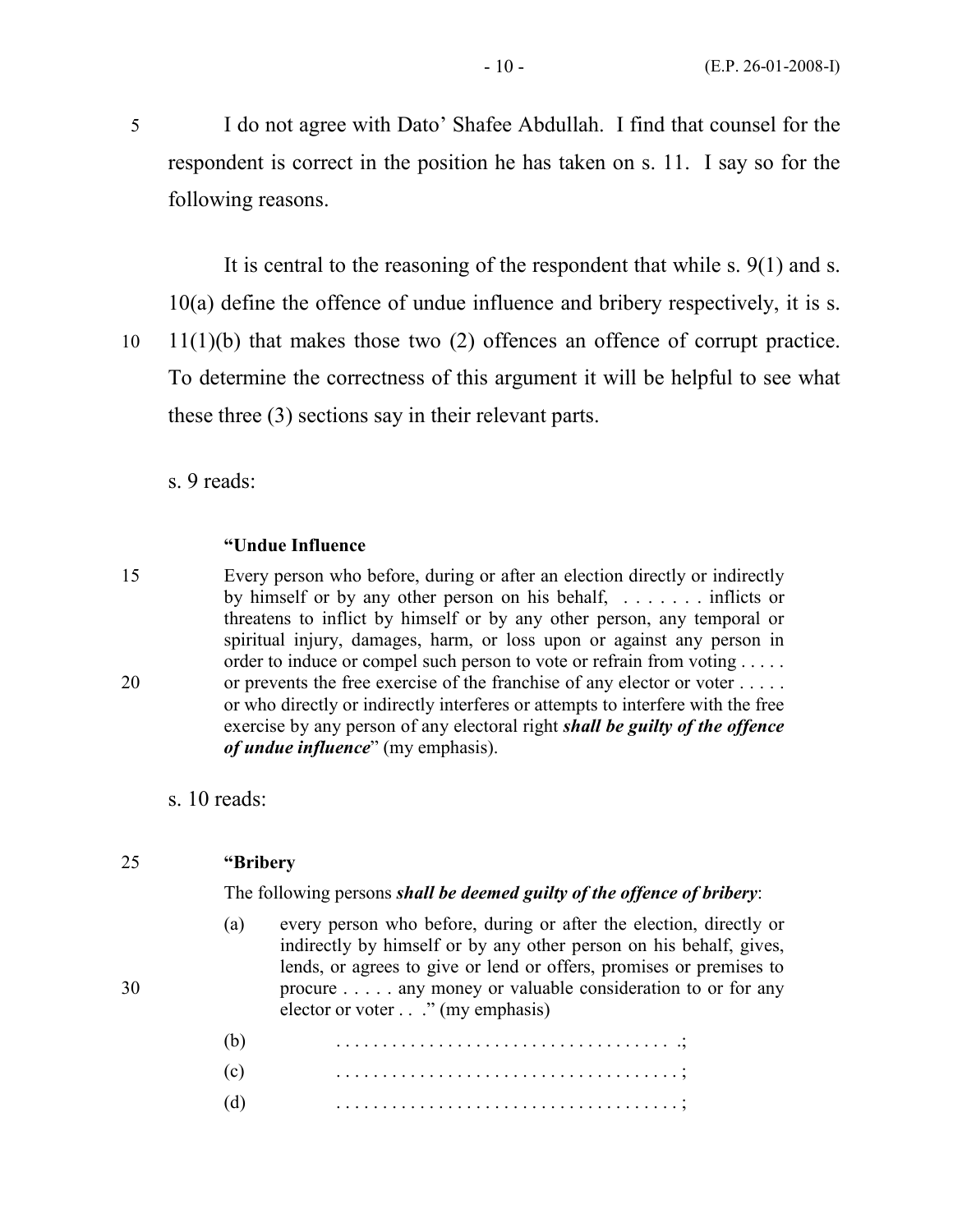10 It will be immediately noticed that whilst these sections i.e. s. 9(1) and s. 10(a) define the offence of undue influence and bribery (and the same is also true of s. 7 and s. 8 which define the offence of personating and treating respectively) which are categorised as "corrupt practices" under the heading found in Part III of the Act, there is nothing stated in these sections which 15 constitutes or makes them an offence of corrupt practice. For that, one has to read s. 11 of the Act which states in its relevant parts:

#### "Punishment and incapacities for corrupt practice

| (1) | Every person who $-$ |  |
|-----|----------------------|--|
|-----|----------------------|--|

|     | (a) $\ldots \ldots \ldots \ldots \ldots \ldots \ldots \ldots \ldots \ldots \ldots$ |
|-----|------------------------------------------------------------------------------------|
| (b) | commits the offence of treating, undue influence or bribery;                       |
|     |                                                                                    |
|     | (d) $\ldots \ldots \ldots \ldots \ldots \ldots \ldots \ldots \ldots \ldots \ldots$ |
|     | (e) $\ldots \ldots \ldots \ldots \ldots \ldots \ldots \ldots \ldots \ldots$        |
| (f) |                                                                                    |

25

 Shall be guilty of a corrupt practice, and shall, on conviction by a Sessions Court, be liable in the case referred to in para (a) and (b), to imprisonment for a term not exceeding two (2) years and to a fine of not less than one thousand ringgit and not more than five thousand ringgit, 30 and, in any other case, to imprisonment for a term not exceeding one (1) year and to a fine not exceeding two thousand ringgit; and offences under paragraphs (a) and (b) shall be seizable offences within the meaning of the Criminal Procedure Code. (my emphasis)

(2). . . . . . . . . . . . . . . . . . . . . . . . . . . . . . . . . . . . . ;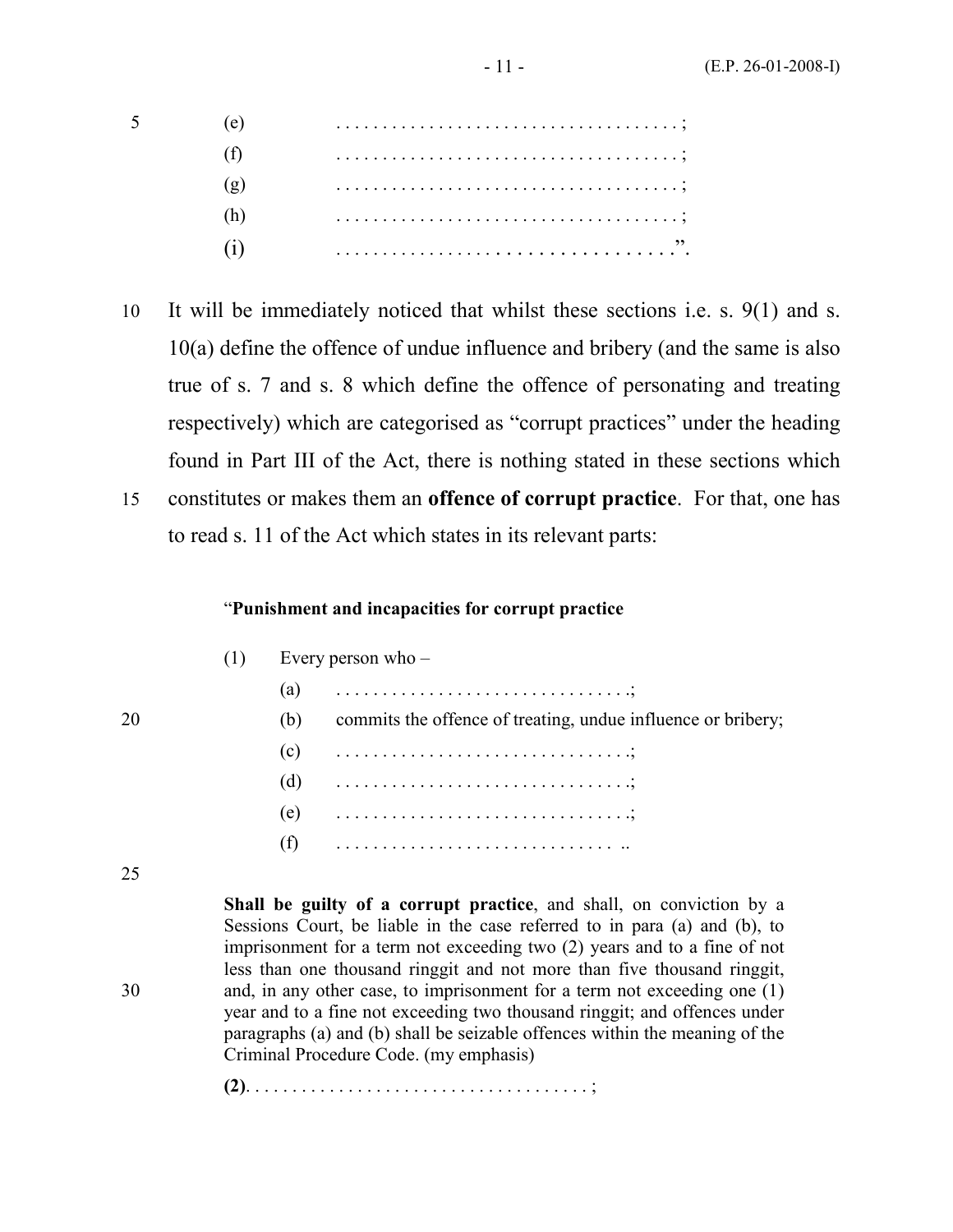$5 \qquad \qquad (3) \qquad \qquad (3) \qquad \qquad (3) \qquad \qquad (3) \qquad \qquad (3) \qquad \qquad (3) \qquad \qquad (3) \qquad \qquad (3) \qquad \qquad (3) \qquad \qquad (3) \qquad \qquad (3) \qquad \qquad (3) \qquad \qquad (3) \qquad \qquad (3) \qquad \qquad (3) \qquad \qquad (3) \qquad \qquad (3) \qquad \qquad (3) \qquad \qquad (3) \qquad \qquad (3) \qquad \qquad (3) \qquad \qquad (3) \qquad \qquad (3) \qquad \qquad (3) \qquad$ 

Now, while it is true as Dato' Shafee Abdullah has said that s. 11 comes into play when there has been a conviction for a corrupt practice, it does not follow that that is the only occasion when the section comes into play. It is important to note that it is s.  $11(1)(b)$  that makes the offence of treating, 10 undue influence or bribery a corrupt practice. It is equally important to note that even though a person is not prosecuted and convicted of a corrupt practice under the section, s.  $11(1)(b)$  states that every person who merely commits (as opposed to being convicted of) the offence of treating, undue influence or bribery shall be guilty of a corrupt practice. And a reading of s. 15 32 of the Act shows that on that basis an election petition can be presented to avoid the election under s. 32(c). It is for this reason that I do not agree with

Dato' Shafee Abdullah that s. 11 is irrelevant to an election petition. On the contrary, in a case such as this, where the alleged corrupt practice is the only basis or ground relied on by the petitioner to avoid the election, since it is s.

- 20 11(1)(b) that makes undue influence and bribery a corrupt practice, upon which ground the respondent's election may be avoided, the petitioner's failure to plead s.  $11(1)(b)$  renders the charges defective and incomplete. The petitioner has failed to relate the complaints with the provisions of the election laws the respondent is alleged to have transgressed (See Wan Daud
- 25 Bin Wan Jusoh V Mohd Bin Ali & Anor [1988] 2 MLJ 384). This has rendered the Election Petition so fundamentally defective that it should be dismissed on this ground alone. In case I am wrong in what I say, I now go on to consider the charges.

### THE FIRST CHARGE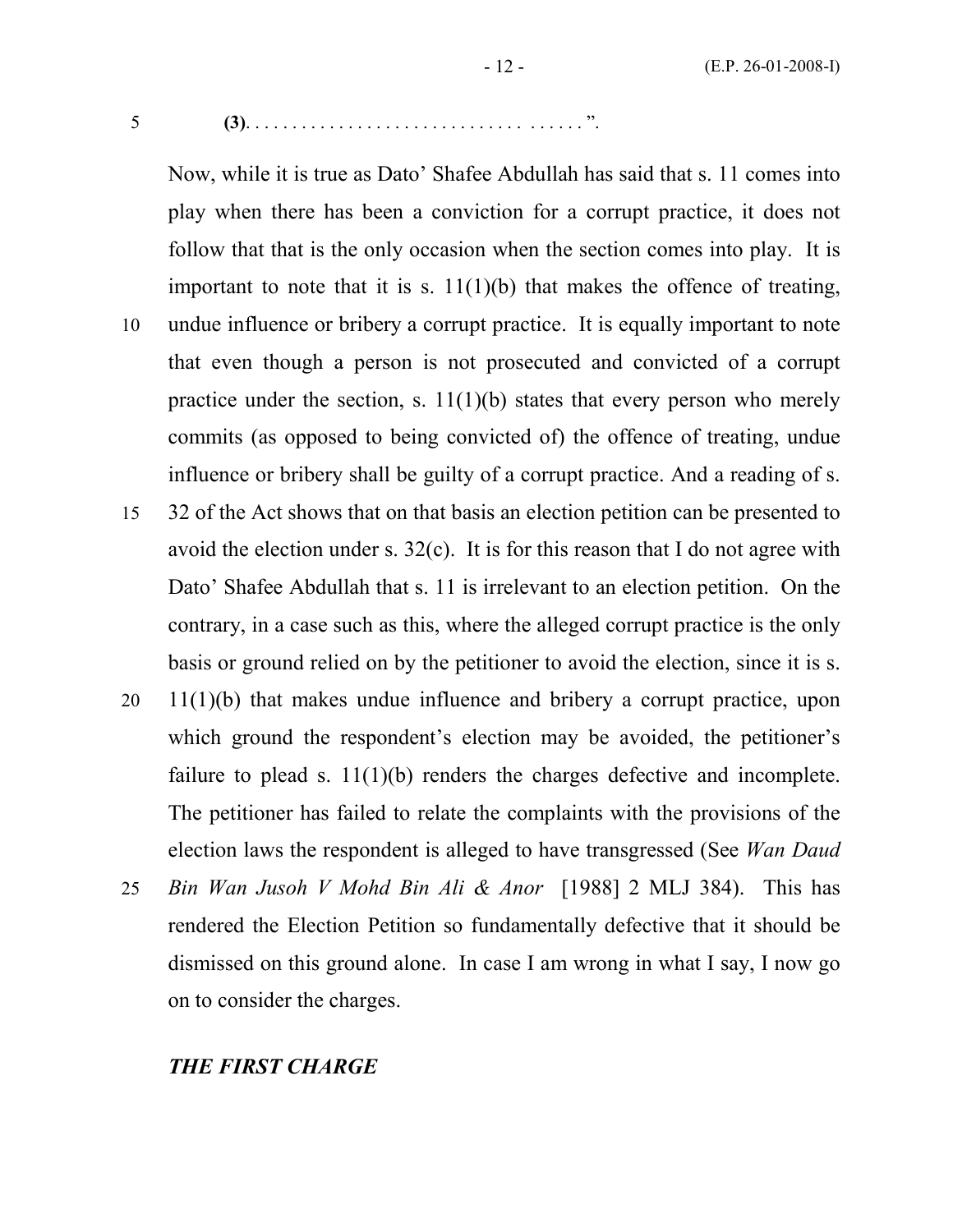5 The complaint of the petitioner here is that the respondent had exercised undue influence over the non-Muslim voters in the Bandar Kuching constituency through an article appearing or posted on his website allegedly written by one Mr. Smith (Mr. Smith's article).

 In support of this charge the petitioner adduced evidence through 10 several witnesses. Kho Whai Phiaw (PW 1) the petitioner himself testified in his evidence in chief that the first time he read Mr. Smith's article on the respondent's blog was on or about 26 or 27.02.2008 which he downloaded with the help of his son. He said the article was on the internet before 06.03.2008. It was his evidence that as a Christian, the offending part of the 15 Mr. Smith's article which I shall refer to shortly, had made him feel angry. He felt that his dignity had been discredited. PW 1 was specifically referred to Exh. P 3(14) i.e. page 27 of the Petitioner's Bundle of Documents ('PBD') at which is found those parts of Mr. Smith's article which PW 1 found offensive. What is found at page 27 of PBD is also pleaded in para

20  $3(1)(b)$  of his petition.

 That part of Mr. Smith's article which is being complained of reads as follows:

 "As Christians, should we be more concerned about Truth, Freedom, Justice, good governance, honesty and righteousness than bread and butter 25 issues or clogged drains and tarred roads?

> Shouldn't a Christian stand up for the poor, the oppressed and marginalised? (Please read Mathew 6).

 UMNO has done more damage to my religious rights than PAS. It is UMNO which is snatching away dead bodies, not PAS. It is UMNO 30 which is separating children from parents and husbands from wives, not PAS. It is UMNO which demolishes Hindu temples, not PAS. It is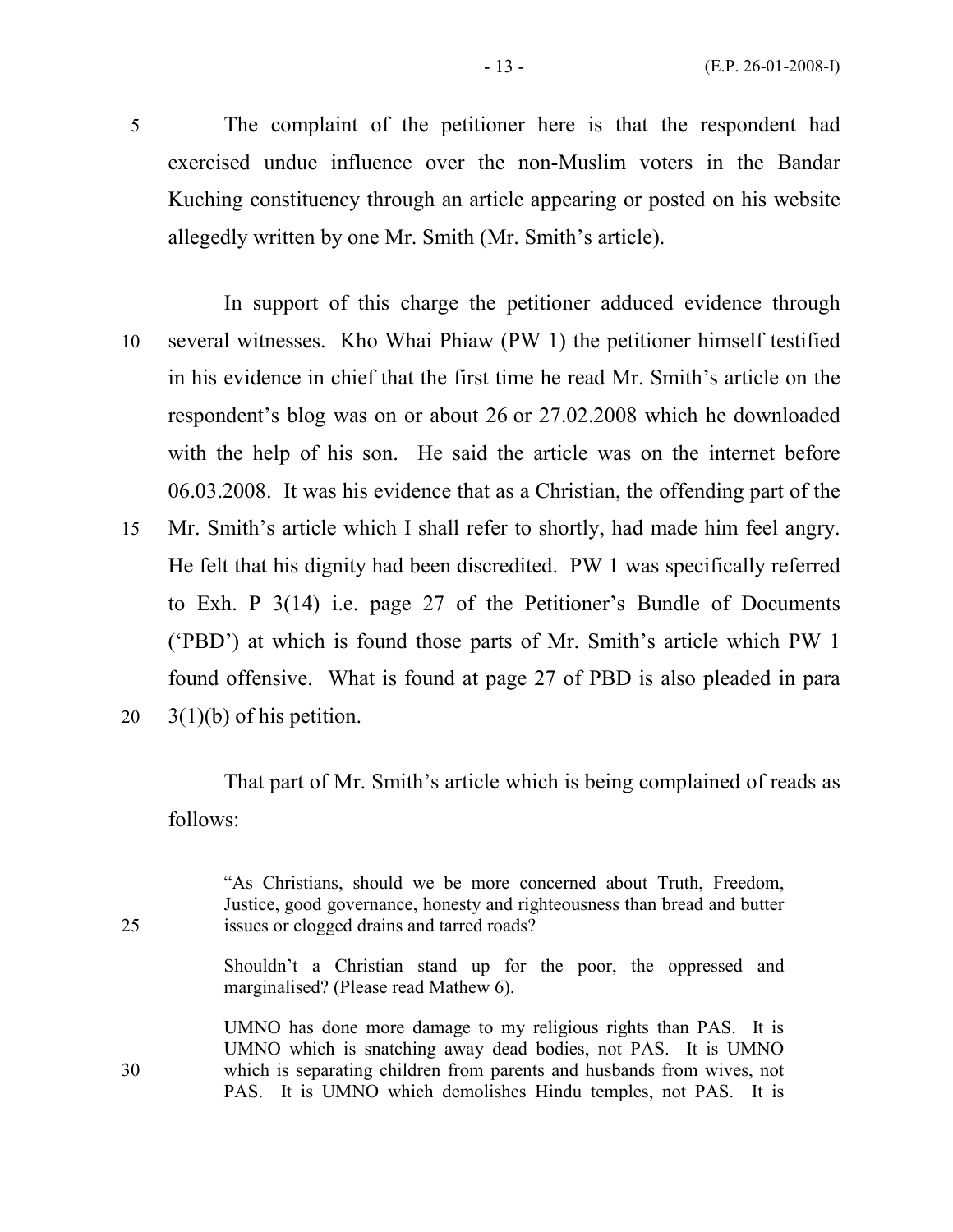5 UMNO which destroys Christian Orang Asli churches, not PAS. So which political party has become more Islamic?

> Therefore, it is not 'naïve or emotional' for a Christian to give his/her note to PAS against the apartheid inclined regime that is racist and utterly devoid of honesty and morality.

10 The government has to earn that Christian vote. It is not given free of charge. Sir, there is such a thing as a protect vote. A friend of mine is so enraged with the current deplorable state of affairs that apart from PAS, he is even prepared to vote for a dog if the opposition puts it up as candidate for Parliament".

15 After being referred to the above part of Mr. Smith's article, PW 1 said in his evidence in chief that it refers to Christians in general, and that as a Christian "they treated us like a dog". "Even worse than a dog". When PW 1 was referred to the  $5<sup>th</sup>$  paragraph of the above article and it was translated to him into Mandarin at his request, he said in his evidence in 20 chief that after he read this passage "I felt that this is a damage to the Christian because they take a dog to compare the Christian and our dignity has also been down graded".

In his cross-examination PW 1 said that it was that part of Mr. Smith's article which is reproduced above, that the respondent had used to exercise 25 undue influence over the voters in the Bandar Kuching constituency by either threatening them with the infliction of temporal or spiritual injury or physical damage to religious premises, or loss of religious freedom so as to induce the voters to vote for him, or to interfere with the free exercise of their electoral rights, or that he had attempted to do so.

30 As regards the offence of undue influence itself, a useful illustration of an essential element of this offence is given by Justice GSL Srivastava, in Law of Indian Elections and Election Petitions, Eastern Book Company at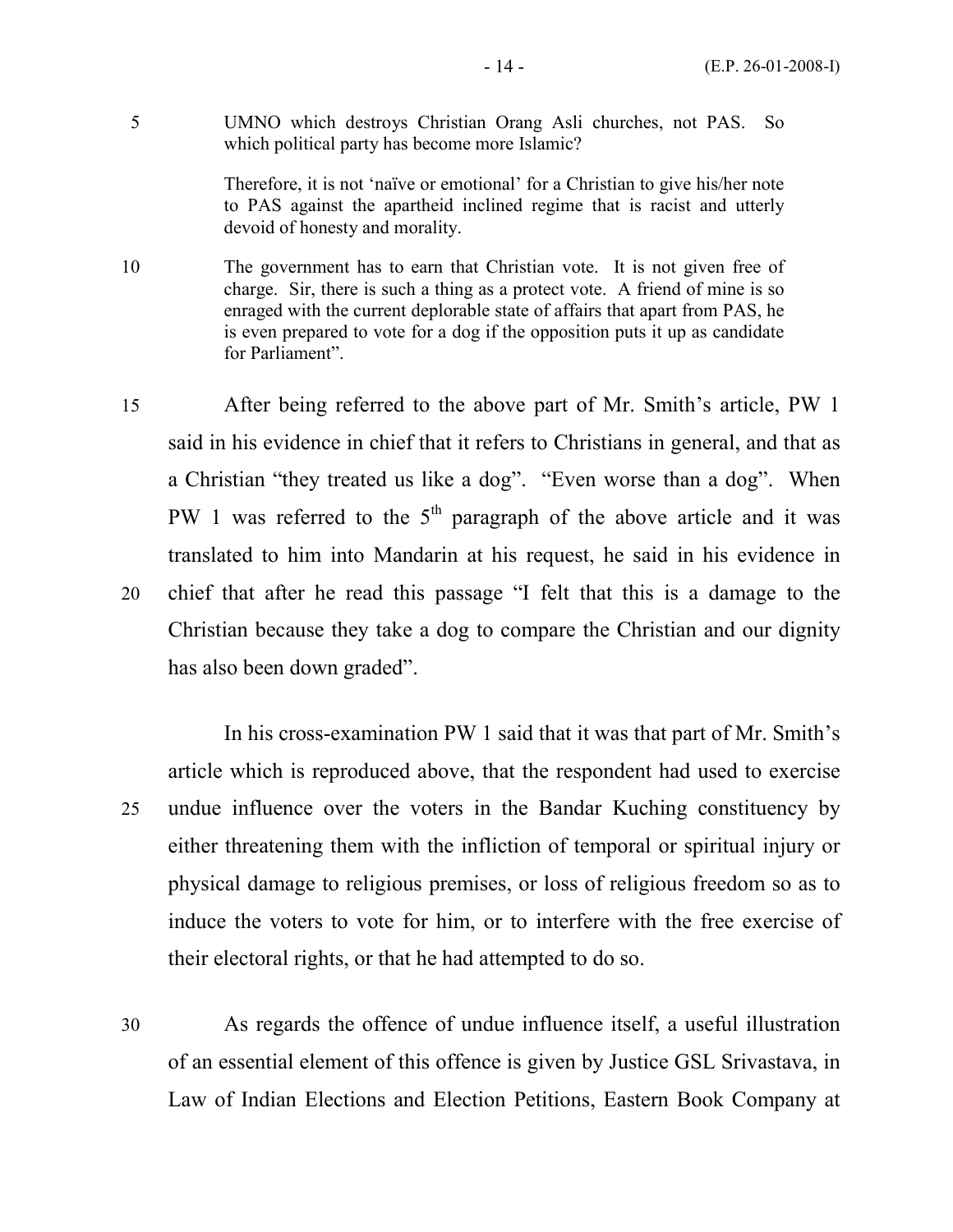# 5 page 351, where he discusses undue influence within s. 123(2) of the Indian Representation of People Act 1951, where he said:

 "To constitute "undue influence" within s. 123(2) of the Act, it is not necessary that there should be any actual threat or physical compulsion, but the method of inducement adopted should convey to the mind of the 10 person addressed that not-compliance with the wishes of the person offering the inducement may result in physical or spiritual harm to himself or to any other person in whom he is interested. Some fear of harm resulting from non-compliance with the request in thus an essential element of undue influence. To constitute undue influence it is not 15 necessary that there should be any physical compulsion; methods of inducement which are so powerful as to leave no free will to the voters in the exercise of his choice may amount to undue influence".

 A reading of s. 9 and s. 32(c) of our Act also shows that in order to prove a charge of undue influence to the satisfaction of the Election Judge, it 20 must be shown that the undue influence was exercised by the candidate or with his knowledge or consent, or by any agent of the candidate.

 In my judgment the issues that arise for determination under the first charge are:

- (a) Was Mr. Smith's article published by the respondent or with his 25 knowledge or consent, or by his agent? (the first issue);
- (b) Whether the impugned part of Mr. Smith's article had the effect of directly or indirectly inflicting on the voters in the Bandar Kuching constituency some fear that they would suffer the various types of harm complained of in the first charge, or of interfering with their 30 electoral rights. (the second issue).

I will address each of these issues in turn.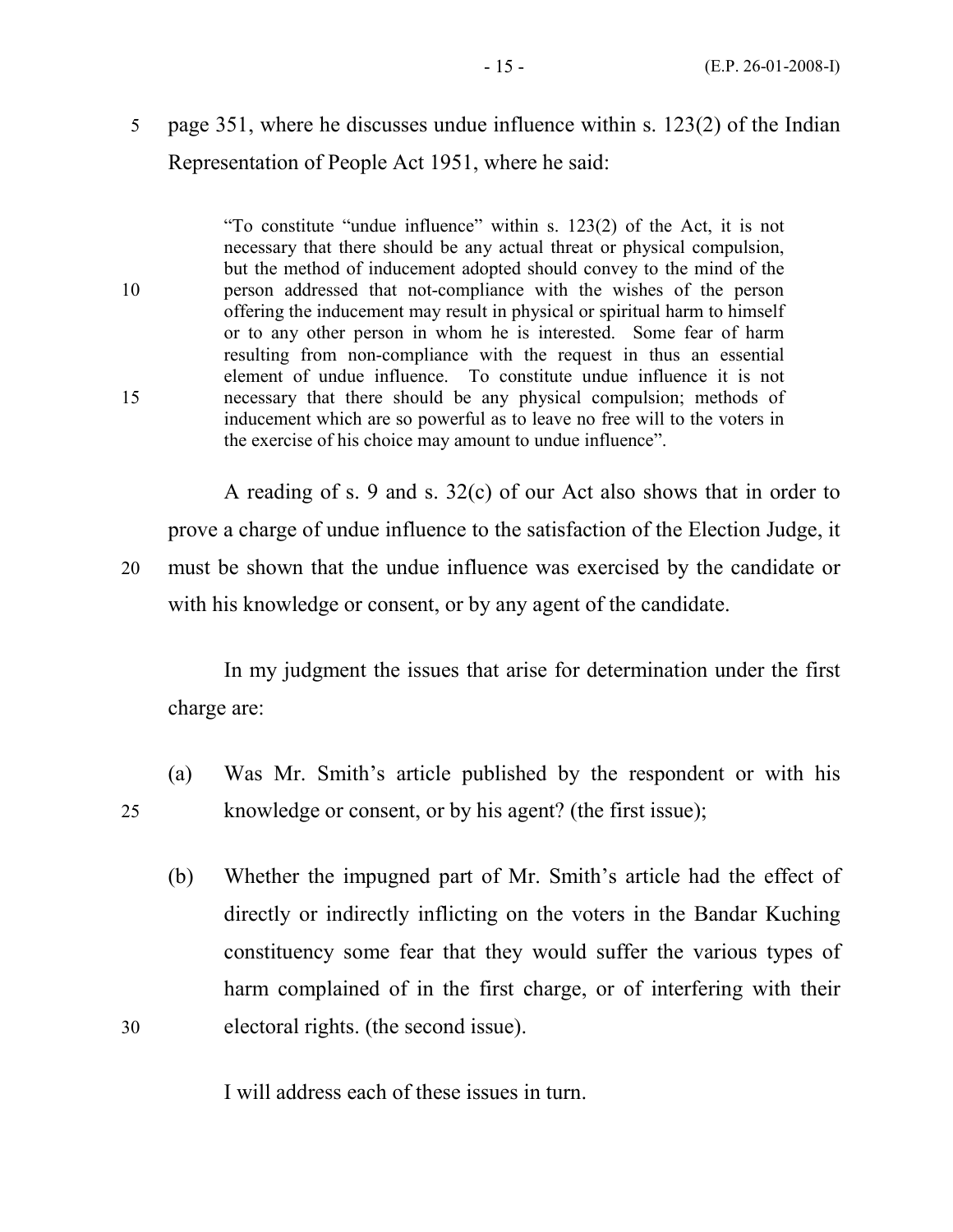#### 5 THE FIRST ISSUE

On this first issue there is no controversy or dispute between the parties that the respondent is the owner of the website styled "Chong Chieng Jen's Blog" and that Mr. Smith's article was posted on that website which was accessible to visitors before, during and after the recently concluded 10 Parliamentary election held on 08.03.2008. The question is, was Mr. Smith's article published by the respondent or with his knowledge or consent? Since, it was never pleaded by the petitioner that whoever published that article on the website had done so as the respondent's agent, that question does not arise for determination.

15 It is the petitioner's case that an irresistible inference must be drawn that Mr. Smith's article was published by the respondent or with his knowledge or consent for the following reasons.

It was PW 1's evidence that he had read and downloaded Mr. Smith's article from the respondent's website. As far as control over that website is 20 concerned, the petitioner relies on the evidence of PW 9 Johari Bin Abdullah who graduated from University Putra Malaysia in 2000 with an Honours Degree in Computer Science, specialising in Networking. He has also obtained his Masters in Information Technology in 2003 from the Queensland University of Technology, specialising in Data Communications 25 which is similar to Networking. PW 9 presently lectures in the Faculty of Computer Science and Information Technology at University Malaysia Sarawak (UNIMAS).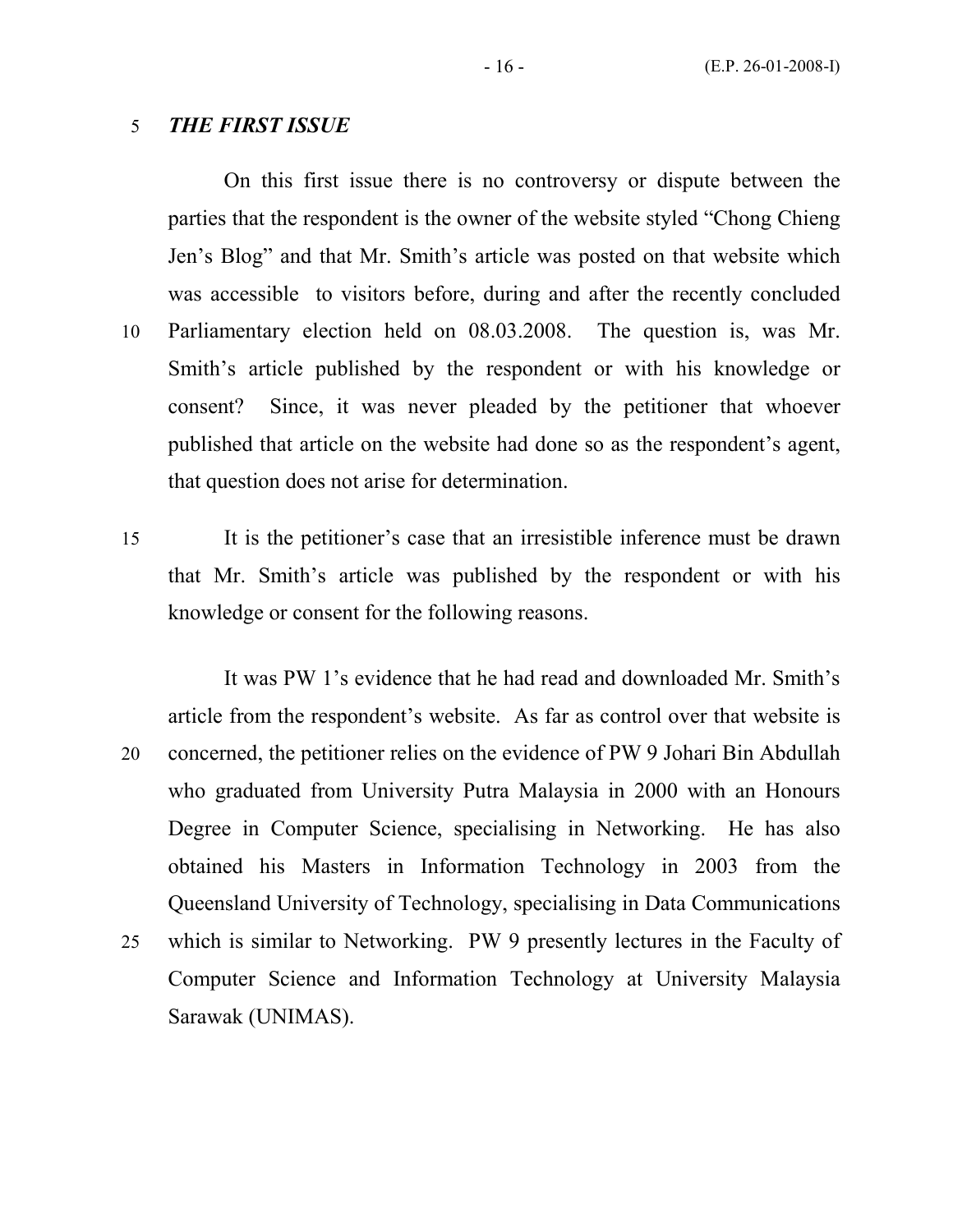5 It was PW 9's evidence that there are several ways available to control information in a blog site. One way is by limiting the type of visitor who can post comments in response to any of the postings available on the blog site. Another way is for the blog owner / administrator to moderate the comments by activating or enabling the comments moderation option on the 10 settings page. By this method, if any visitor visits the blog site and decides to post a comment in response to any of the postings, the owner /administrator can review the comments posted by the visitor / user before the comment is published for public viewing. If the owner / administrator feel that the contents are not suitable for viewing, he or she can reject the 15 comments whereafter it is not visible to any visitor / user.

According to PW 9, yet another way to control information is by hiding or deleting any posted comments on the blog site. Only the administrator who is usually the owner of the blog site has the ability to perform such activities or if the administrator has given the right to other 20 team members, those team members can perform the same activities i.e. of hiding and deleting.

Yet another way of control according to PW 9, is for the administrator / owner of the blog to review any available postings on the blog site to select them for editing by clicking the "edit" icon to edit / delete any text, graphics, 25 object or edit in terms of colour or size of font and so on.

PW 9 also testified that by accessing the profile page of a website, it is possible to verify whether the owner / administrator of the blog site has appointed any other user as a team member in terms of adding comments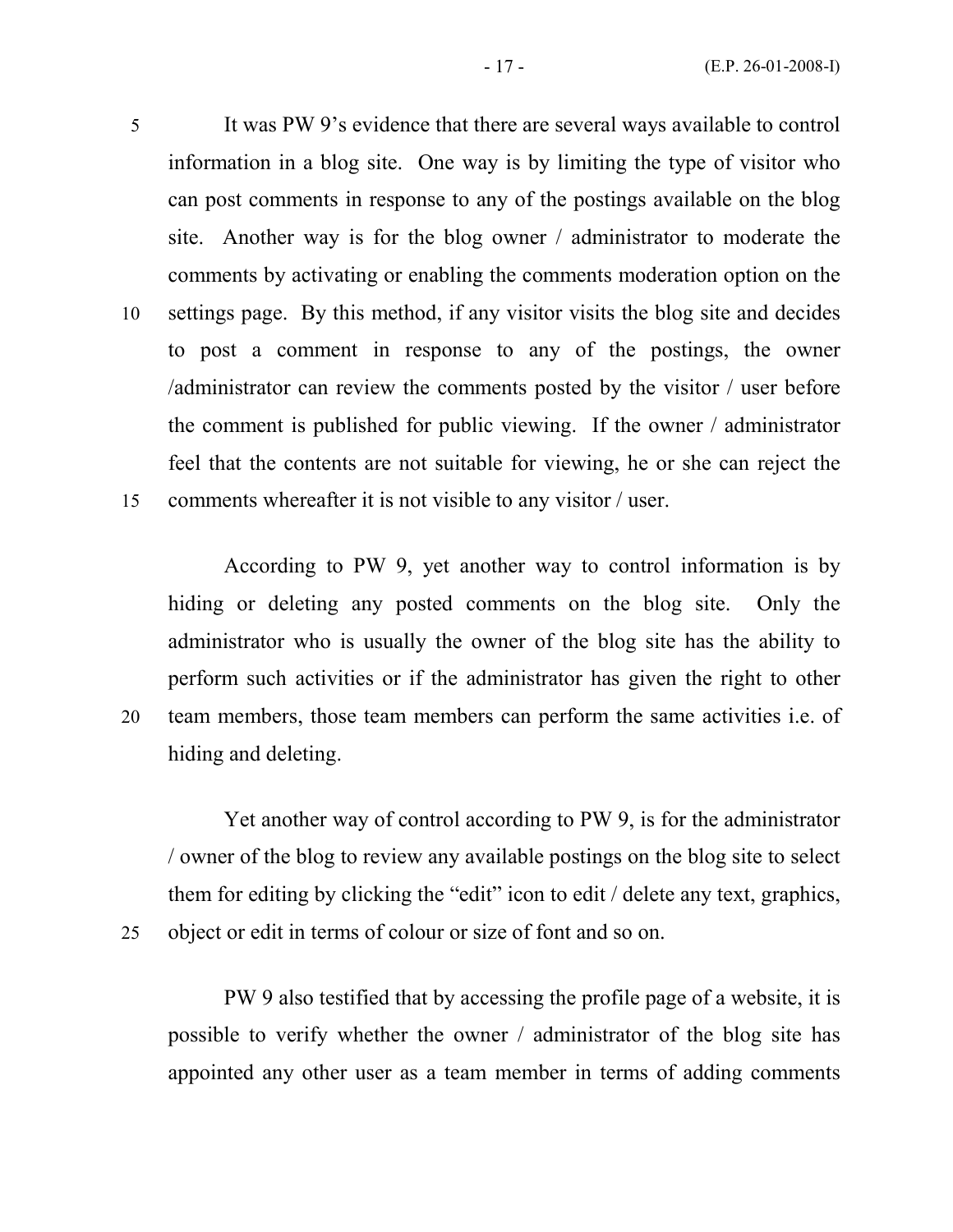- 5 and blogging activities like hiding, deleting and so on. According to PW 9, when he accessed the profile page of "Chong Chieng Jen's Blog" sometime after the 08.03.2008 election, he found there were no other team members "being assigned" and only the name of the owner appears. According to PW 9, this "clearly indicates that there are no other users that have access to the 10 blog site with the ability to add postings and other related blogging activities such as hiding, deleting and so on". PW 9 further testified in his re
	- examination that it is possible for the owner of a blog site to be notified of any new comments on his website by enabling the e-mail notification option in the settings page.
- 15 Based on the above evidence, it was the submission of counsel for the petitioner that the respondent had absolute control over his blog and that as owner of the blog, the respondent could control all the information, including hiding, editing and deleting postings on his blog, limiting the type of visitors who could add postings or comments on his blog and moderate 20 those comments, or by enabling the e-mail notification option or by manually visiting the blog site and viewing the comments the respondent could exercise such control. Therefore, according to the petitioner, the respondent as the owner of the blog becomes the publisher of all articles and postings on his website even if they are written by different individuals, as 25 the act of publication could not have taken place without his consent or knowledge. I do not agree.

In my judgment, the evidence relied on by the petitioner especially that of PW 9 is equivocal. It is capable of giving rise to more than one inference. The irresistible inference which the petitioner wants the Court to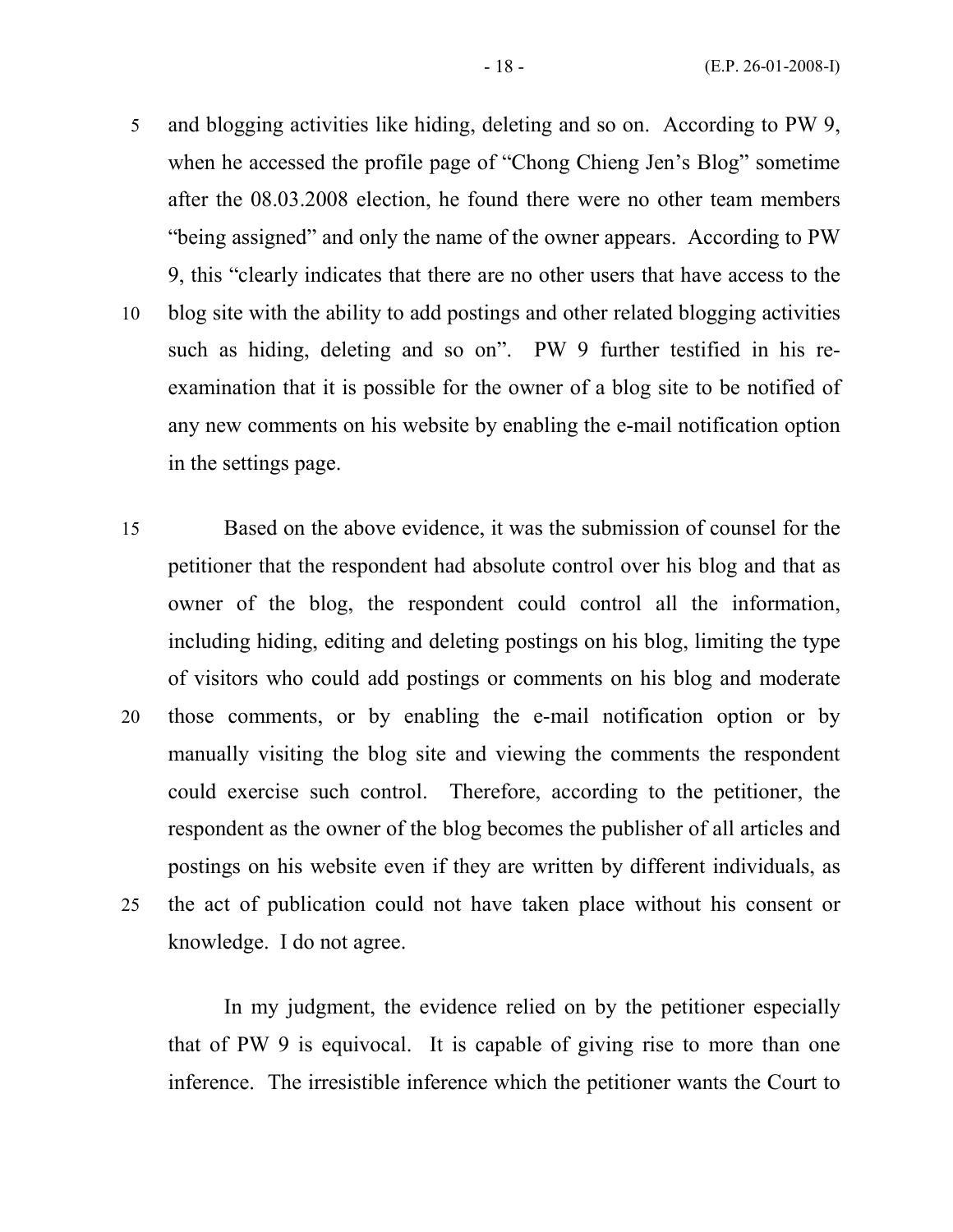5 draw is not the only reasonable inference which can be drawn from his evidence. I say so for the following reasons.

Although the petitioner contends that the respondent was the publisher of Mr. Smith's article or that it must be inferred that he published it, the facts show otherwise. It is clear to me from looking at that page of the 10 respondent's blog which was produced in Court that the person who posted Mr. Smith's letter to the respondent's blog on 06.03.2008 at 2.30 p.m. was one "Responsible Christian Voter" ('RCV'). Mr. Smith was the author of the letter and it was RCV who published that letter through the respondent's blog site, and not the respondent as alleged. On the evidence before me, 15 there is nothing to suggest or from which it can be reasonably inferred that the respondent had any sort of relationship with either RCV or Smith. They are strangers to the respondent. I agree with counsel for the respondent that there is no evidence that Smith's comment was made in the interest of the respondent who is not even a Christian or in the promotion of the 20 respondent's election only. And as I indicated earlier, it was not even alleged that RCV or Smith are agents of the respondent. Accordingly, I find that the respondent had not published Mr. Smith's article as alleged.

With regard to the petitioner's contention that it must be inferred that Mr. Smith's article was in the respondent's blog with his knowledge or 25 consent, the relevant period of knowledge must be from the date of the posting i.e. 06.03.2008 to the date of polling i.e. 08.03.2008. Knowledge after the polling date is not relevant for the purpose of determining the knowledge or consent of the candidate in this case.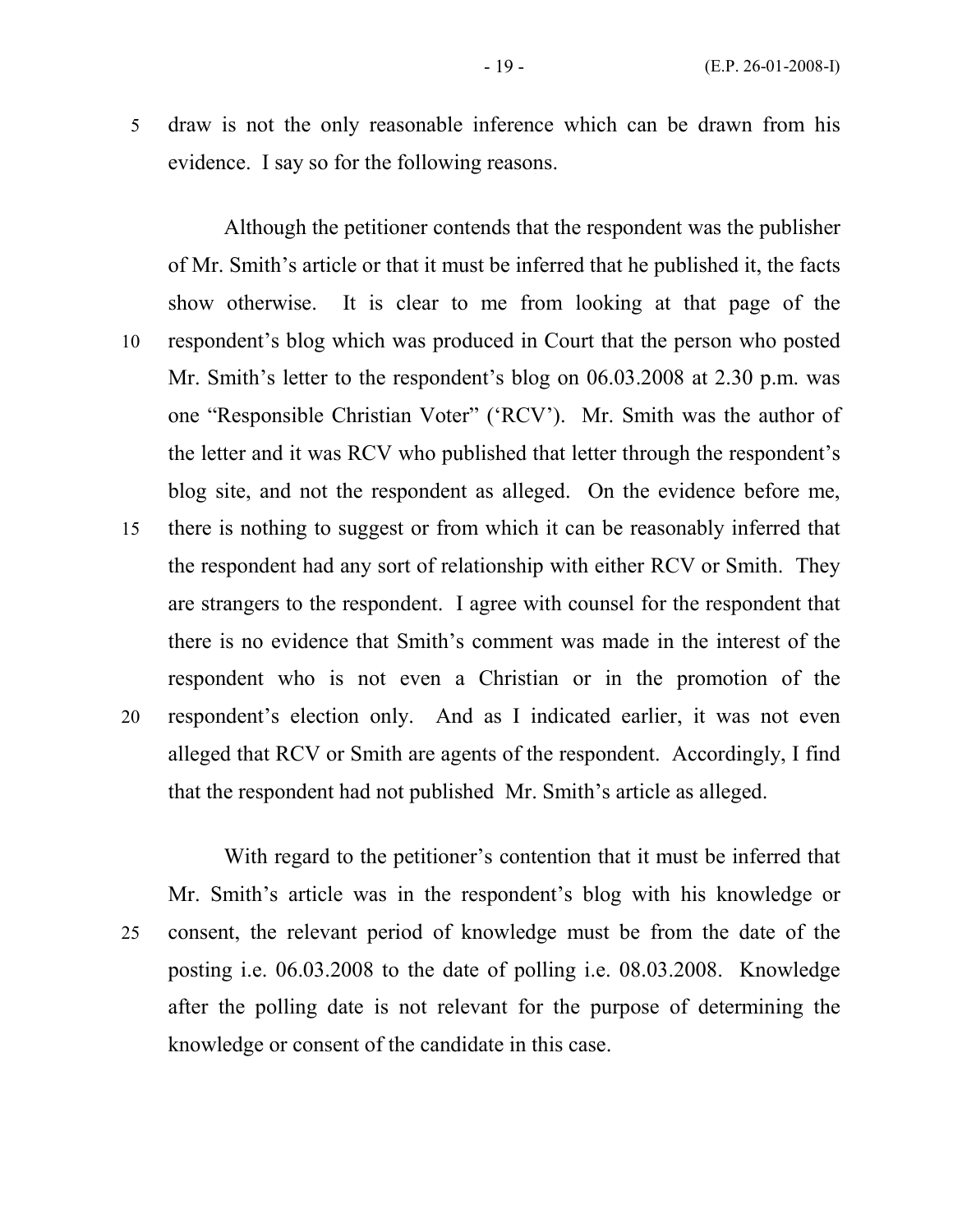5 A relevant question connected to this issue is whose duty is it to establish the element of knowledge? The general law is that the burden of proof as to any particular fact lies on that person who wishes the Court to believe in its existence. Accordingly in this election petition, the burden of proving that Mr. Smith's article was published with the knowledge or 10 consent of the successful candidate i.e. the respondent, is on the petitioner who wishes the Court to believe in its existence.

Knowledge and consent is a question of fact in every case. It may be inferred from the act and conduct of the respondent or from other facts or circumstances established in the case. In the instant case, the uncontroverted 15 fact is that Mr. Smith's article appeared in the respondent's blog two (2) days before polling date. Did the respondent know that Mr. Smith's article had been posted to his blog and did he consent to it being there? The petitioner wishes it to be inferred by the Court that the respondent must have had "knowledge" and "consented" to the article based on what PW 9 had 20 testified on regarding the control which a blog owner exercises over his website. In my judgment the evidence of PW 9 shows that in theory it would be possible for the owner of a blog to exercise control over what appears on his website through the various control mechanisms mentioned by PW 9, but there is no evidence before me to show or from which it can be 25 reasonably inferred that between 06.03.2008 (when Mr. Smith's article was posted) and the date of polling i.e. 08.03.2008, the respondent did have in place any of the control mechanism mentioned and was exercising control over his blogs by any of the methods referred to by PW 9 i.e. by limiting the type of visitors to his blog, by having a comments moderation option which 30 was activated or enabled or by hiding or deleting, or that an "edit"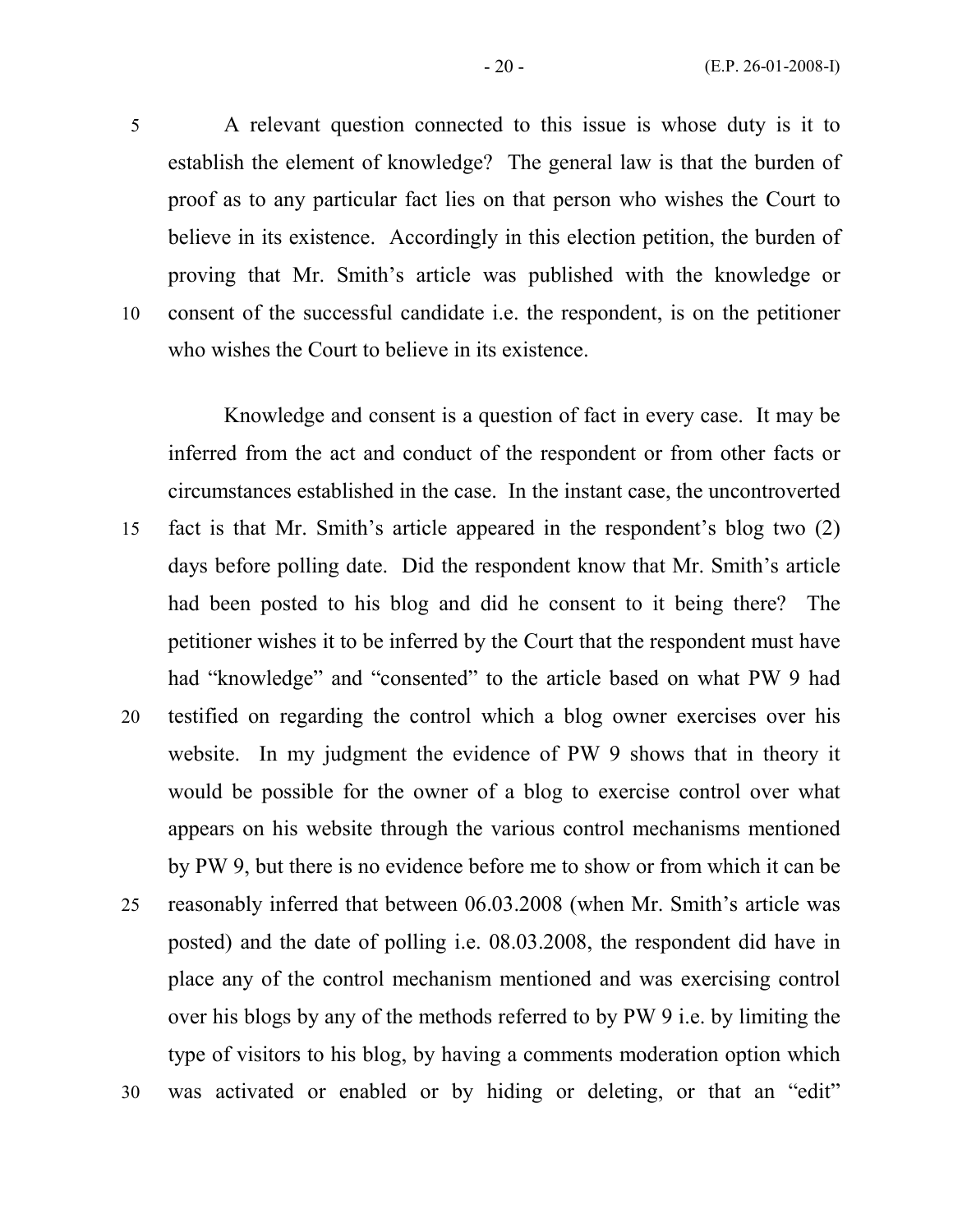5 mechanism was in operation or that an e-mail notification option was in operation and activated. In fact PW 9's evidence was that he visited the respondent's website sometime well after the polling date. As such he would not be in a position to tell whether any of the control mechanisms which he referred to were available to the respondent at the relevant time 10 and or whether the respondent had used any of them so that the Court can infer such "knowledge" and "consent" to Mr. Smith's article being on the respondent's blog.

The petitioner has placed great emphasis on PW 9's testimony that when he visited the respondent's website and accessed the profile page, he 15 found no other team members had been assigned to perform control activities over the respondent's blog site which indicated to PW 9 that there were no other users apart from the respondent who had the ability to add postings and perform other control related activities to the respondent's blog site. Therefore, it was submitted that it must be inferred that the respondent 20 knew or had consented to Mr. Smith's article. I do not agree. What PW 9's evidence amounted to at its best was that there was a possibility that the respondent could have knowledge of Mr. Smith's article in his blog, but mere speculation is not fact. Further, it was demonstrated during this very trial that PW 9's testimony about his visit to the respondent's website and 25 about him finding that the respondent was the only user with the ability to add postings or perform other related blogging activities could be of very little evidential value to the petitioner's case because it will be recalled that during the trial, while PW 9 was giving his evidence he demonstrated to the Court that it was possible for him to post a comment on the respondent's 30 blog as a comment without any knowledge or consent of the respondent.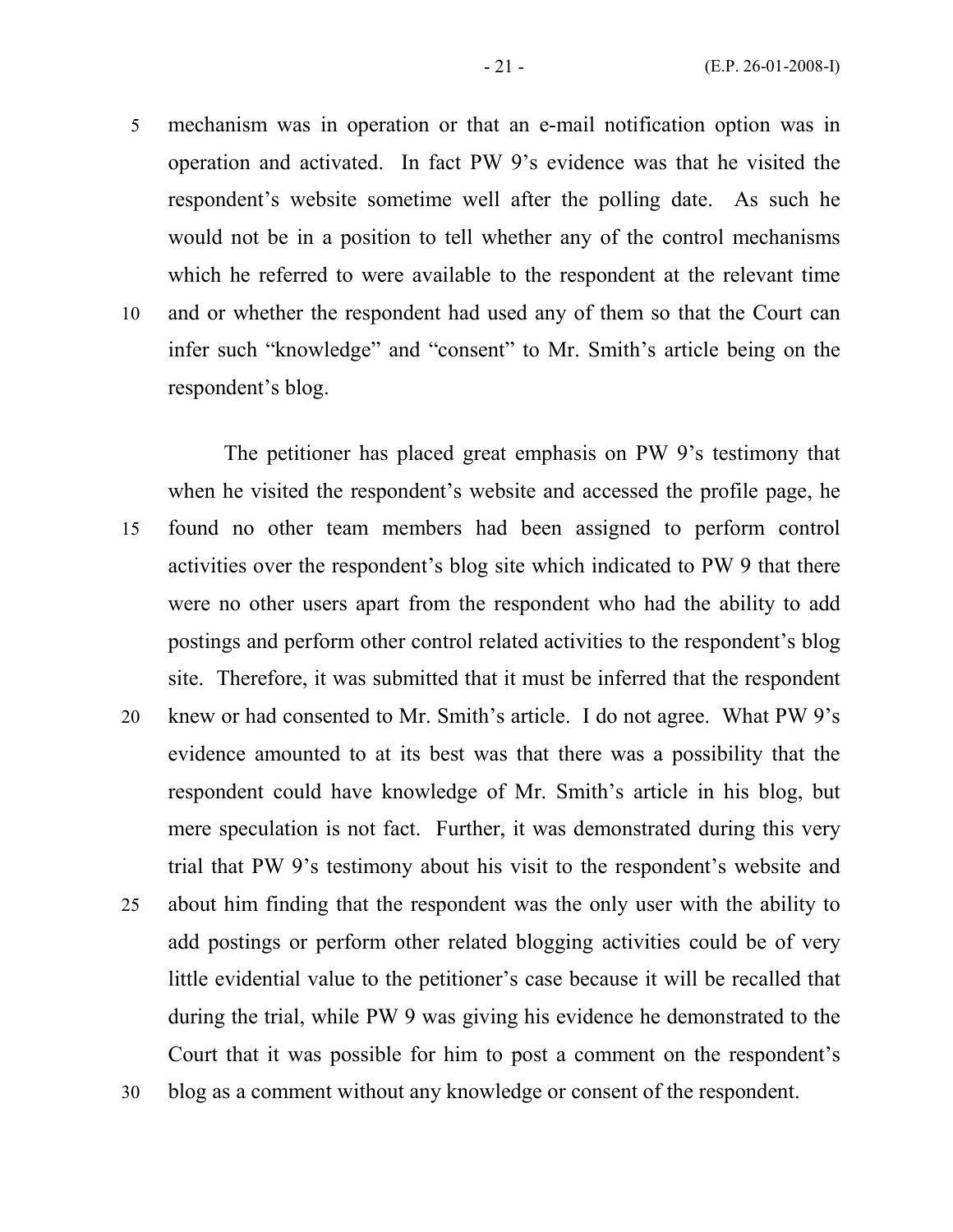5 Accordingly, I find that there is no evidence or sufficient evidence adduced to prove that Mr. Smith's article was in the respondent's blog with his knowledge or consent.

If I am wrong in what I say and it is to be held that the petitioner has proved a prima facie case of the element of knowledge and that the burden 10 of proof has shifted upon the respondent, I am satisfied that the respondent has discharged the burden by creating a reasonable doubt on the petitioner's case respecting the question of knowledge and consent.

The evidence shows that Mr. Smith's article was posted on 06.03.2008 at 2.30 p.m. and polling day was on 08.03.2008. So, if the 15 respondent was to have knowledge of the article it would have to be between those two or three days. But the respondent testified that between those two or three days he was so busy canvassing door to door, and preparing and making speeches at Ceramahs that he had no time to visit his blog. I accept the evidence of the respondent on this point. What he says is not inherently 20 improbable. What the respondent said has to be viewed in the light of the fact that it is common knowledge that during every general election, the last few days are the busiest and crucial moments of the election, a fortorari in Malaysia where the campaign period is by law very short. A candidate would really have to work day and night to be elected. I accept the 25 respondent's evidence that he had not visited his blog between 06.03.2008 and 08.03.2008 and was therefore unaware of Mr. Smith's article between those dates.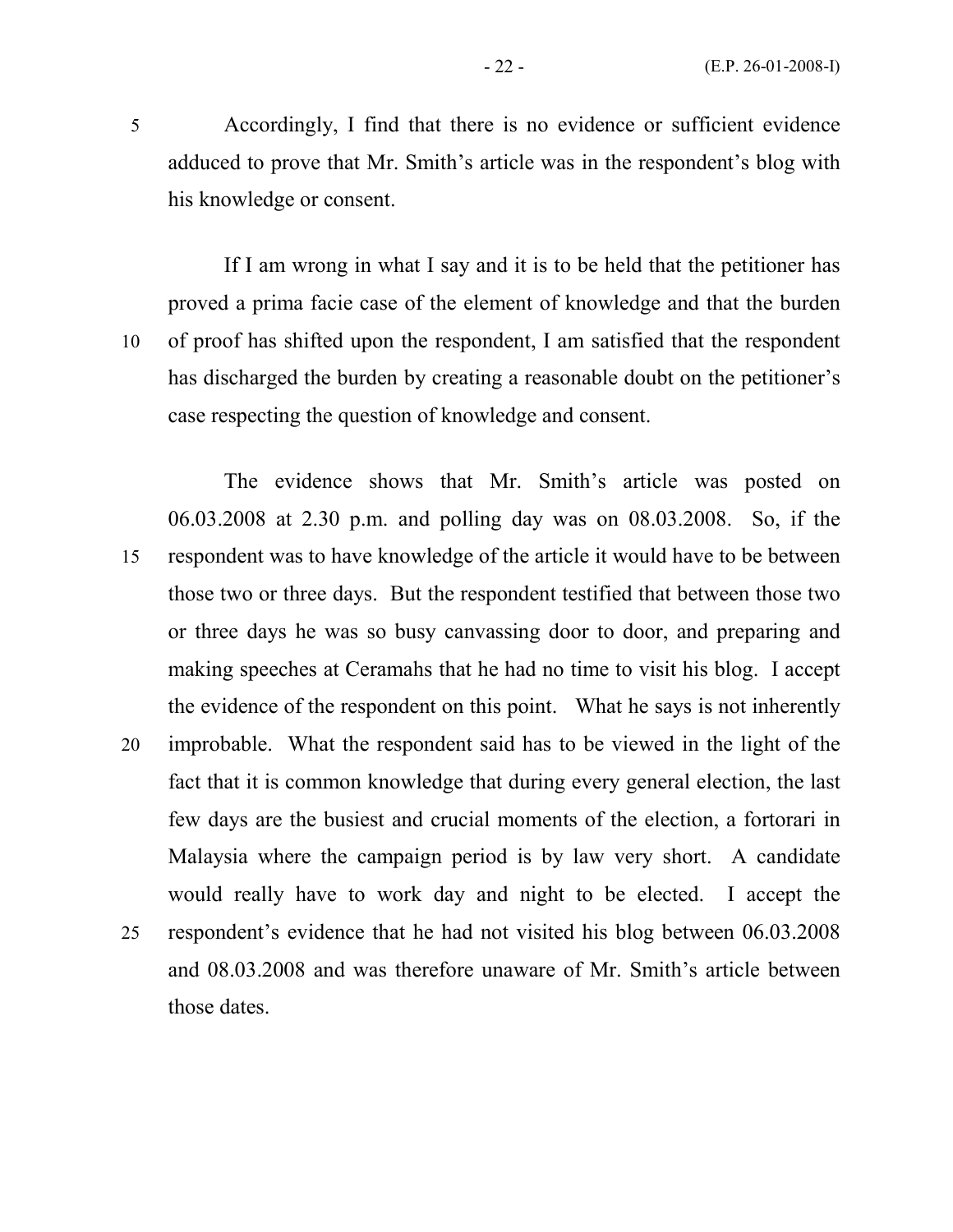5 In arriving at the above finding I have not overlooked the petitioner's submission to the effect that after the respondent had became aware of Mr. Smith's article after the elections were over, he did nothing to remove it from his website which shows that he did not object to it and therefore it must be inferred that he was aware of the article before polling day. The 10 short answer to this submission is that, as I indicated earlier, the relevant period of knowledge for the purposes of this case is 06.03.2008 to 08.03.2008 and knowledge after the polling date is irrelevant for the purpose of determining the state of the respondent's knowledge during the relevant time.

15 Further, even though the respondent said that he had an assistant one Alexander Goh Leng Kung to monitor his blog, there is no evidence that this assistant had notified or alerted the respondent of Mr. Smith's article.

# THE SECOND ISSUE / DID MR. SMITH'S ARTICLE INFLICT ON THE VOTERS SOME FEAR OF HARM OR INTERFERE WITH THAT 20 ELECTORAL RIGHTS?

On this issue the petitioner relied on the evidence of several witnesses to show what effect Mr. Smith's article had on them. The petitioner alleges that the respondent had used sensitive racial and religious issues in Mr. Smith's article to influence and appeal to the Chinese voters in the Bandar 25 Kuching constituency to vote for him. The witnesses which the petitioner relied on for this part of his case were himself (PW 1), Dato' Yaacob Bin Mohamad (PW 10), Dato' Wong Chen Wai (PW 12) and Jublin Anak Derai

@ Dri (PW 14).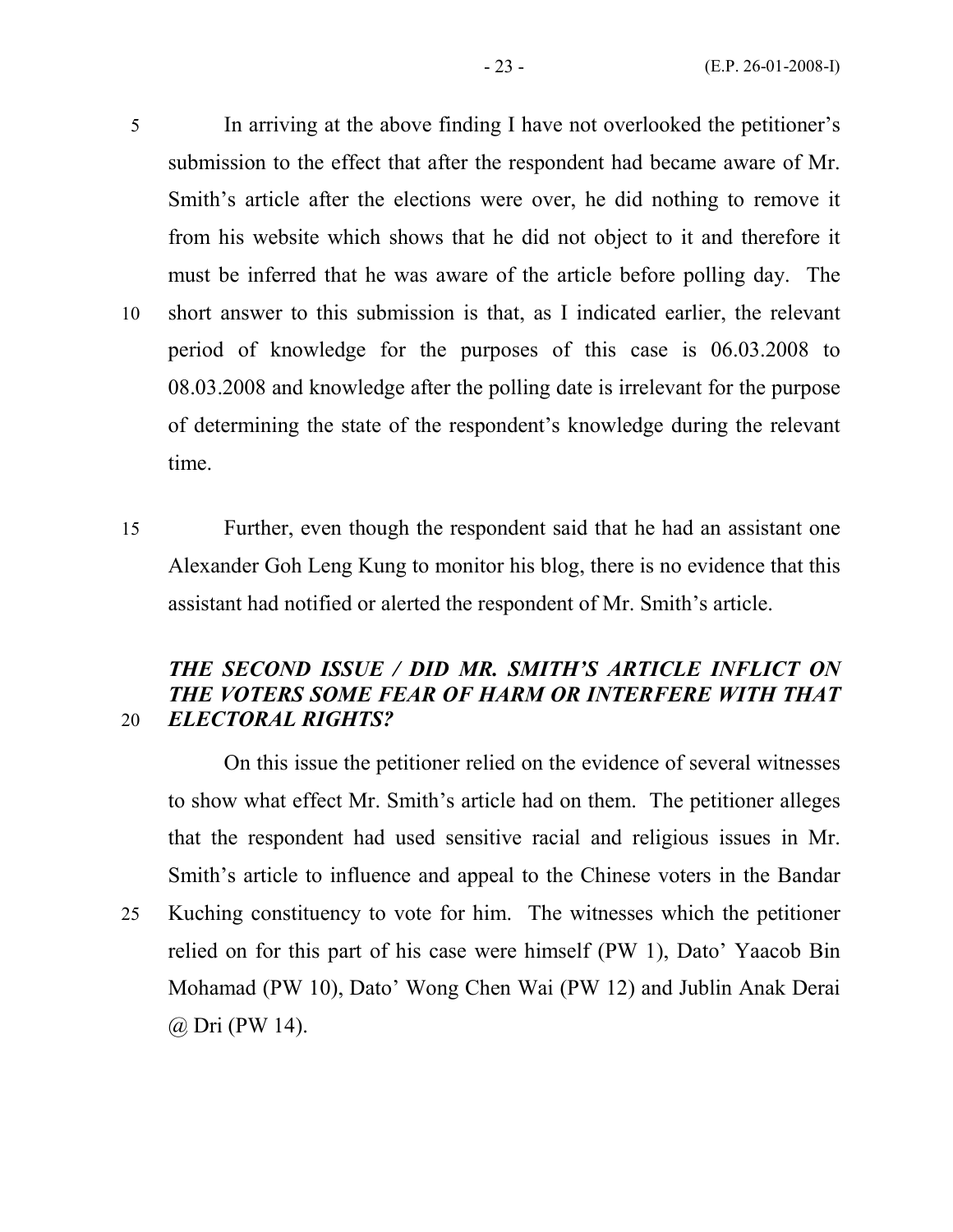5 I will address the petitioner's allegation regarding Mr. Smith's article raising sensitive issues shortly. Let me deal first with the evidence of the witnesses who read Mr. Smith's article.

The complaint in the petition is that the contents of Mr. Smith's article had unduly influenced the voters in Bandar Kuching constituency. 10 Therefore, the effect which Mr. Smith's article had upon the minds and feelings of the ordinary average non-Muslim voter in the Bandar Kuching constituency is what matters and is relevant to the Court. In this regard, I wish to briefly deal with the evidence of PW 10, PW 12 and PW 14.

The evidence shows that PW 10 who is the Executive Secretary of 15 Barisan Nasional, testified that the allegations in Mr. Smith's article are false and that in his opinion the article would influence the voters in the country "as well as Kuching". I find PW 10's opinion irrelevant and inadmissible. PW 10 resides in Bukit Damansara Kuala Lumpur and he is not a voter in the Bandar Kuching constituency. He is not representative of the ordinary 20 average non-Muslim voter in the Bandar Kuching constituency neither is he an expert to have expressed the opinion which he did. Besides, it is on record why counsel for the petitioner called PW 10. The record reads: "The reason this witness is brought to testify is not to give his views on the effect the article has on the electorate in Kuching but to in fact comment on 25 whether UMNO is involved in all these allegations".

PW 12 is the editor of the Star Newspaper. He testified that he thought Mr. Smith's article would influence the minds of the voters and that there would be a certain sense of anger against Barisan Nasional. But PW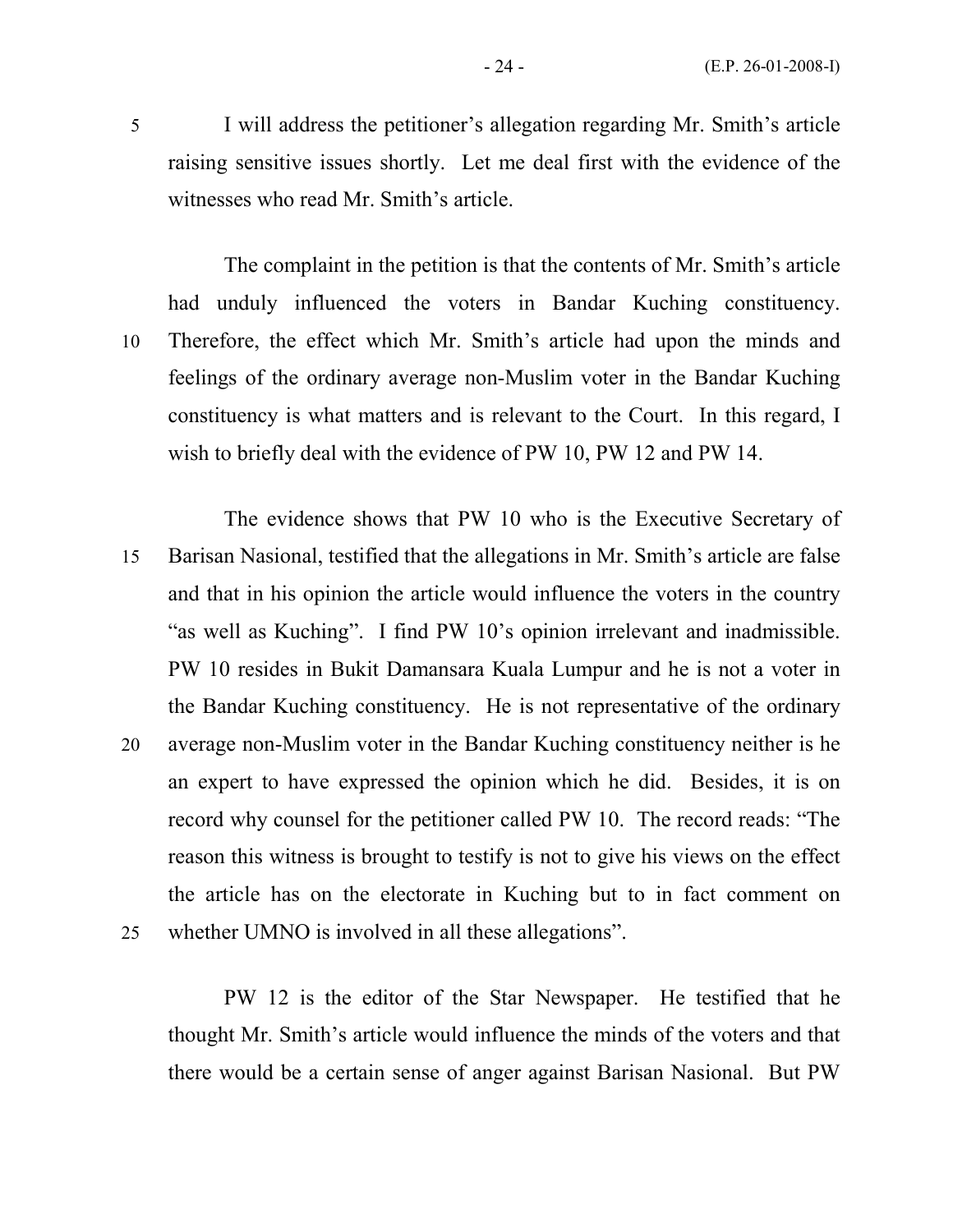- 5 12 does not live in the Bandar Kuching constituency and is not representative of the ordinary average non-Muslim voter there. PW 12 lives at Petaling Jaya, Selangor and neither is he a voter in the Bandar Kuching constituency. His view about the influence of Mr. Smith's article is opinion evidence and inadmissible.
- 10 PW 14 may be a non-Muslim and he testified that after reading that part of Mr. Smith's article which is the subject of the first charge in the petition, he felt that the Government of the day is really bad, but PW 14 is not a voter in the Bandar Kuching constituency. He voted in the Stampin constituency. Accordingly his evidence is irrelevant to this charge as he is 15 not representative of the ordinary average non-Muslim voter in the Bandar Kuching constituency. Further, I attach very little weight to what PW 14 said as he was obviously an interested witness in that he is a Committee Member of a SUPP Branch, a member of the BN. I also agree with counsel of the appellant that there is no evidence in PW 14's testimony that the 20 article influenced anyone. PW 14 admitted in his cross-examination that he did not talk to Church Elders or leaders or the congregation about the article. If PW 14's allegation is true, then it could be expected that the BN candidate in the Stampin constituency would have been defeated by the DAP candidate there, but that was not the case. In fact the BN candidate won the Stampin 25 seat with a big majority of over 3,000 votes.

This leaves us with only the evidence of PW 1 regarding the effect which Mr. Smith's article allegedly had on the non-Muslim voters in Bandar Kuching constituency. I have already set out in an earlier part of this judgment the extent of PW 1's evidence relating to the first charge.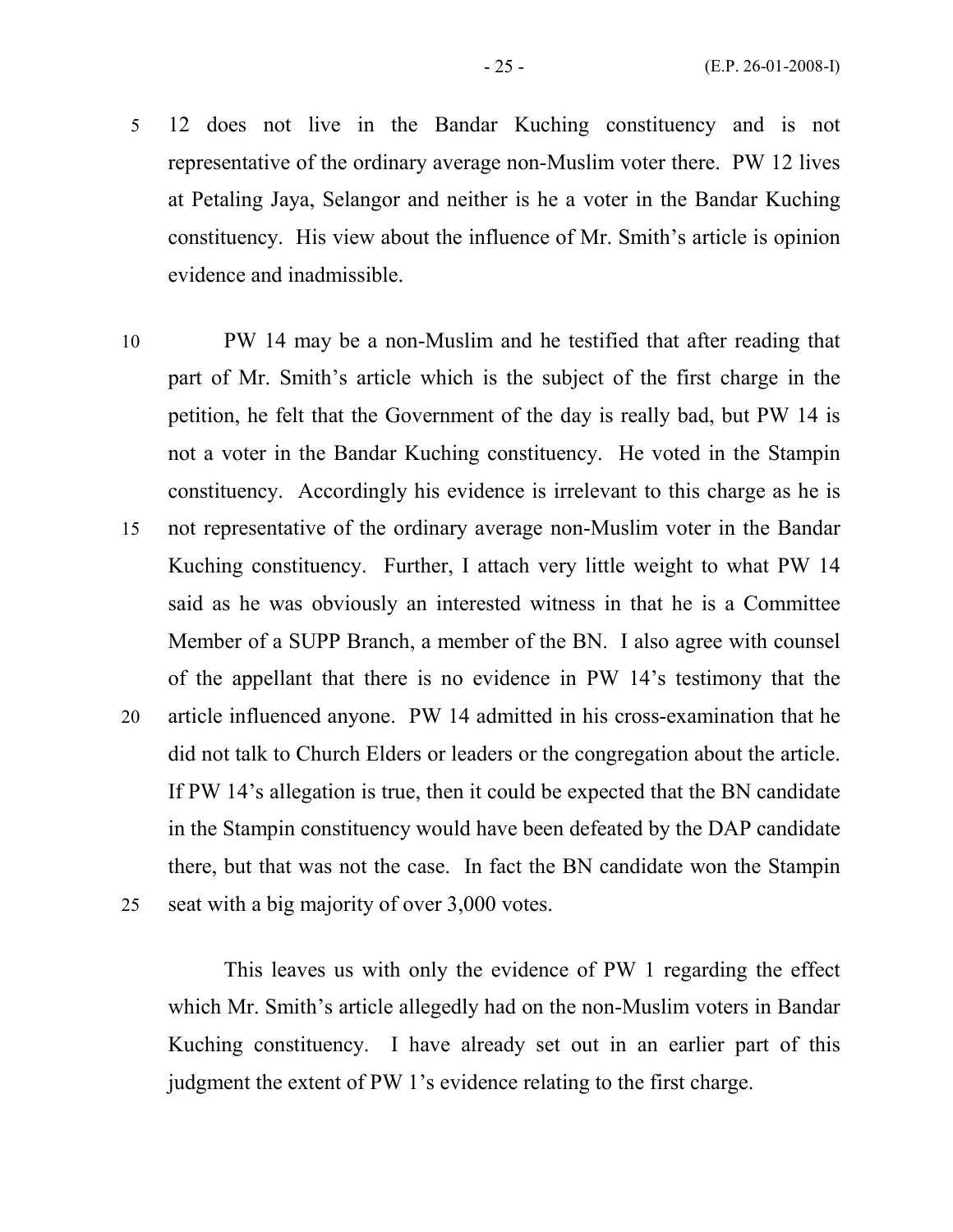5 PW 1 said he had read Mr. Smith's article on the respondent's website before polling day and was influenced by it. In my judgment for the article to have had an effect on PW 1, he must first have see it and secondly understand what it says. I find he neither read the article before polling day or if he did, he did not understand it. My reasons are these. PW 1 said the 10 first time he read Mr. Smith's article on the respondent's blog was on 26 or 27.02.2008. He further said the article was on the internet before 06.03.2008 but the evidence shows that Mr. Smith's article was not posted to the website until 06.03.2008 at 2.30 p.m. So, on PW 1's own evidence it

was impossible for him to have read Mr. Smith's article on the respondent's 15 blog when it was not even posted there yet on those dates he mentioned.

Even assuming for the sake of argument that PW 1 had read Mr. Smith's article, the question arises, did he understand it. I find that he clearly did not do so. He expressed anger at the impugned article as he felt that Christians had been compared to dogs, but nowhere in the article is such 20 a comparison made. This truly exposed the extent of PW 1's failure to truly comprehend the impugned article. I find that the cross-examination of PW 1 on his understanding of the text of Mr. Smith's article showed that he had difficulty in understanding and comprehending it. Accordingly, I find what PW 1 said about the article creating fear and anger in him and insulting him 25 as a Christian thereby interfering with his free exercise of electoral right is absolutely ridiculous and far fetched. I disbelieve his evidence on this point.

In this regard counsel for the petitioner submitted that the Court should not expect the level of understanding of the ordinary average voter in Bandar Kuching constituency to be that of an intellectual or even to understand the

30 precise grammatical meanings of words used in articles. I agree. It is not by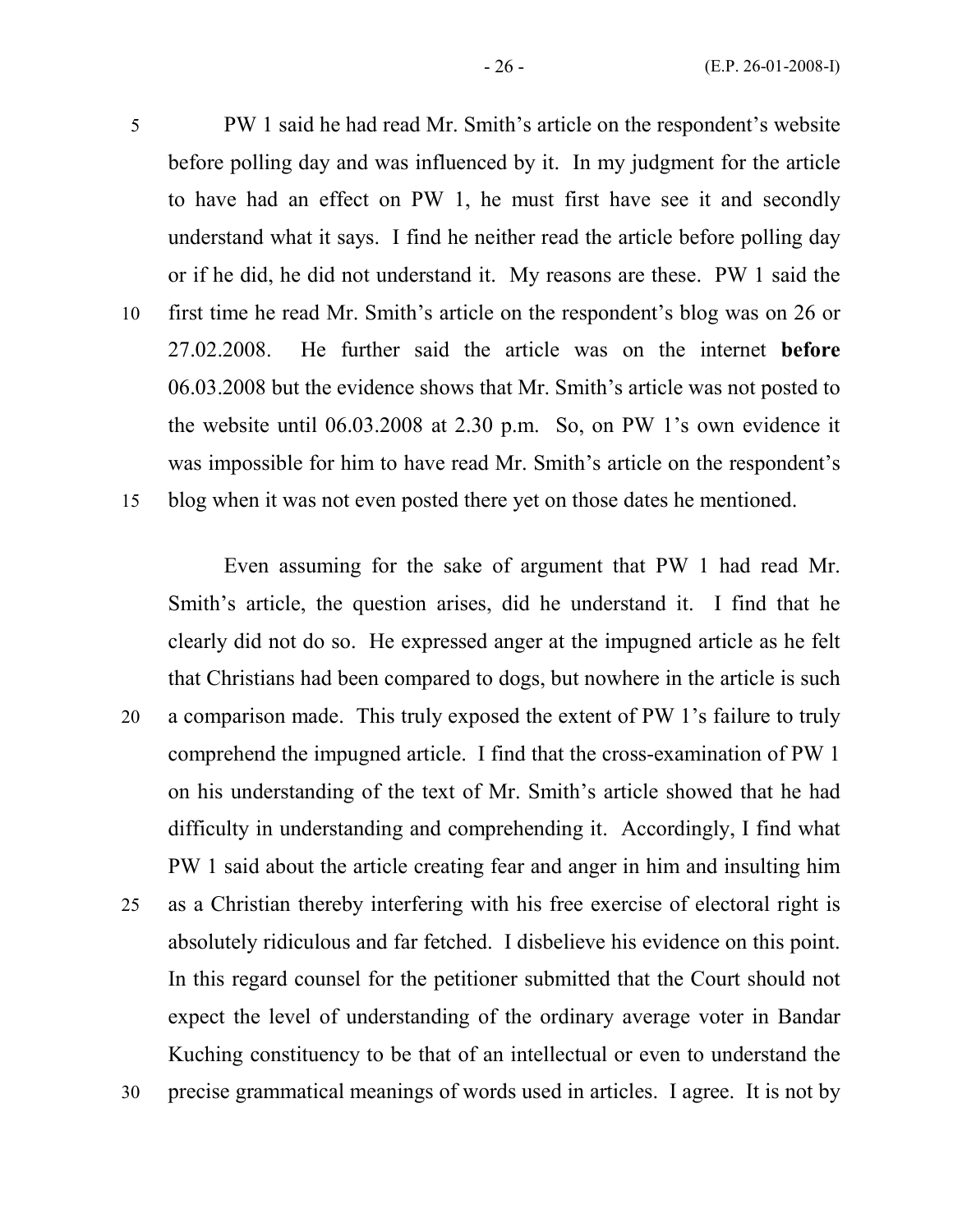5 those standards which I have assessed PW 1's understanding of Mr. Smith's article.

The final question to ask on this second issue is whether that impugned part of Mr. Smith's article contained "such threatening statements" as alleged in the petition or as his counsel put it in his 10 submissions, 'created fear and terror in the mind of voters in Bandar Kuching", so much so that in the "Chinese dominated constituency of Bandar Kuching, the voters judgment, discretion or wishes were easily overborne by the influence in the impugned article"?

The petitioner has tried his utmost to portray Mr. Smith's article as an 15 appeal to the non-Muslim voters in the Bandar Kuching constituency on the ground of religion and an attempt to create in them a feeling of fear, hatred and terror of UMNO so as to induce the voters to vote for the respondent, by playing on the sensitive issue of religion. I do not agree. In the first place, nowhere in the impugned part of Mr. Smith's article did it call upon voters 20 to vote for the respondent whether on religious grounds or otherwise, or refrain from voting for Sim Yaw Yen. In the second place, there is no evidence that Mr. Smith is a religious leader and the respondent is not a Christian. The article clearly did not call upon Christians to vote for a Christian either. In the third place, there is no evidence that Mr. Smith or 25 the respondent had any religious influence over the Christian voters in Bandar Kuching. In fact it is difficult to see how a Buddhist like the respondent could have any influence over Christian voters in Bandar Kuching on the ground of religion. There is also no evidence that Mr. Smith is known to the voters in Bandar Kuching, Christians or otherwise, or that he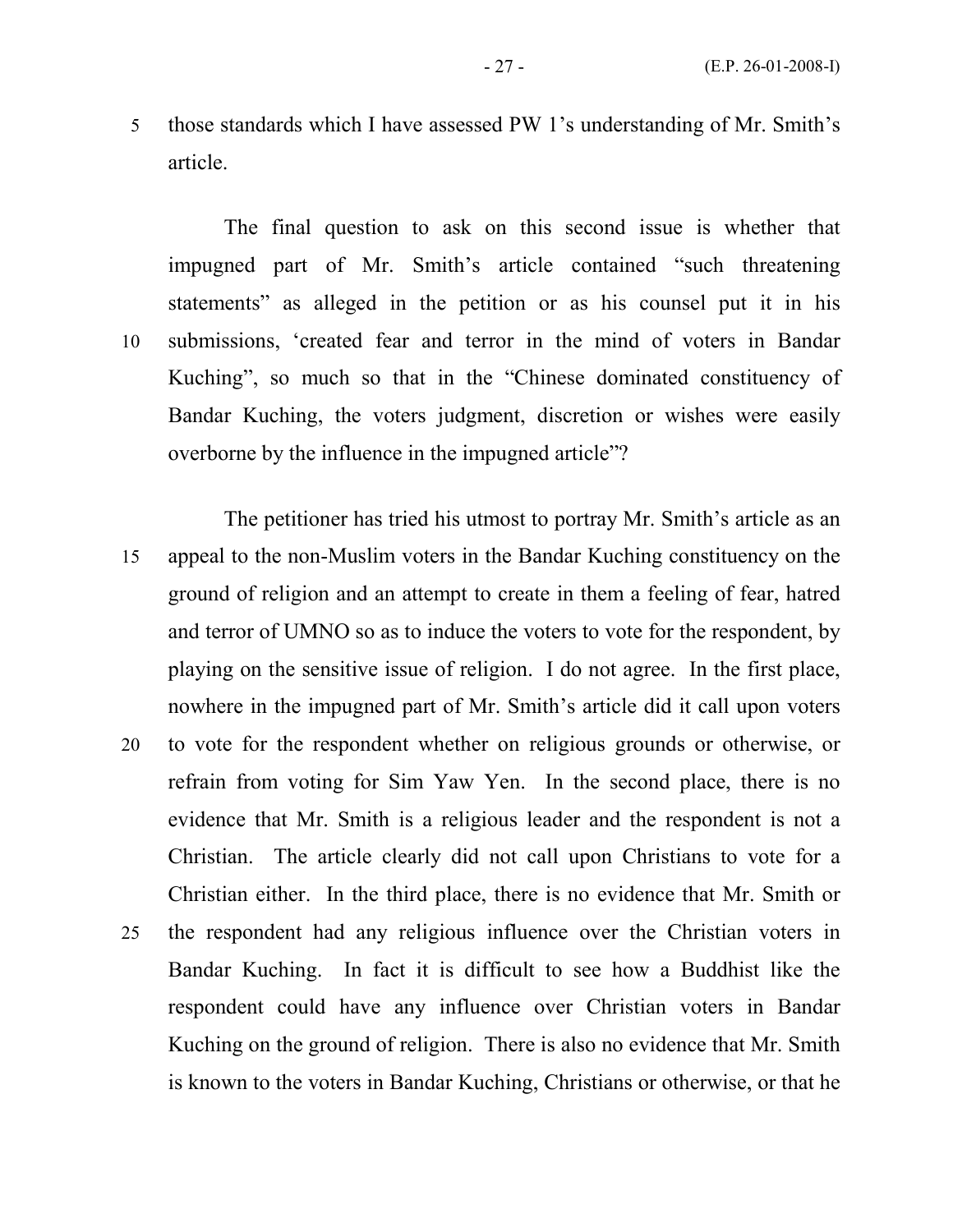5 had any disciple in Kuching. As such Mr. Smith could not have any influence at all over Christian voters in Bandar Kuching. In the forth place, the text of Mr Smith's article when looked at dispassionately does not show it to be a play on religious sensitivities as alleged.

I agree with counsel for the respondent that paras 1 and 2 of the 10 impugned part of Mr. Smith's article are questions, searching for opinions. Para 3 is a criticism against a political party in general i.e. UMNO for its religious policy and a comparison is made between PAS and UMNO as to which political party is more Islamic. Para 4 is clearly a statement of opinion, as to which of the two parties UMNO or PAS is more deserving of 15 Christian votes. Para 5 is again an expression of opinion, as to how the Government has to earn the Christians' vote.

So, it can be seen that the article has no direct connection with the respondent's election on religious grounds. The respondent is neither a PAS candidate nor an UMNO candidate. The article has no connection with the 20 Bandar Kuching constituency. There is nothing in the article to appeal for votes for the respondent on grounds of religion, neither an appeal that Christian must vote Christian or anything of that sort. There is no statement in Mr. Smith's article to warrant a conclusion that there was any threat of divine displeasure or spiritual censure. There was no threat of evil 25 consequence at all in Mr. Smith's article, and no threats of injury too.

For all the above reasons, I find that the petitioner has failed to prove the charge of corrupt practice of undue influence set out in the first charge of the Election Petition beyond reasonable doubt.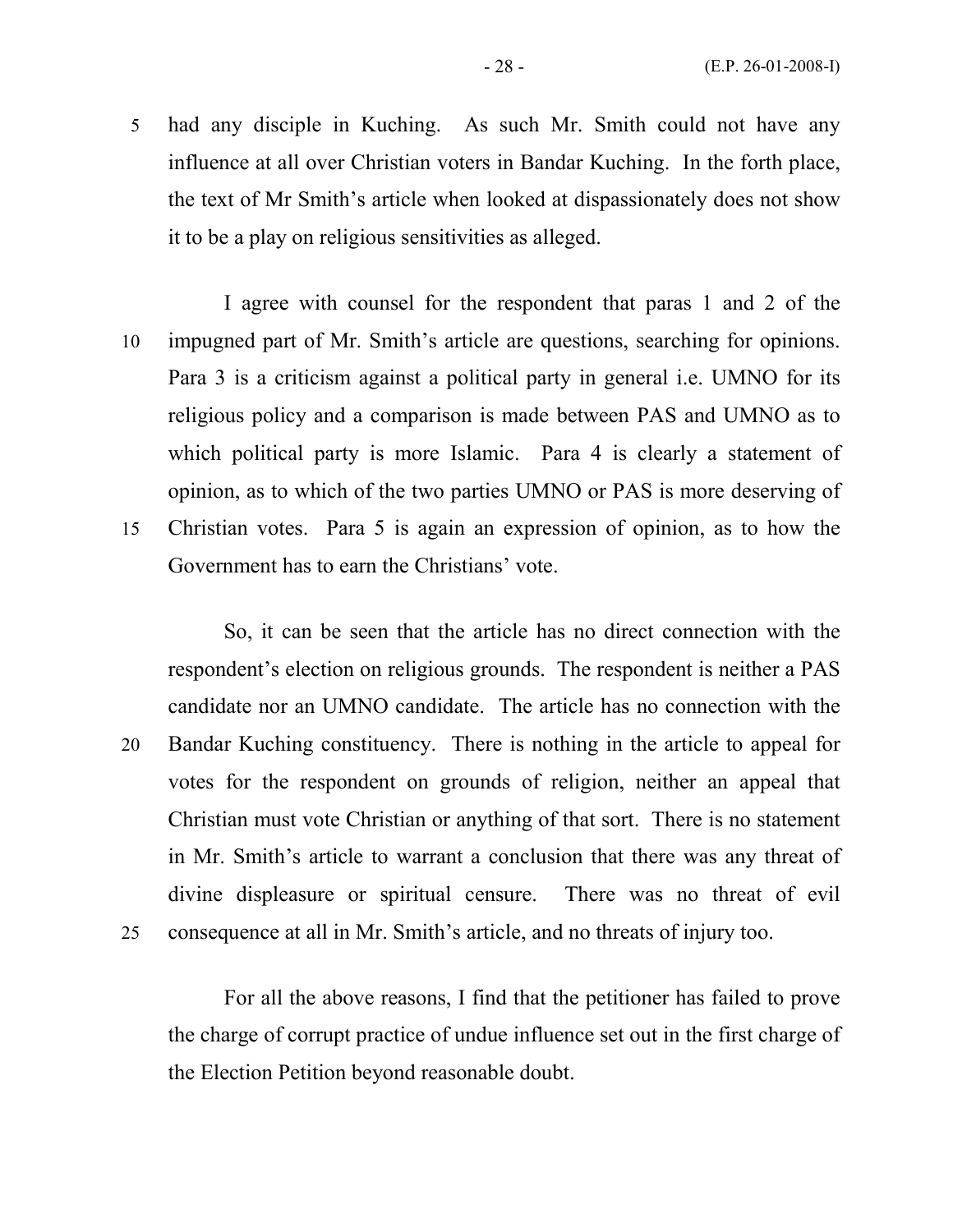#### 5 THE SECOND CHARGE

 Under this charge the petitioner raises the same complaints against the respondent as in the first charge except that in this charge the respondent is alleged to have used a pamphlet entitled "AFTER 50 YEARS OF INDEPENDENCE ....." to exert the undue influence complained of in the 10 charge on the Chinese and non-Muslim voters in the Bandar Kuching constituency. The pamphlet was produced in evidence through different witnesses and marked as Exh. P 4, Exh. P 12 and Exh. P 30 respectively but they all refer to the same pamphlet. The pamphlet contained statements as well as a photograph of or politician holding a "Keris". This photograph 15 was identified during the trial to be that of Datuk Seri Hishamuddin. It is the case of the petitioner that the respondent, knowing that the majority of voters in the Bandar Kuching constituency were Chinese, had used what was stated in the pamphlet to "stoke sensitive racial and religious sentiments in Malaysia to gain the support of the Chinese voters in the said constituency 20 and to rile and affect the emotions of the Chinese and non-Muslim voters in the constituency" so that they would vote in favour of DAP. The statements

found in the pamphlet were that:

 "BN is now getting extreme, Maza Goddess Statute is not allowed to be erected in Sabah, Indian temples are torn down by Councils and 25 declaration that Malaysia is an Islamic State.

> The racially discriminatory NEP is getting worse. Race because the main consideration for government procurement and now GLC' are following suit. This is despite the findings that Bumi's equity participation has surpassed the 30% and has even reached the 45% mark.

30 Chinese schools are not getting their share of government fund. There is still severe shortage of teachers for Chinese schools. Many top Chinese students are not given scholarships and many are not even offered the course of their first choice in local universities.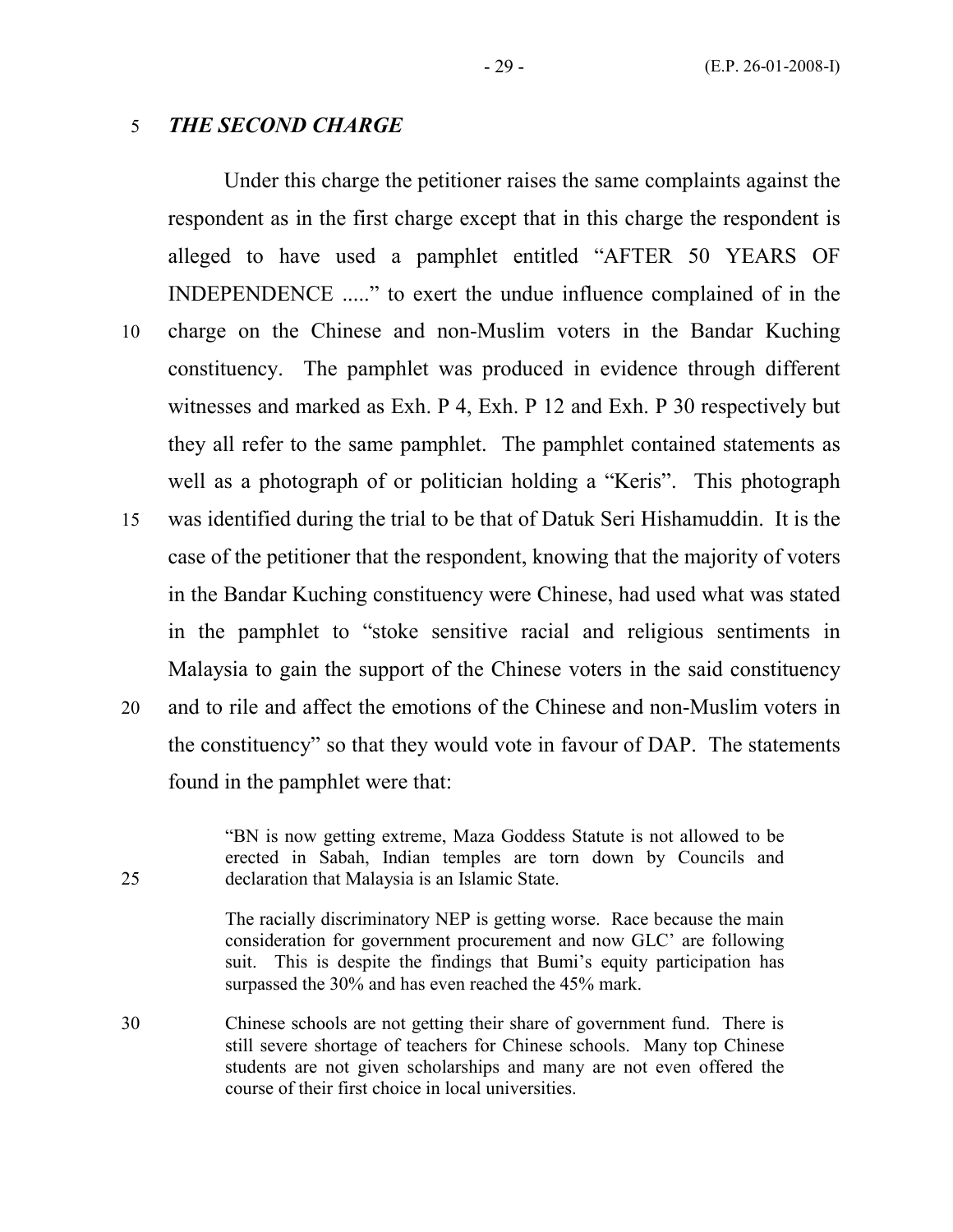5 Taib has ruled Sarawak for 26 years. His family's business has flourished since he took office. His son is now joining politics. It looks like the Taib Empire will continue for years to come.

 For those convent schools St. Mary's statute must be removed, the crosses must be destroyed and the influence of the churches must be 10 stopped.......... The extremist statement by BN MP in Parliament.

SUPP can only say "Yes". Vote DAP, Stop BN's racial Discrimination.

VOTE DAP......... Chong Chien Jen.......... P. 195 Bandar Kuching".

The real issue here is whether the ordinary average Chinese and non-Muslim

- 15 voters in the Bandar Kuching constituency were so stoked and riled up by what was stated in the pamphlet that they were unduly influenced to vote for the DAP? I do not find it to have been proved so. I say so for the following reasons.
- To prove this charge, the petitioner called several witnesses. They 20 were the petitioner himself (PW 1), Madam Wong Choon Tee @ Ong Choon Ming (PW 3), Dato' Yaakob Bin Mohammad (PW 10), Dato Wong Chun Wai (PW 12) and Jublin AK Derain  $\omega$  Dri (PW 14).

 Of the above witnesses, only PW 1 and PW 3 were Chinese non-Muslim voters in the Bandar Kuching constituency. The others were not and 25 there was no evidence led before me that either PW 10, PW 12 or PW 14 were experts who were able to give any opinions on the effects which the contents of the pamphlet may have had on the minds of the ordinary average Chinese non-Muslim voter in Bandar Kuching constituency. Their evidence about such effect must be ignored.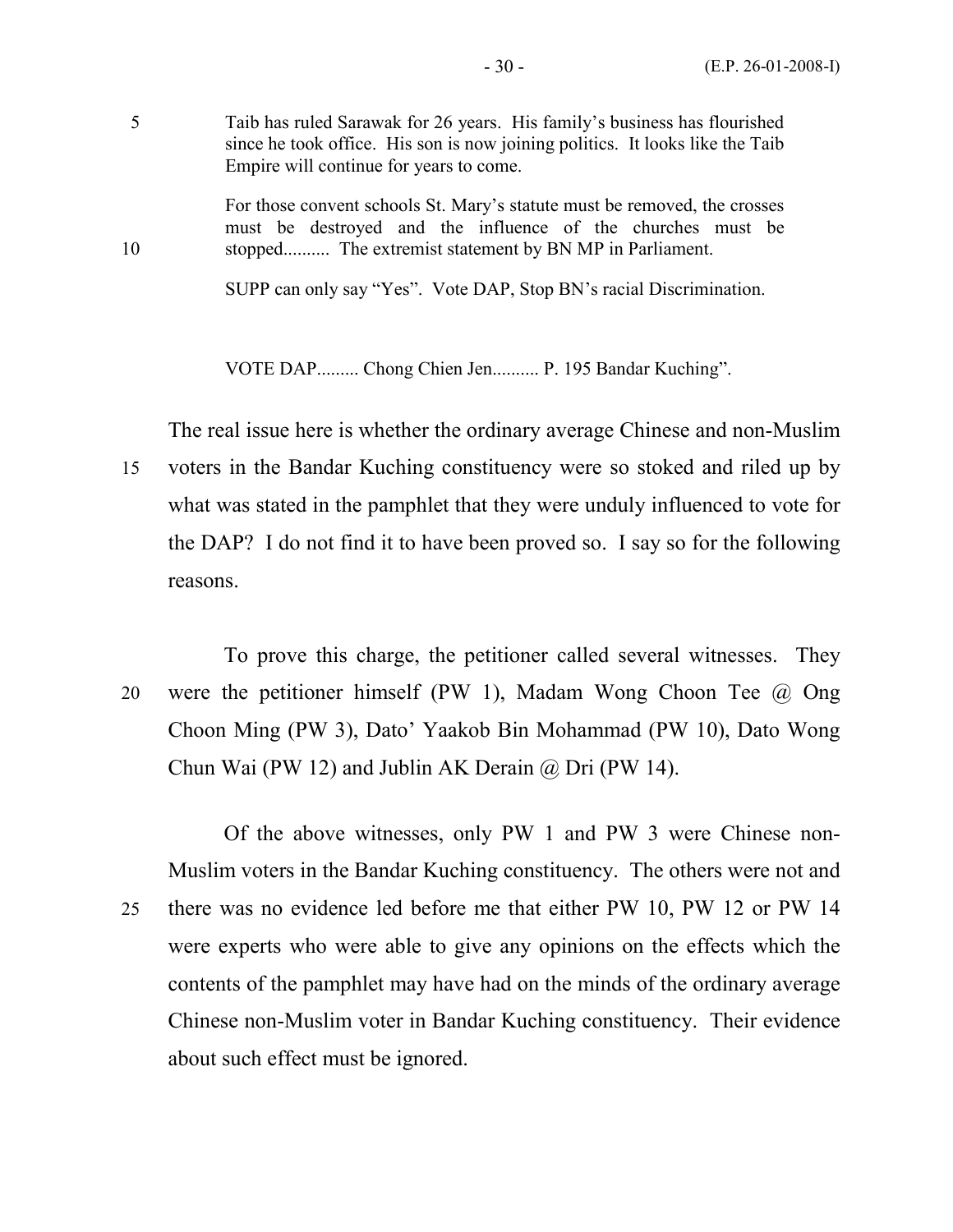5 Turning now to the evidence of PW 1, was his mind so affected by the contents of the pamphlet "that his free will or judgment had been overpowered" as claimed by counsel for the petitioner? As far as the photo of the politician holding a "Keris" is concerned, PW 1 said this was his main complaint about the pamphlet as the UMNO leader was holding the "Keris" 10 in a threatening manner to other races and it signified a challenge to the Chinese community. According to PW 1, it made all the Chinese feel uncomfortable to the extent they voted for the opposition.

 Is PW 1 to be believed in what he says? I do not think so for the following reasons.

15 The photo was not accompanied by any captions or words but just stood by itself at a top corner of the pamphlet. How could such a photo create the type of fear as alleged? The "Keris" shown is not even unsheathed, and, was being held and not "wielded" which was the expression counsel had used during the trial. How could it be said that the 20 "Keris" was held in a threatening manner when it clearly was not so held?.

 Further, as pointed out by counsel for the respondent, Dato' Yaakob (PW 10) had testified that the "Keris" is a symbol representing Malay sovereignty, dignity, identity, supremacy and the politician in the photograph had used the "Keris" to officiate at a ceremony, that the way the 25 politician held the "Keris" reflected a symbol of the culture of the Malays which had been practiced for hundreds of years. According to PW 10 the "Keris" had also been held so by previous Prime Ministers while the same politician had held the "Keris" at lest twice before in 2006 and 2007. How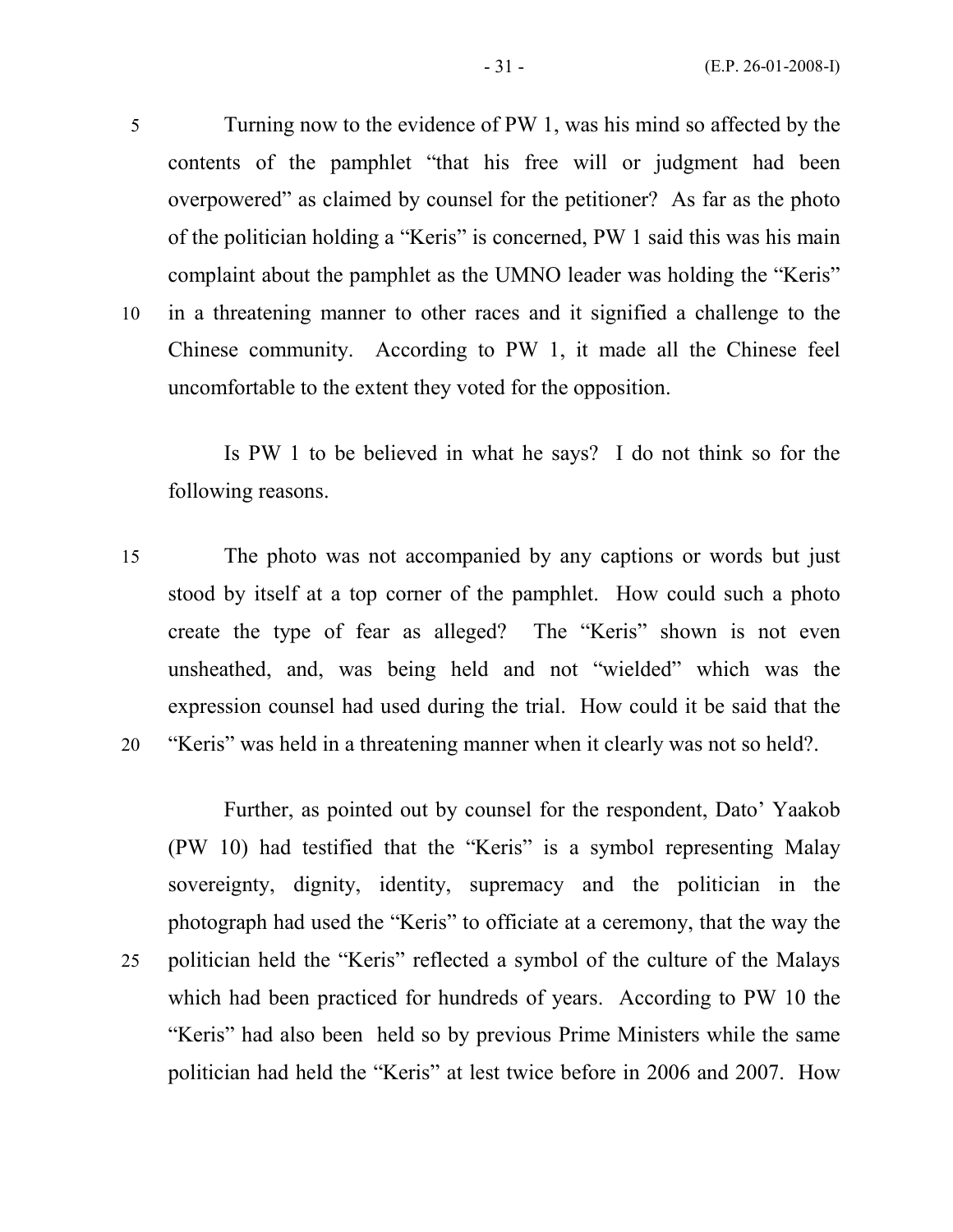5 then can something which is part of Malay culture practiced over hundreds of years and at least twice more recently in 2006 and 2007 suddenly become a challenge and threat to ordinary average Chinese non-Muslim voters in Bandar Kuching as alleged?

With all respect, I do not think what PW 1 said could be so. I agree 10 with counsel for the respondent that the publication of that photograph in the pamphlet can rightly be regarded as a mere political statement of the UMNO politician's posturing. It cannot be held to be an interference or attempt to interfere on the part of the respondent with the free exercise of any electoral right or intended or have the effect of creating fear in the minds of the voters 15 in order to exercise their electoral right in favour of the respondent.

In this regard, I refer to what was said in other cases regarding photographs in pamphlets allegedly used as undue influence during election time. In Sudhir Laxman Hendre V S.A. Dange 17 ELR 373, a pamphlet showing photographs of persons killed in Bombay by firing of guns were 20 published and at the top of the page there was a heading "Marathas of Bombay, take revenge of this devilish murder". Below the photographs were the words "The Congress ballot box is besmeared with the blood of the Martyrs". The Court held that all these were political statements, however strong the words used therein, they do not amount to undue influence. It 25 was argued by the petitioner there that the pamphlets contained ghastly pictures and photographs of persons who were killed in the Bombay firings, and these pictures were bound to revive the memory of firings in Bombay and would therefore, amount to undue influence or a direct or indirect interference with the elector's right to freely exercise their power to vote.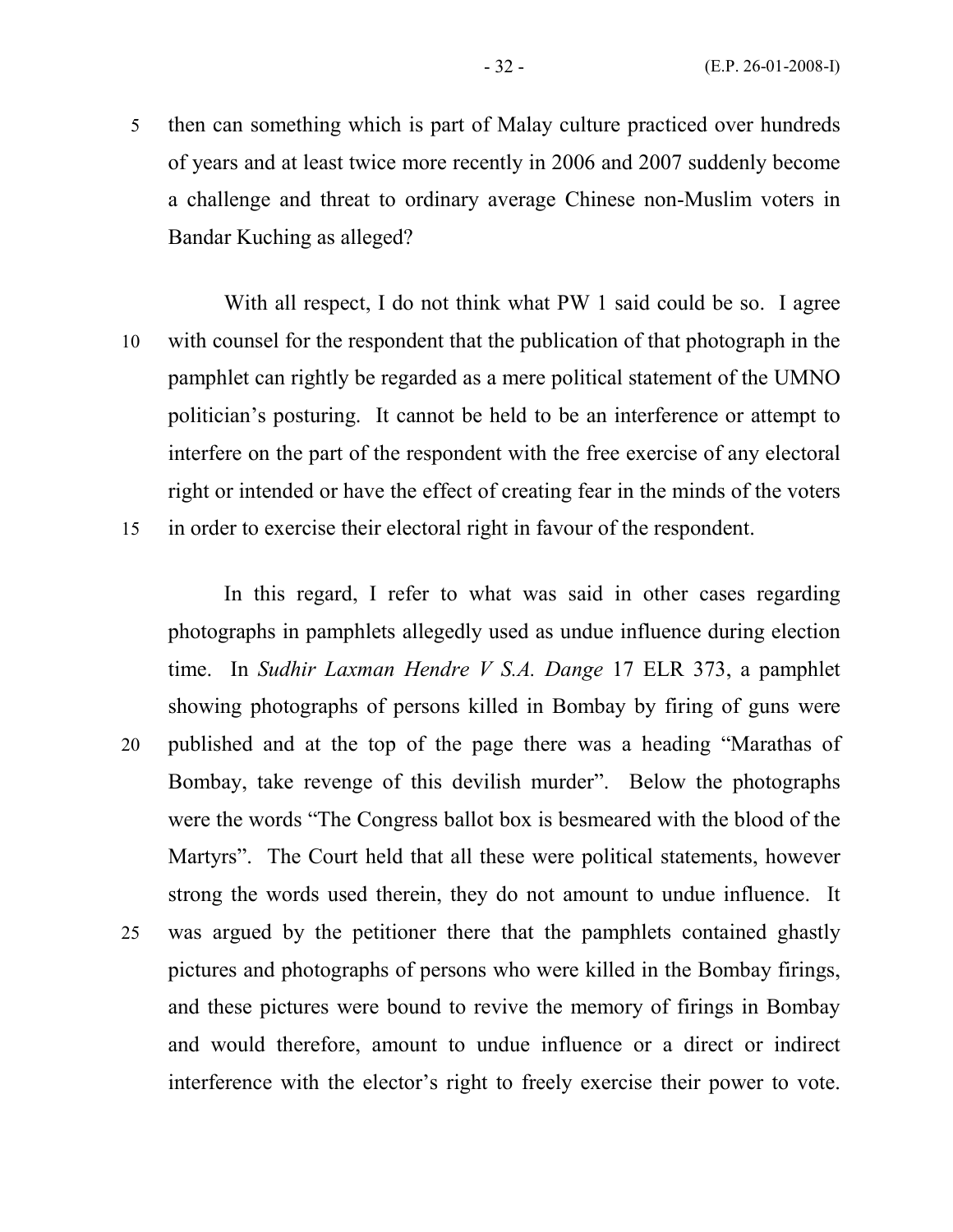5 The Court was not prepared to say that the publication of these photographs on voting day amounted to undue influence which constituted any direct of indirect interference with the elector's right to freely exercise their power to vote. The Court held that the picture and the poster were in substance a political statement to the voters, not an appeal on grounds of religion and 10 community.

I am aware that the facts of the above case are not on all fours with the facts here and that the Court was there deciding in the context of s. 123(3) of the Indian Representation of People Act, but I refer to the case to show that even where explicit photos of killings were published on polling day, in the 15 context in which they appeared the Court there regarded them as political statements. So too here where the photograph appeared in the pamphlet during the run up to the elections on 08.03.2008.

 With regard to the text of the statements in the pamphlet, I agree with counsel for the respondent that in the context in which the pamphlet was 20 published, they were in substance political statements. It was a political appeal to the voters to support the DAP. With regards to these statements themselves, even though PW 1 had said in his evidence in chief that "our freedom was being deprived of, our freedom of religion was being jeopardised, the Sabah Government had prohibited the construction of Maza 25 Statute and also the Prime Minister declared that Malaysia is an Islamic country" so he felt angry, PW 1 admitted in his cross-examination that the contents of the pamphlet (Exh. P 4) were true and had been known to him and to the public before the publication of the pamphlet. PW 1 admitted that: (a) he had already heard of the issue of the Maza Goddess Statute long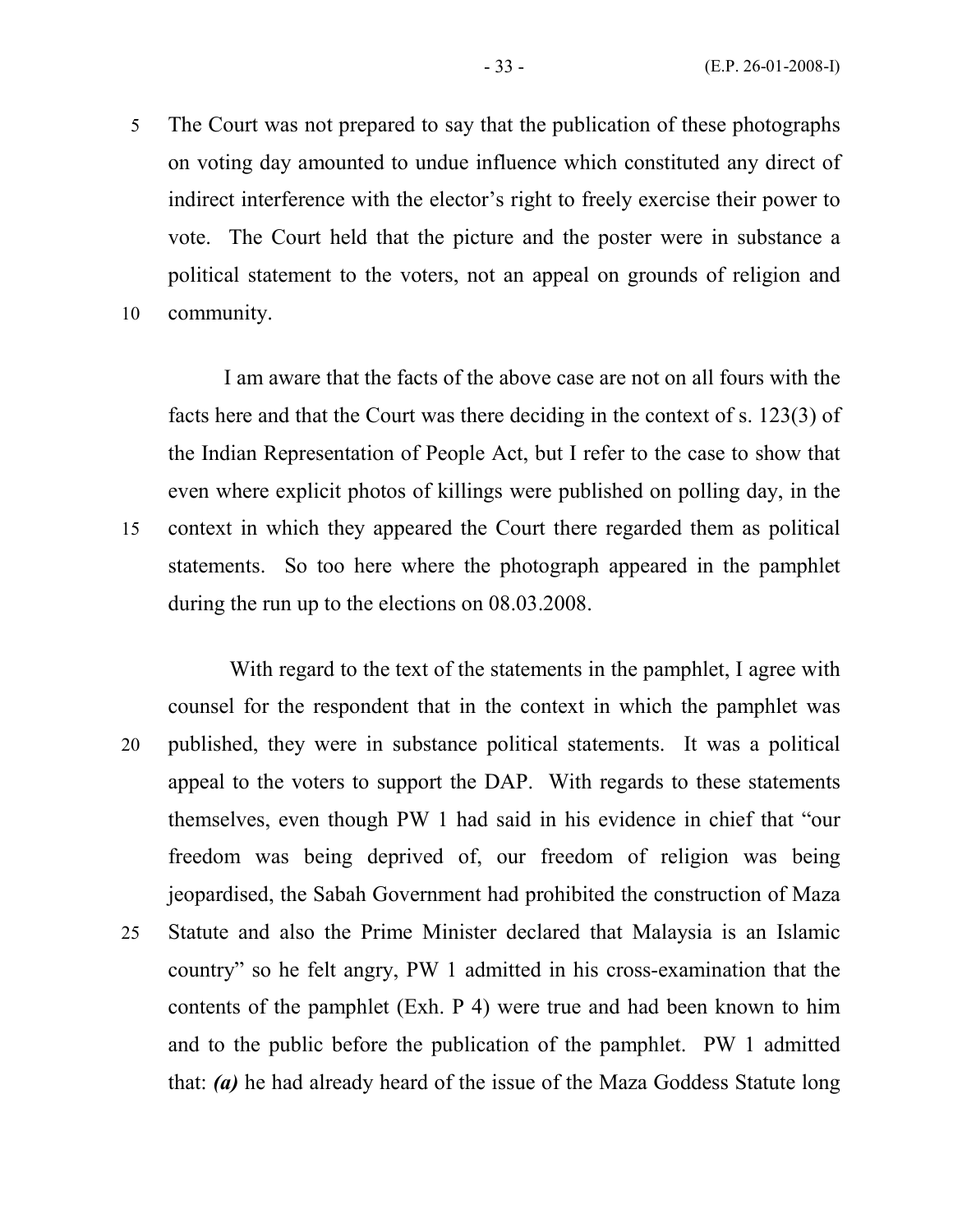- 5 ago from the newspapers. He said it was in Kudat, Sabah; (b) he had heard about Indian Temples being dismantled many years ago; (c) he knew NEP and it was unfair, and therefore there is a need for an opposition to raise it up; (d) he knew that the BN government procurement is along racial lines; (e) he knew Bumiputra's equity participation is over 30%; (f) he knew Taib 10 Mahmud had ruled Sarawak for 26 years. PW 1 also said in his cross-
- examination that the three (3) political leaders are not right in declaring Malaysia an Islamic state and he would like politicians to go to Parliament to talk about that for him. PW 1 also said that it is not right for major Government contracts to be awarded to companies related to the Sarawak 15 CM.

In the light of PW 1's own evidence on these matters, I do not see how it can be said that the statements in the pamphlet had interfered with or attempted to interfere with the free exercise of his electoral right or had created fear in his mind in the manner alleged. They were in substance 20 political statements which could not have affected the mind of PW 1 or the ordinary average Chinese non-Muslim voter in the Bandar Kuching constituency in the manner alleged.

 With regard to the evidence of Madam Wong Choon Lee (PW 3), the petitioner relied heavily on her evidence to prove this charge. However, I 25 found her evidence totally irrelevant respecting the contents of the pamphlet (Exh. P 4 or Exh. P 12) for the following reasons.

 The pamphlet was printed in both Chinese and English languages but it cannot be disputed that there are material differences between what is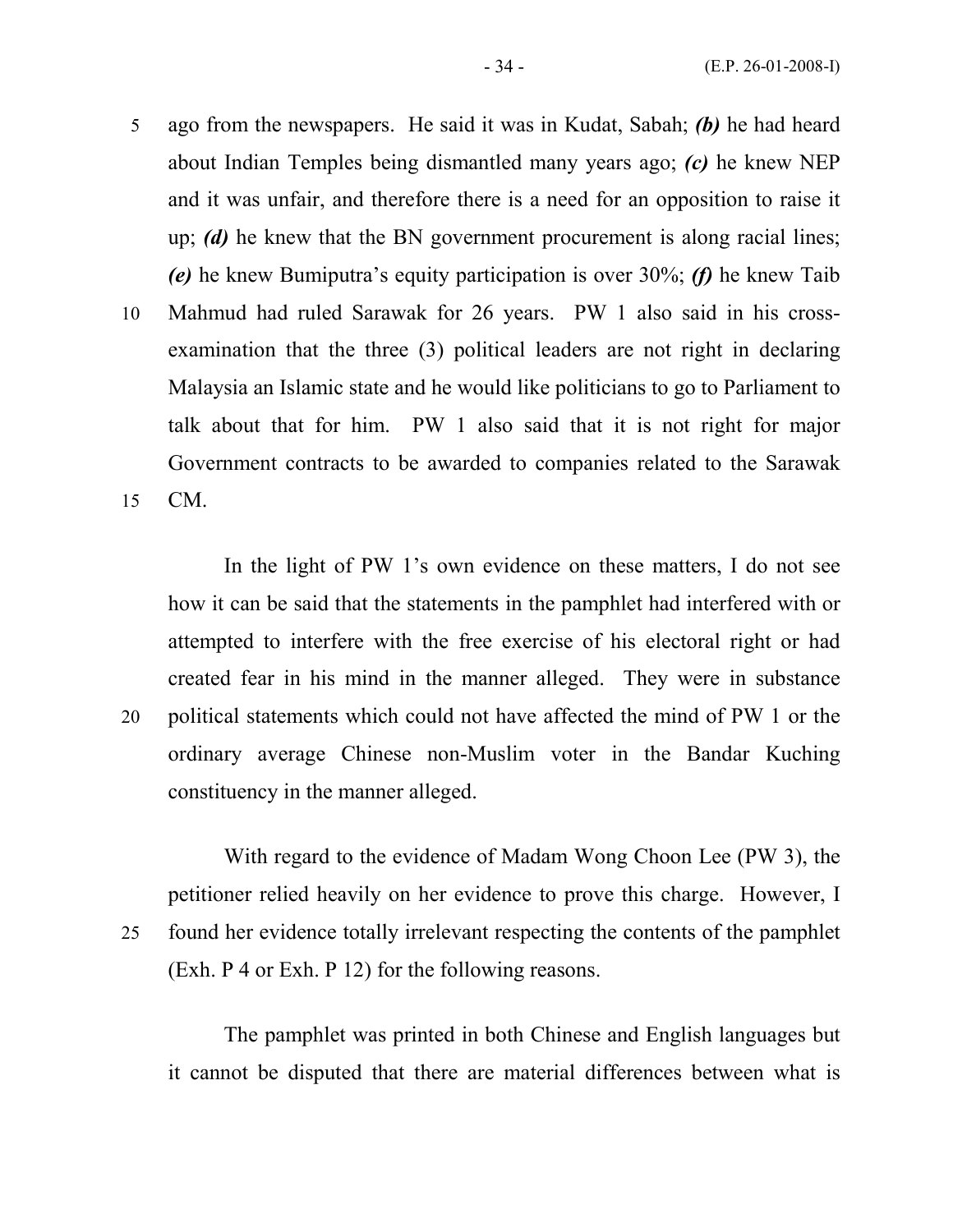- 5 stated in Chinese and what is stated in English. It would have been open to the petitioner to frame his charges based on both the Chinese and English versions but the petitioner chose to confine and plead his case and frame his complaint on the English version. Accordingly, I hold that it is only the English version of the pamphlet which can be relied on to prove this charge.
- 10 PW 3 gave evidence in Chinese. She testified that "I only know the Chinese version". "I don't know the English version". "I only know how to read Chinese". From what she said herself it is clear to me that the English version of the pamphlet which was pleaded in the petition obviously could not have affected or influenced her mind in the manner alleged as she had 15 never read it. Her whole evidence is irrelevant and inadmissible.

 If I am wrong in what I say and her evidence is relevant and admissible, I found her to be an unreliable witness whose evidence was worth very little weight. I say so for the following reasons.

 PW 3 testified that she received the pamphlet Exh. P 12 on 20 02.03.2008. However it would not have been possible for her to do so as in his cross-examination the petitioner's own witness Desmond Leong Kuk Sun (PW 5) who was the printer of the pamphlet, admitted that he only delivered the pamphlet to the DAP headquarters at Rock Road on 05.03.2008. Although in his submissions counsel for the petitioner tried to 25 discredit the evidence of PW 5 as "undisclosed fanciful imagination from the respondent and PW 5", the fact remains that the petitioner did not seek to clarify PW 5's evidence in his re-examination nor was he made a hostile witness. His evidence stands and the petitioner is bound by it. If what PW 5 says is true and I have not been given any reasons to disbelieve him, then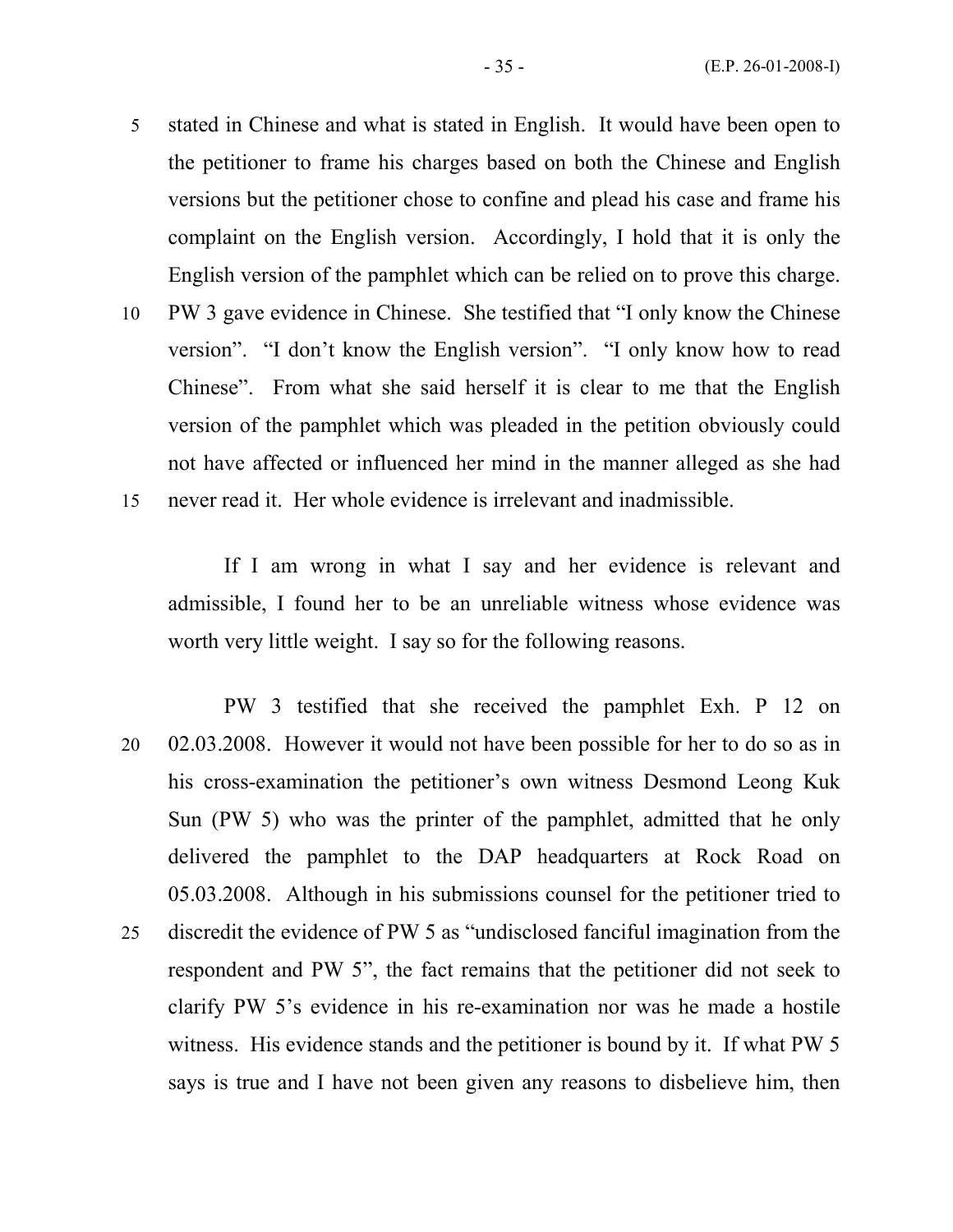5 PW 3 could not have received the pamphlet (Exh. P 12) on 02.03.2008 as alleged.

 Quite apart from the above, PW 3 is a member of SUPP and her husband is also a SUPP member. She was clearly a partisan witness who was politically ignorant as revealed by her misconception that DAP is the 10 Government of Sarawak. Her demeanour while giving evidence and her refusal to answer questions put to her and instead ramble on about what she wanted to talk about despite the Court having requested her to answer the question of counsel lead me to the conclusion that her evidence was tailored or coached.

15 For all the reasons given above, I find that the second charge has not been proved beyond reasonable doubt against the respondent. The petitioner has submitted that the respondent did not call any evidence to prove or substantiate what appeared in the pamphlet "AFTER 50 YEARS OF INDEPENDENCE ....". I find that the evidential burden had not shifted 20 onto the respondent at all in respect of this charge for the reasons given above.

#### THE THIRD CHARGE

 The third charge relates to the corrupt practice of bribery by the respondent allegedly making a promise to give voters in the Bandar Kuching 25 a "Malaysian Bonus of up to RM6,000.00 for those with household income of RM6,000.00 or less per annum", in that the respondent or with his knowledge or consent published and distributed "DAP 2008 ELECTION MANIFESTO" on or about 25.02.2008 in order to induce the voters in the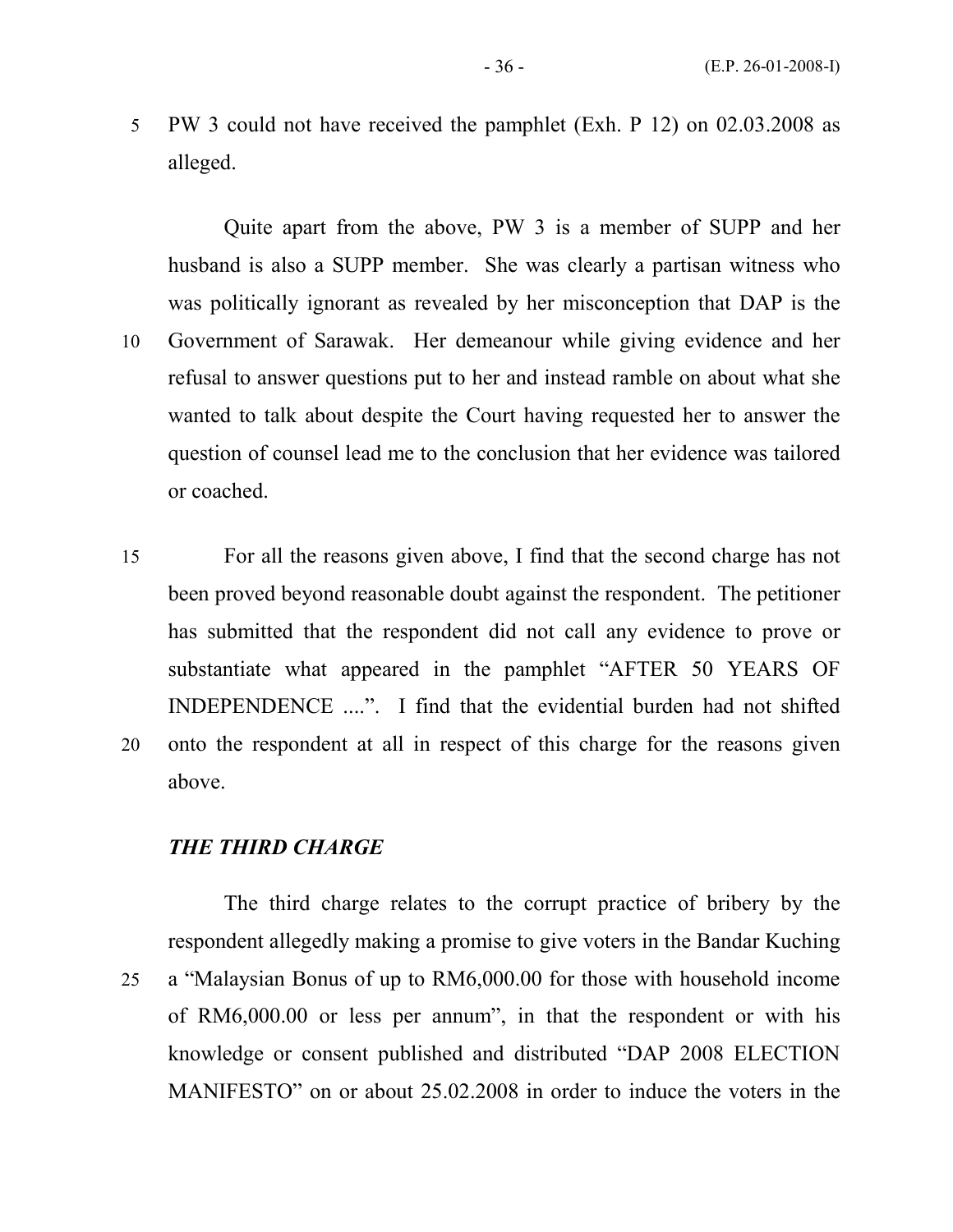5 constituency to vote for him. It is the petitioner's case that the main thrust of the "DAP 2008 Election Manifesto" was to deny a two-third majority to the BN Government in Parliament.

 To prove this charge evidence was adduced through the petitioner himself (PW 1), Medrict Jukai AK Empaka (PW 2) and Supramaniam A/L 10 Raman (PW 4), all of whom were registered voters in the Bandar Kuching constituency who testified to the effect that they each received a copy of the "DAP 2008 Election Manifesto" which the Court marked as Exh. P 5, Exh. P 11 and Exh. P 14 respectively, and as a result of the promise of the RM6,000.00 contained in Exh. P 5, PW 1 said he was induced to vote for the 15 respondent; PW 2 said as a result of what was stated in Exh. P 11 he refrained from voting; while PW 4 said as a result of the promise contained in Exh. P 14 he voted for DAP. It is the case of the petitioner that the promise of RM6,000.00 to those with household income of RM6,000.00 or less clearly constituted an act of bribery within the meaning of s. 10(a) of the 20 Act.

 The respondent contends that this charge is not proved on several grounds. I shall address each in turn.

 First, that on the petitioner's pleaded case and on the evidence led in Court the charge cannot be sustained. In support of this contention the 25 respondent points out, rightly in my view, that by the petitioner's own pleadings, he pleaded that:

(i) the respondent Chong Chieng Jen was guilty of an offence of the corrupt practice of bribery by making a promise to give voters in the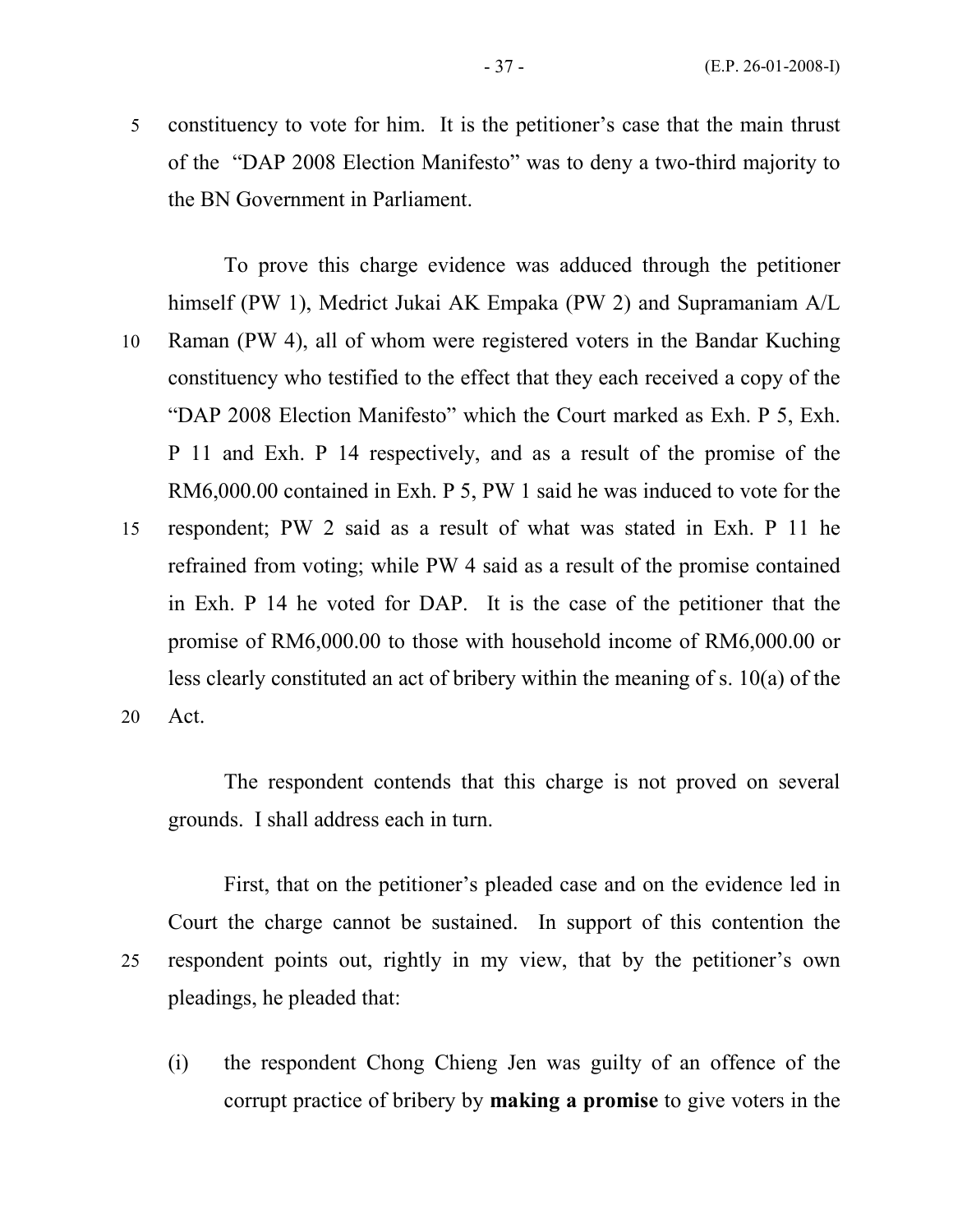- 5 said constituency a "Malaysia Bonus of up to RM6,000.00 ….." (see para 3(3) of the Petition);
	- (ii) the respondent published or distributed the manifesto on or about 25.02.2008 (see para 3(3) of the Petition);
- (iii) the said manifesto was launched by Mr. Lim Guan Eng, Secretary 10 General of DAP on 25.02.2008 at DAP Party Headquarters (see para 3(3)(b) of the Petition);
	- (iv) the manifesto was available in four (4) different languages. Bahasa Malaysia, English, Chinese and Tamil (see para 3(3)(e) of the Petition);
- 15 (v) the manifesto bears such words as "The election is not about the candidates. It is about the voters. Help us deny Barisan Nasional a two-third majority and we will take care of you" (see para 3(3)(b) of the Petition).
- However, the respondent pointed out that evidence adduced in Court 20 shows that the manifesto which PW 1 received and which was marked Exh. P 5 is the Sarawak DAP Manifesto. PW 1 testified that he received Exh. P 5 in his mailbox at Jalan Stutong, that Exh. P 5 bears seven (7) photographs of DAP candidates contesting in Sarawak, that the RM6,000.00 is not to be paid by Chong Chieng Jen (the respondent), that manifesto is about a 25 party's policy.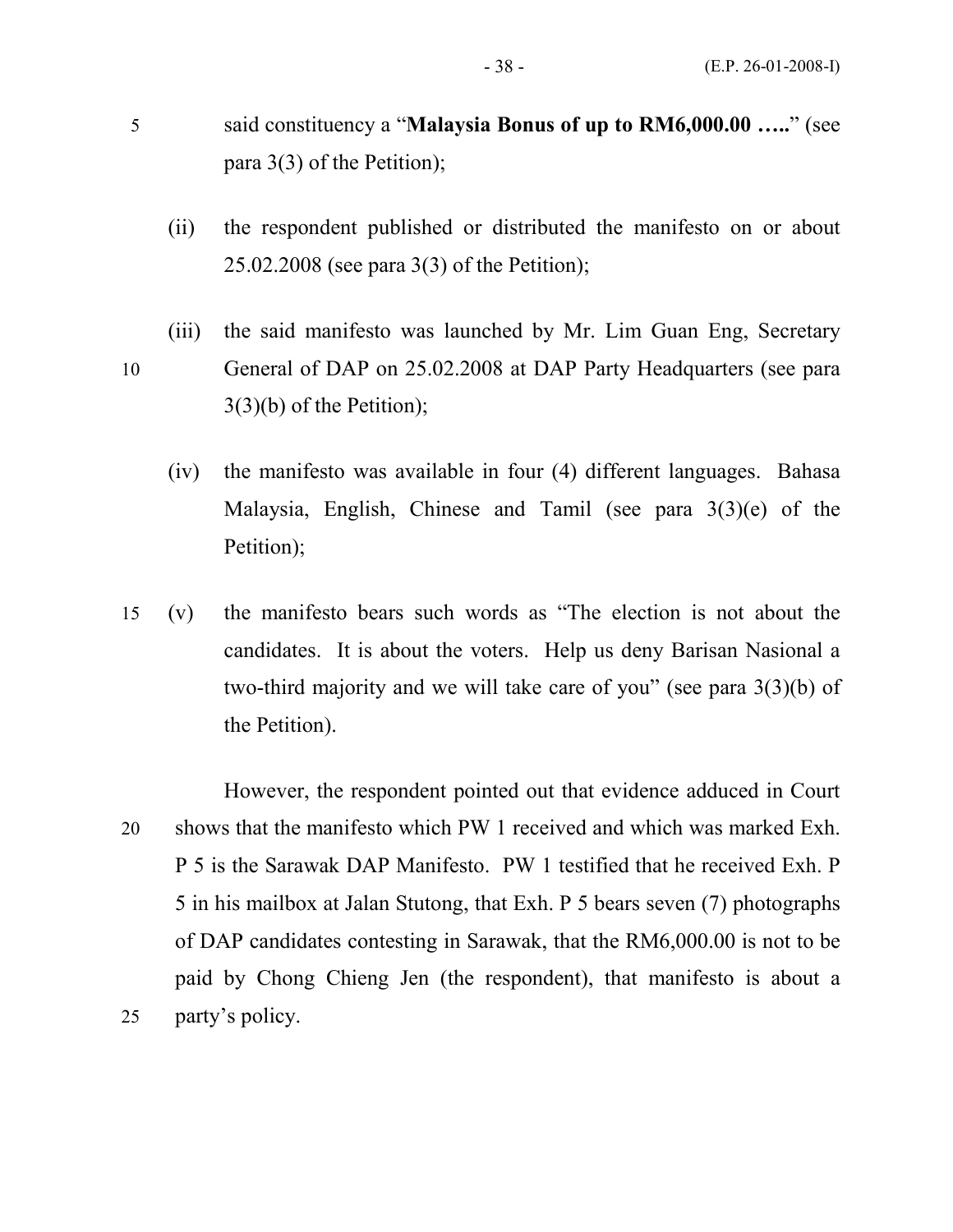5 An examination of Exh. P 5 (and also Exh. P 11 and Exh. P 14) show that it is written in three (3) languages, Chinese, English and Bahasa Malaysia and that the words "Malaysia Bonus" does not appear in Exh. P 5 and that the phrase: "The election is not about the candidates. It is about the voters. Help us deny Barisan Nasional a two-third majority and we will 10 take care of you" do not appear in Exh. P 5. In Exh. P 5, the words are

# "GO FOR CHANGE, DENY BN 2/3 MAJORITY. Enough is enough".

The respondent further points out that the evidence shows that Lim Guan Eng launched the DAP national manifesto on 25.02.2008 at the DAP Headquarters, but Exh. P 5 the Sarawak DAP manifesto was not even 15 printed in Sibu yet. Exh. P 5 was not printed until 03.03.2008 and it was not received by DAP Kuching until 04.03.2008. The respondent testified that the manifesto launched by Lim Guan Eng on 25.02.2008 was not supplied to Sarawak DAP nor distributed in Sarawak.

It was the submission of the respondent that from the evidence 20 adduced in Court, it is clear that Exh. P 5 (the Sarawak DAP manifesto) is not the same manifesto launched by Lim Guan Eng on 25.02.2008 which is the manifesto pleaded and relied on by the petitioner in the Election Petition. It is the respondent's case that since Exh. P 5 (the Sarawak DAP manifesto) is not the one pleaded it is irrelevant to the petitioner's case and ought not to 25 be taken into consideration in this case.

The petitioner has responded to this point by saying that the real issue in this charge is whether bribery of voters had taken place and this issue has been sufficiently raised in the pleadings and through the particulars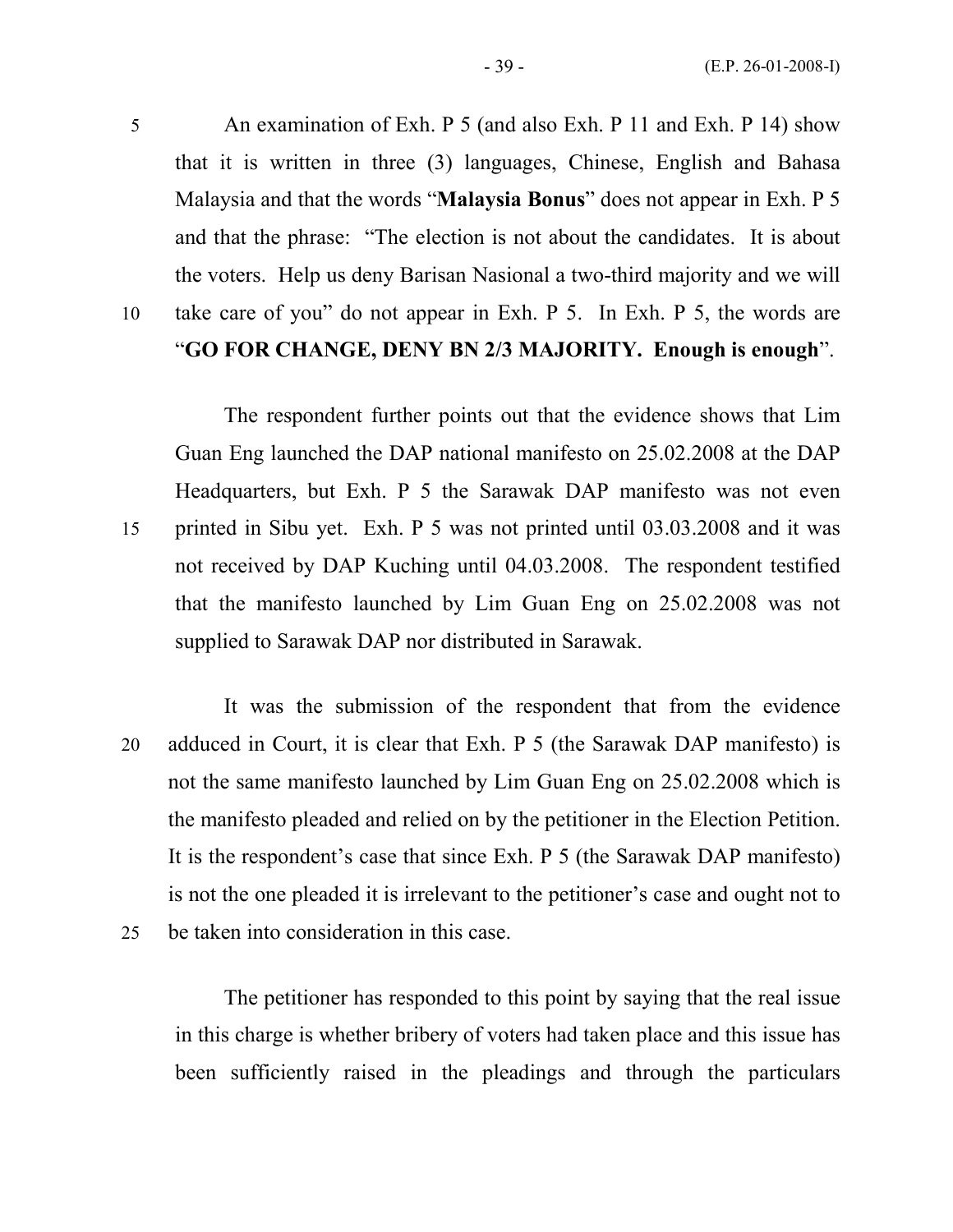5 supplied the allegation that a promise to give RM6,000.00 for households earning less that RM6,000.00 or less per annum had been pleaded. Therefore, he should be allowed to use the Sarawak DAP manifesto to prove this charge.

I do not agree with the petitioner. I find the respondent's point well 10 taken and with merit. It is a well settled principle of adjectival law that no party can go beyond his own pleadings by which he is bound. In Yew Wan Leong V Lai Ko Chye [1990] 1 CLJ (Rep.) 330, the then Supreme Court approved of the following passage in the decision of Sharma J in the case of Janagi V Ong Boon Kiat.

15 "In disposing of a suit or matter involving a disputed question of fact it is not proper for the Court to displace the case made by a party in its pleadings and give effect to an entirely new case which the party had not made out in its own pleadings. The trial of a suit should be confined to the pleas on which the parties are at variance".

- 20 It is very clear to me that the case made out by the petitioner in his pleadings is that the promise to give voters in the Bandar Kuching constituency a Malaysia Bonus of RM6,000.00 for those with household income of RM6,000.00 or less per annum, was contained in the DAP 2008 Election Manifesto which was launched by Lim Guan Eng on 25.02.2008 at 25 DAP Party Headquarters, which is the DAP national manifesto. According
- to the petitioner's pleadings it is the DAP national manifesto that contained the offer of the promise of money which induced the voters to vote for the respondent.

 But the evidence before the Court shows that the manifesto launched 30 by Lim Guan Eng at the national level (DAP national manifesto) in the DAP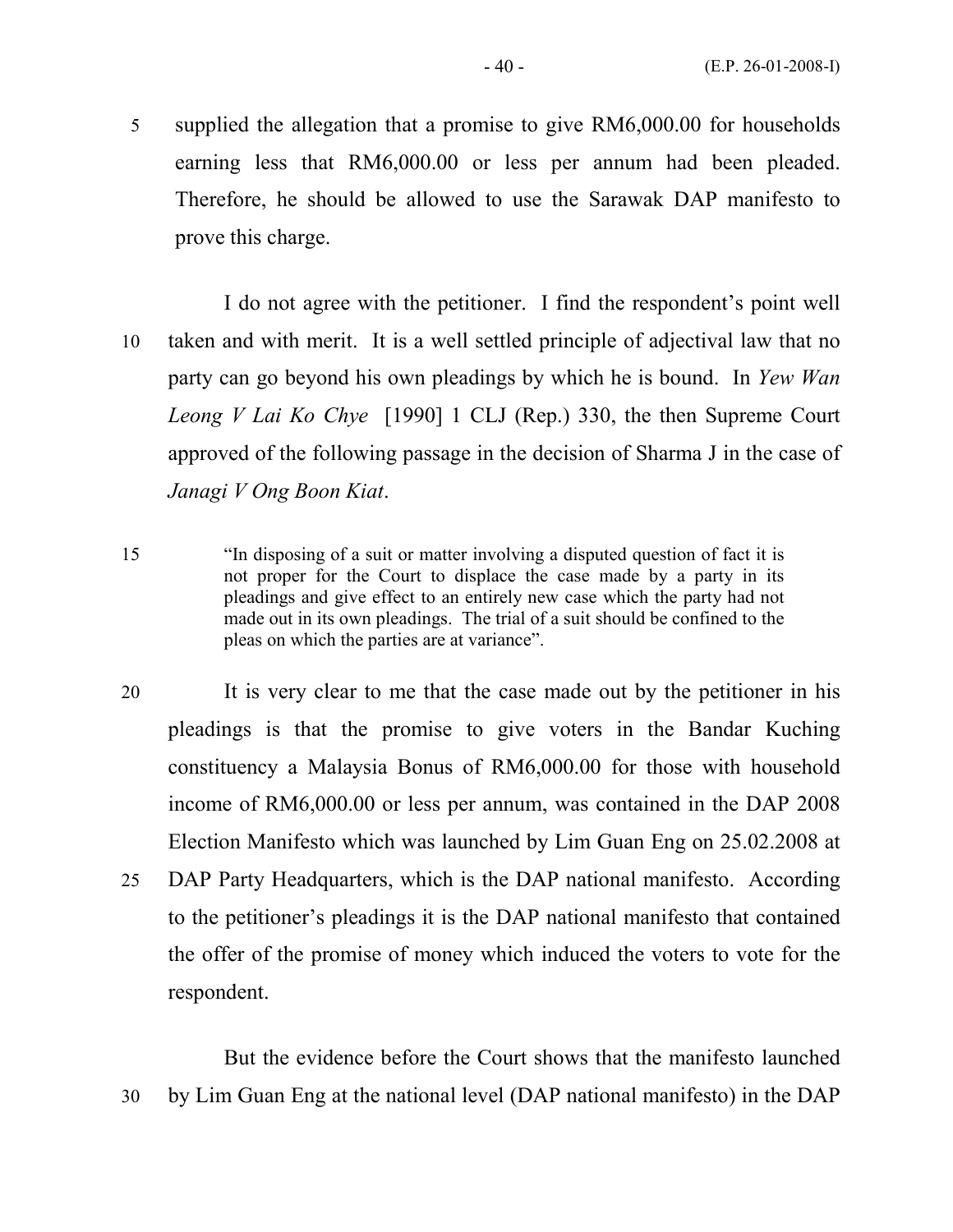- 5 Headquarters and the manifesto launched by DAP Sarawak State Chairman Wong Ho Leng are not the same. It is equally clear to me that the case which the petitioner now tries to make out is that the promise of money and the inducement to vote for the respondent was contained in Exh. P 5 i.e. the Sarawak DAP manifesto which is clearly not his pleaded case and which he
- 10 cannot be allowed to do. It is clear from the evidence of PW 1, PW 2 and PW 4 that they each received the Sarawak DAP manifesto as a result of which they were allegedly induced to vote for the respondent or to refrain from voting. But the use of the Sarawak DAP manifesto was not the pleaded case of the petitioner. In Doabia's Election Manual 4<sup>th</sup> Edn 1967 Vol. 2
- 15 page 501, the learned author wrote with regard to the charge of bribery that:

 "Clear and unequivocal proof is required before a case of bribery can be established. The allegation made should be of a definite nature. The evidence to prove a corrupt practice other than that alleged cannot be allowed to be adduced: Sarla Devi Pathak V Brender Singh 20 ELR 275".

- 20 So too here. The petitioner cannot rely on the evidence that it was what was stated in the Sarawak DAP manifesto that induced PW 1, PW 2 and PW 4 to vote or not to vote to sustain this charge, when it was never alleged in the Election Petition to be so.
- In answer to the contention of counsel for the petitioner that the issue 25 of bribery had been sufficiently raised by pleading that the promise of RM6,000.00 had been made and so other evidence may be relied on in support of the charge, I would say that whilst it is true that the allegation about the promise of RM6,000.00 was pleaded, it was expressly pleaded that the promise was made by the DAP 2008 Election Manifesto available in four 30 (4) different languages and a sensible reading of the whole of Paragraph 3 of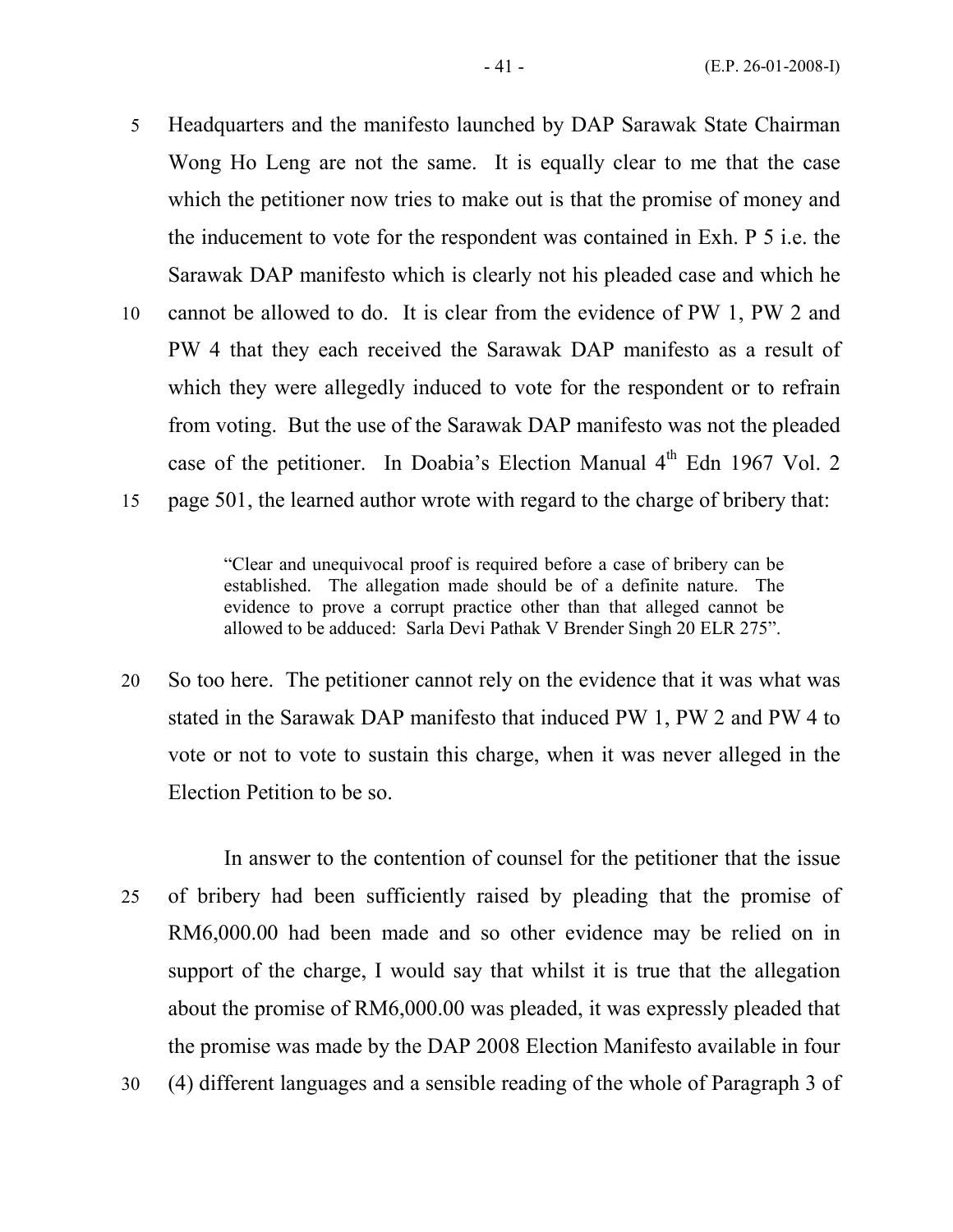5 the Election Petition shows that the "DAP 2008 Election Manifesto" being referred to is the DAP national manifesto launched at DAP Headquarters on 25.02.2008 and not the Sarawak DAP manifesto which did not even exist on that date. Since it was not a part of the petitioner's pleaded case that the voters were induced by what was stated in the Sarawak DAP manifesto, he

10 cannot be permitted now to make out a case different from what he pleaded. Without being able to rely on the evidence of the Sarawak DAP manifesto (Exh. P 5), the charge of bribery cannot be sustained. It is not proved and must fail.

 If I am wrong in what I have said, I go on now to consider whether it 15 is proved that the alleged bribery has occurred, in that, PW 1, PW 2 and PW 4 were induced to vote or refrain from voting as a result of the promise of the Malaysia Bonus of RM6,000.00.

 Two questions arise here: (a) whether they were so induced as alleged and (b) even if they were, was the promise of the Malaysia Bonus a corrupt 20 practice?

With regard to question  $(a)$ , it should be noted that the petitioner does not seek to avoid the respondent's election on the ground that general bribery has occurred in the Bandar Kuching constituency (under s. 32(a) of the Act). The case he puts forward is that three (3) voters in the person of

25 PW 1, PW 2 and PW 4 were induced to vote or refrain from voting by what was stated in the election manifesto they each received, which the evidence shows was the Sarawak DAP manifesto Exh. P 5. It is not their evidence that they were induced by what they read in the newspapers or other news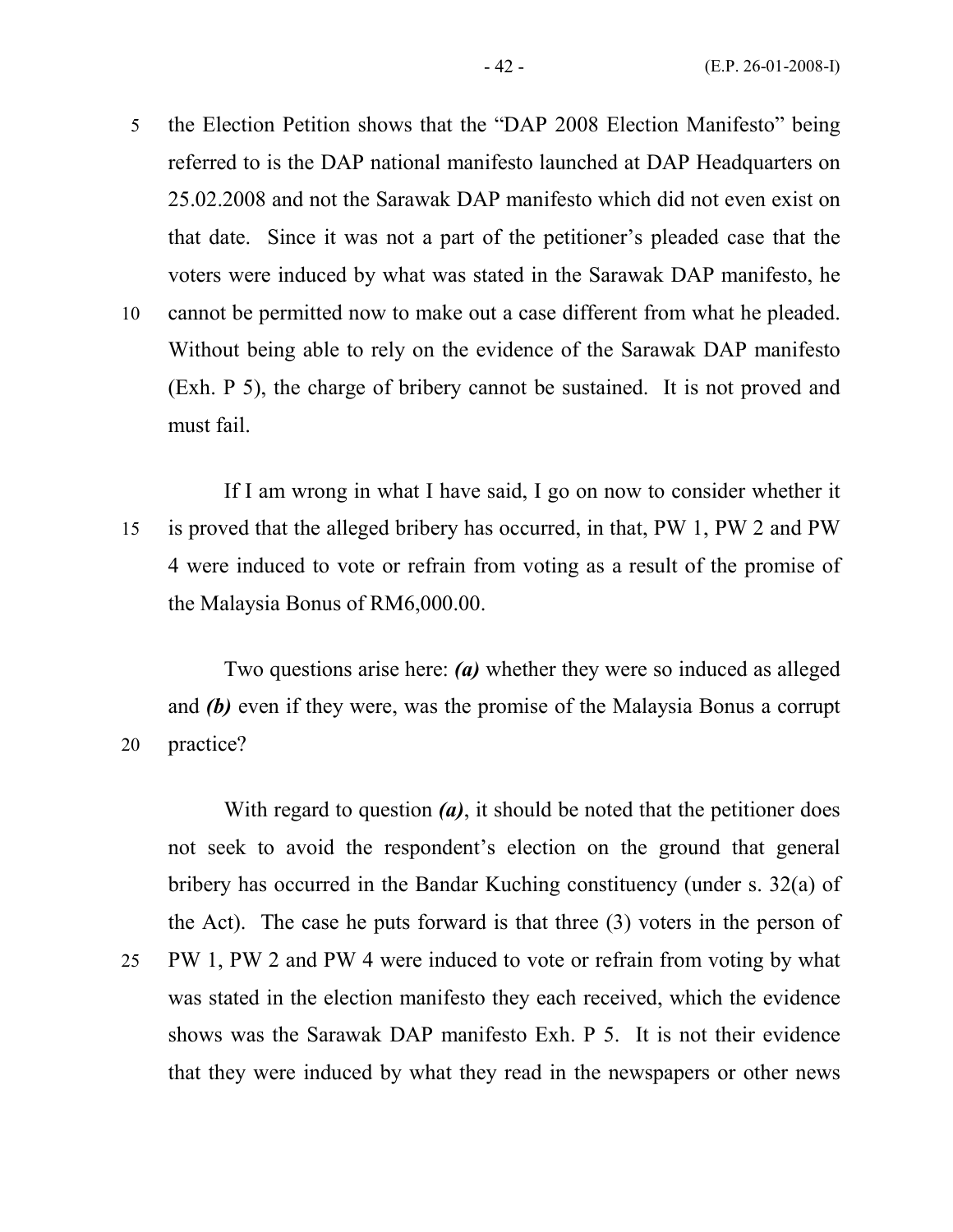- 5 media. The question is: Did these witnesses receive the manifesto so as to read it and be thereby induced as alleged? I do not think so. PW 1 alleges he received Exh. P 5 in the mailbox of his house at Stutong, while PW 2 said he received it from DAP supporters at Tabuan Jaya coffee shop on or about 04.03.2008, while PW 4 said he received the manifesto at his house one (1)
- 10 week before the election (which was on 08.03.2008). But it was the evidence of the respondent that the Sarawak DAP manifesto (Exh. P5) was never distributed out door to door to the residences of the electorate within the Bandar Kuching constituency. It was also his evidence that the Sarawak DAP manifesto (Exh. P 5) was not delivered to the Kuching DAP Office by
- 15 the DAP Sibu Office until 04.03.2008, and owing to its limited copies (3,000) were not distributed to the voters until 06 and 07.03.2008 during DAP Ceramahs at night held by the respondent in Bandar Kuching constituency and by Voon Lee Shan in Stampin constituency. I accept the evidence of the respondent on his point. He explained both in his evidence
- 20 in chief and cross-examination why the Sarawak DAP manifesto was not distributed door to door in his constituency and why only 3,000 copies were available for distribution at Ceramahs. The respondent said in crossexamination:
- "When the helpers go out to distribute pamphlets, each would have 25 hundreds or even thousands of pamphlets to distribute. Therefore, it is our arrangement that if one batch of helpers go out, they would only distribute one type of pamphlet each time. It takes them about a day or two to distribute one type of pamphlet to all the houses and shops within the constituency of Bandar Kuching. We timed the printing of our pamphlets 30 at the interval of two days per pamphlet. We have about 5 pamphlets during the election time. If we were to have our Sarawak DAP manifesto distributed door to door, we have to assign an additional batch of helpers, we have to reimburse than on the fuel, food and on top of that if we were to have our manifesto distributed door to door, we will need at least 35 50,000 copies of booklets just to cover the two constituencies in Bandar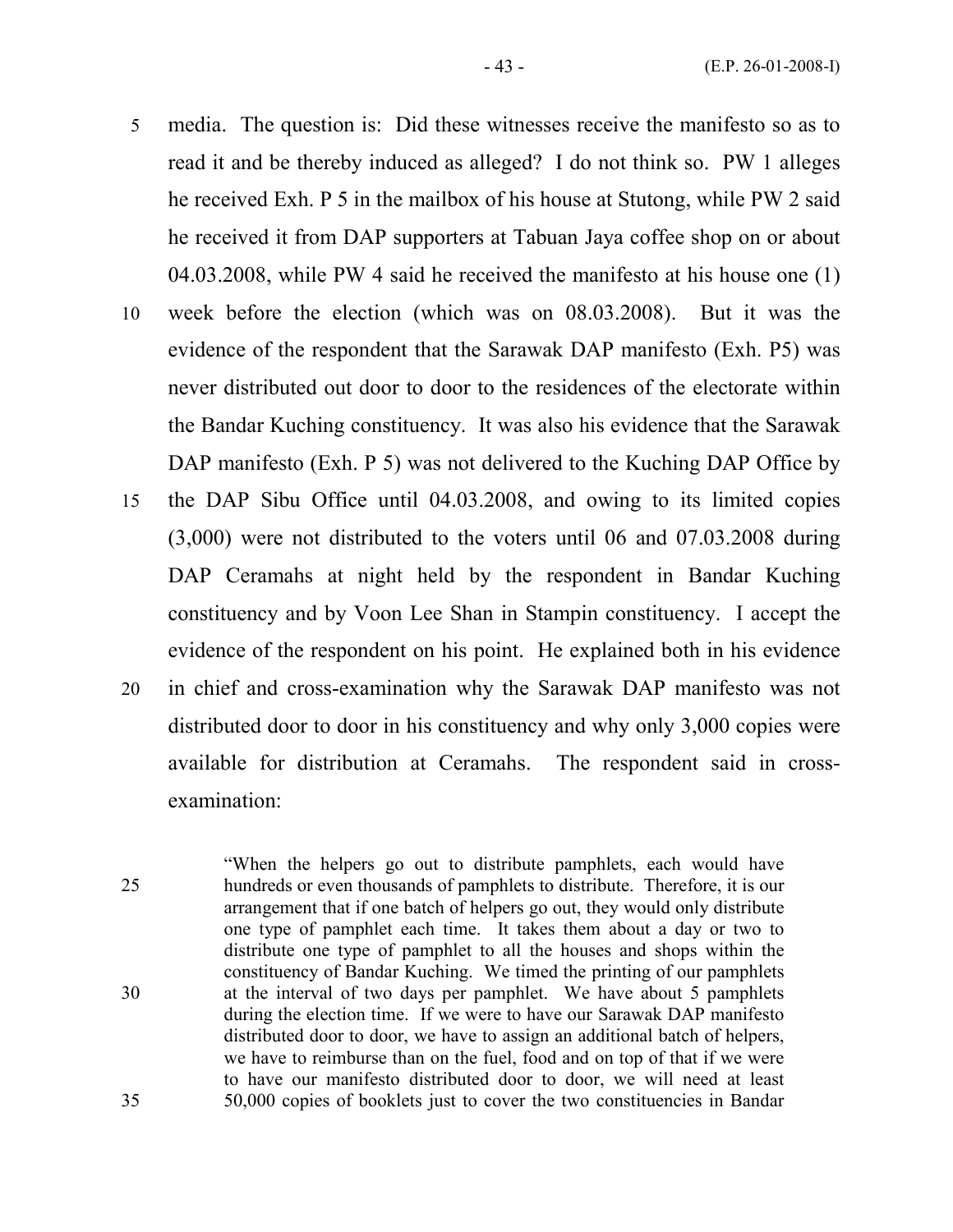5 Kuching and Stampin. Since the contents are all reported in the newspapers, we decided to save cost and just to hand over the 3,000 copies in the Ceramahs in Bandar Kuching and Stampin".

 I find nothing improbable in the explanations. The respondent's explanation for not distributing the manifesto house to house i.e. manpower 10 and financial constraints in his election campaign, and his evidence that the Sarawak DAP manifesto was only distributed two days before polling which I view as a matter of his own political strategy, is not unbelievable to me.

 For these reasons, I find that PW 2 and PW 4 could not possibly have received the Sarawak DAP manifesto on the dates they claim to have 15 allegedly received them when the same were not even printed, and PW 1, PW 2 and PW 4 could not possibly have received the same at the places stated by them when the same were distributed only on 06 and 07.03.2008 at the Ceramahs, so as to have read the Sarawak DAP manifesto and be induced by what was stated in it as alleged. I do not believe their story on 20 this point.

 Another reason for saying that PW 1 and PW 4 could not have been induced by what they allegedly read in the manifesto about the promise of RM6,000.00 is that the amount was stated to be payable to those with household income of RM6,000.00 or less per annum. The word 25 "Household" is defined in Black's Law Dictionary Revised 4<sup>th</sup> Edn at page 873 as meaning: "A family living together. Those who dwell under the same roof and composed a family". Webster: "A man's family living together constitutes his household, though be may have gone to another state".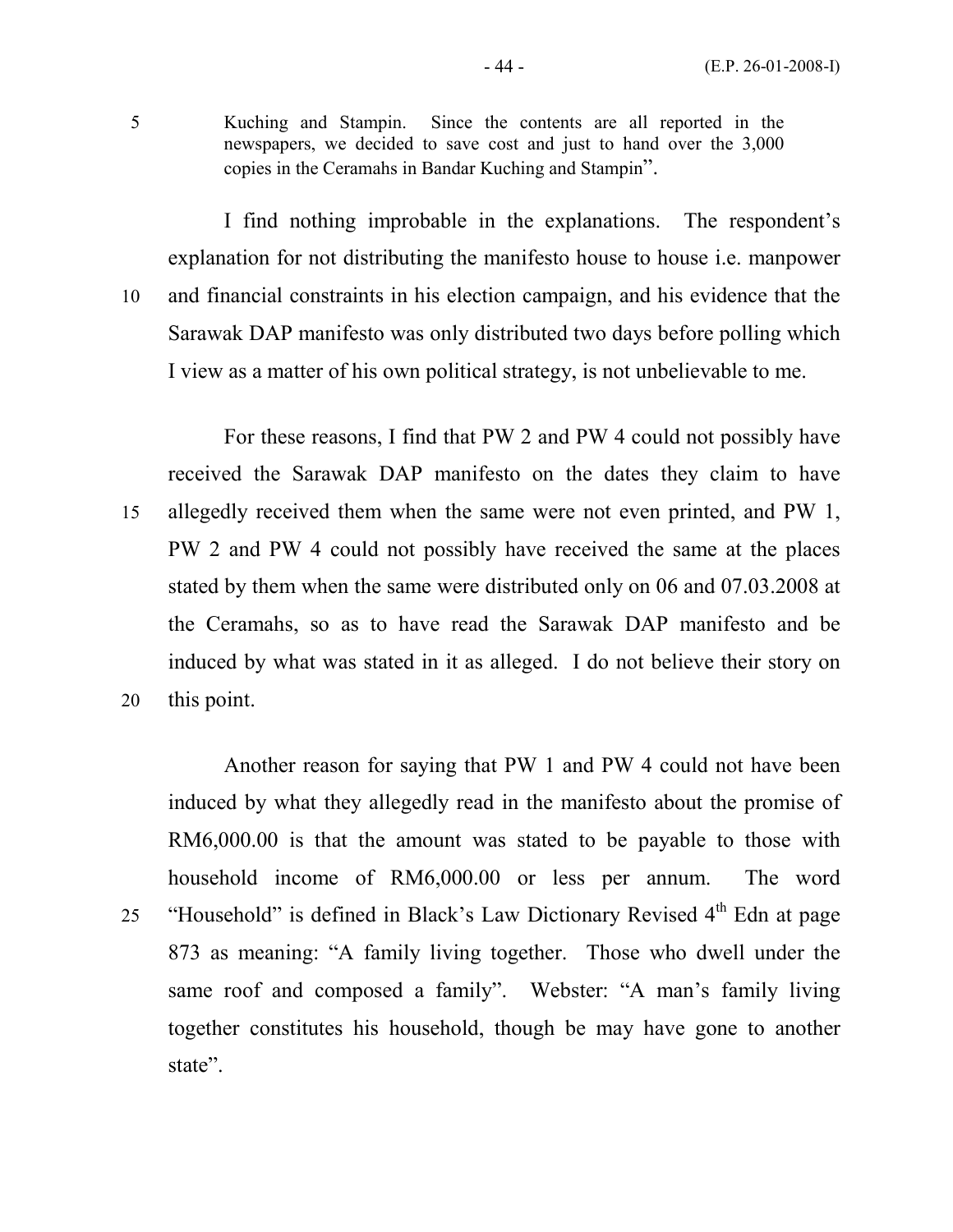5 PW 1 told the Court that his household income was about RM3,000.00 to RM4,000.00 per month. He had a son who worked as a Bank Officer earning about RM2,000.00 to RM3,000.00 per month and that his son gave him about RM1,800.00 per month. PW 4 told the Court that his income was about RM400 – RM450.00 per month and his wife's income 10 was RM500.00 per month and his eldest daughter worked in the Customs Department.

 It is clear to me that both PW 1 and PW 4 enjoyed household income well in excess of RM6,000.00 per annum and they must have known that they were not entitled to the Malaysia Bonus of RM6,000.00 and so could 15 not have been influenced or induced by what was stated in the manifesto as they allege.

 As far as PW 2 is concerned, I do not believe his story that he refrained from voting because he was induced or influenced by what was stated in the Sarawak DAP manifesto. In his cross-examination PW 2 20 admitted that he came to Court to lie. It was put to him:

- "Put : That you came to this Court to lie.
- A : That was because of these people....

And when it was further put to him:

"Put : That you came to this Court for one purpose only and that 25 purpose is to earn some money.

A : The Court recorded that the witness does not answer".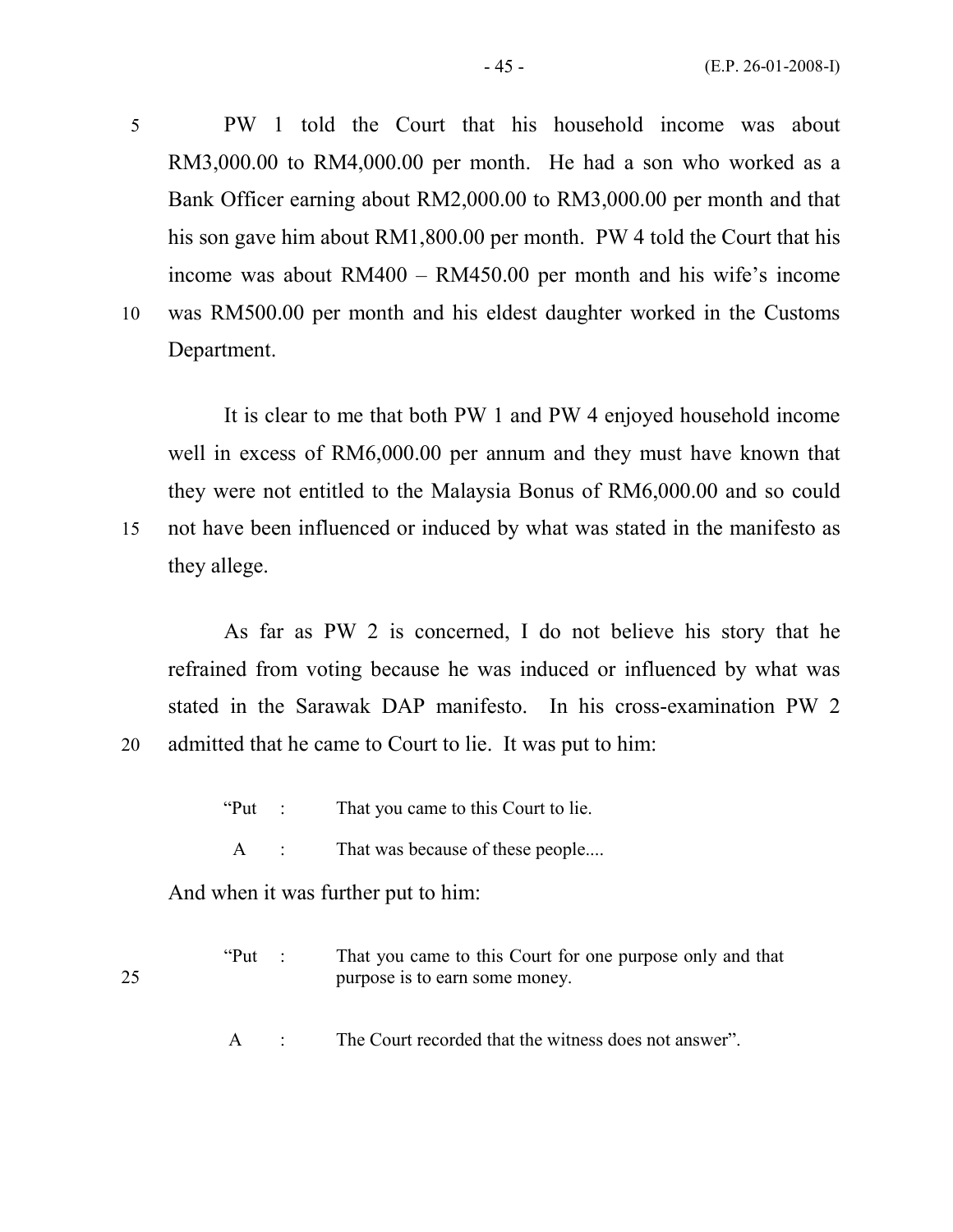Q : Yesterday you were also asked whether your only reason to come to Court was to make money. But you didn't answer and kept quiet. I want to ask you, did you come to Court to make some money.

Chairman of SUPP Youth Central. PW 2 came to give evidence as a witness because he wanted to earn money and he was prepared to lie to do so. His evidence regarding having refrained from voting because of what was stated in the Sarawak DAP manifesto cannot be believed at all.

15 Turning now to question (b) i.e. was the promise of the Malaysia Bonus a corrupt practice? I find that it was not. I say so for the following reasons.

Black's Law Dictionary  $8<sup>th</sup>$  Edn defines a Manifesto as a formal written statement publicly declaring the issuer's principles, policies or 20 intentions. Looking at the Sarawak DAP manifesto as a whole which runs to some 15 page, of which the promise to "Declare bonus up to RM6,000.00" was only one of the many topics raised in the manifesto. Reading the manifesto in a fair, objective and reasonable manner, I agree with learned counsel for the respondent that the document contained only a declaration to 25 the general public of Sarawak DAP's public policy or promise of public action without interfering with the free exercise of the electoral right of the voters. The manifesto highlighted and explained the DAP's election pledges and appeals to the electors to vote DAP candidates for a change for better quality of education, a brighter future for children, to promise effective

<sup>10</sup> A : Yes".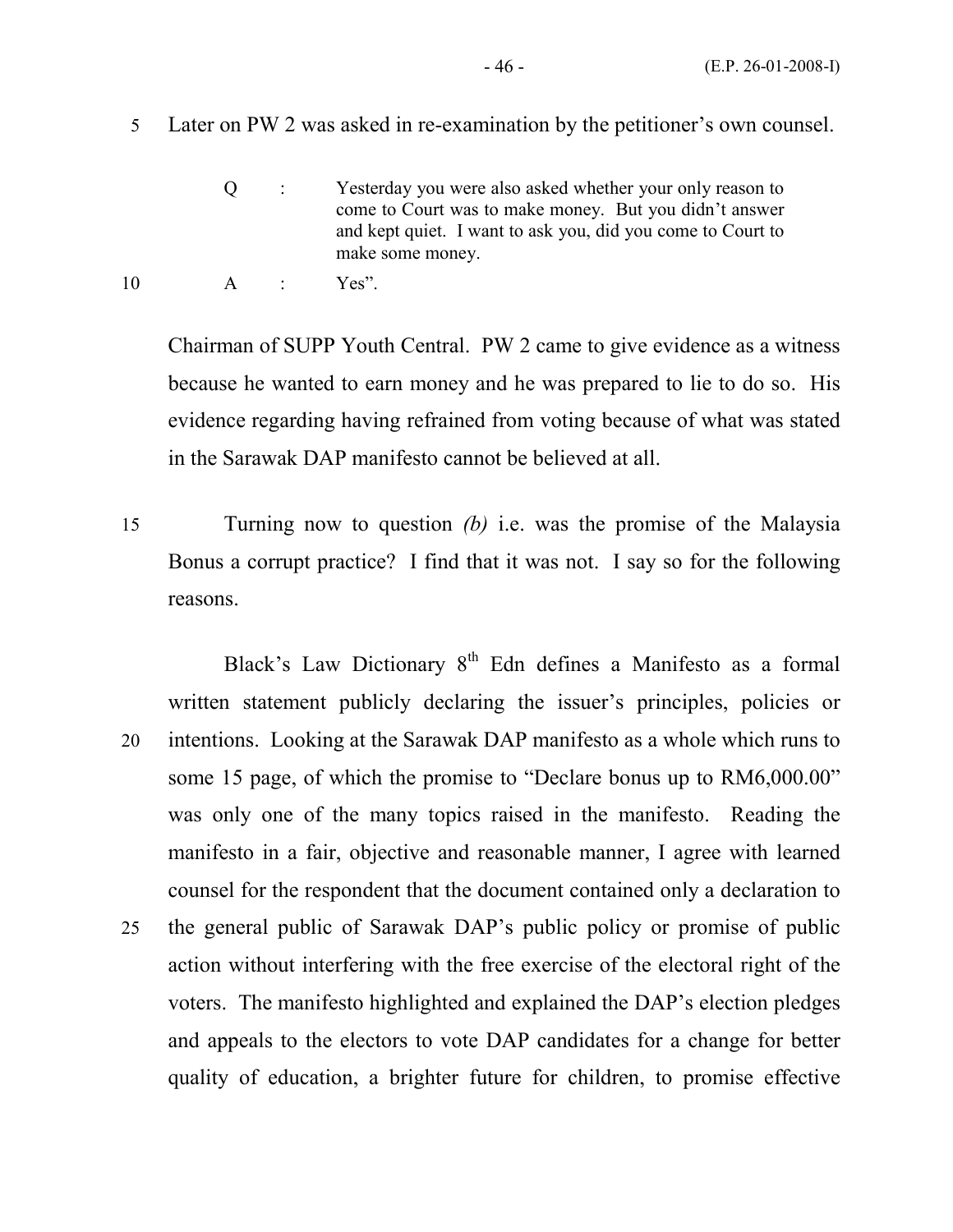5 check and balances in government, and in that part dealing with "Better Living Standard" a "Declaration bonus of up to RM6,000.00 for those with household income of RM6,000.00 or less per annum" is found along with some seven (7) other promises like improving the roads and infrastructure and to build a railway system in Sarawak, a promise of quality accessible 10 and affordable healthcare for all Malaysians, and to create employment opportunities to name a few.

 In Gangadhar Maithani V Narendra Singh Bhandari 18 ELR 124, it was held that a promise of public action which does not bring any private or personal benefit to voters but giving advantage to the benefit of the whole 15 constituency, and a declaration of public policy, cannot possibly be regarded as bribery within the meaning of s. 123(1) RPA of India. Also in Dhartipakar V Rajir Gandhi AIR 1592 SC, it was held that the declaration of public policy or a promise of public action or promise to develop the constituency in general do not interfere with the free exercise of electoral 20 rights as the same do not constitute bribery or undue influence. In my judgment, the Sarawak DAP manifesto was a normal election manifesto of a political party promising public action to amongst other things better the living standards of the public at large including those whose household income per year is less than RM6,000.00. The promises made in the 25 manifesto is not one where individual or personal advantage can be obtained. Neither was the manifesto made for the benefit of one person, the public promise was made for the benefit of all voters and not just for voters in Bandar Kuching nor was it a promise by Chong Chieng Jen the respondent personally. It is clear that the manifesto belonged to all the DAP 30 candidates contesting in Sarawak and was not a manifesto of the respondent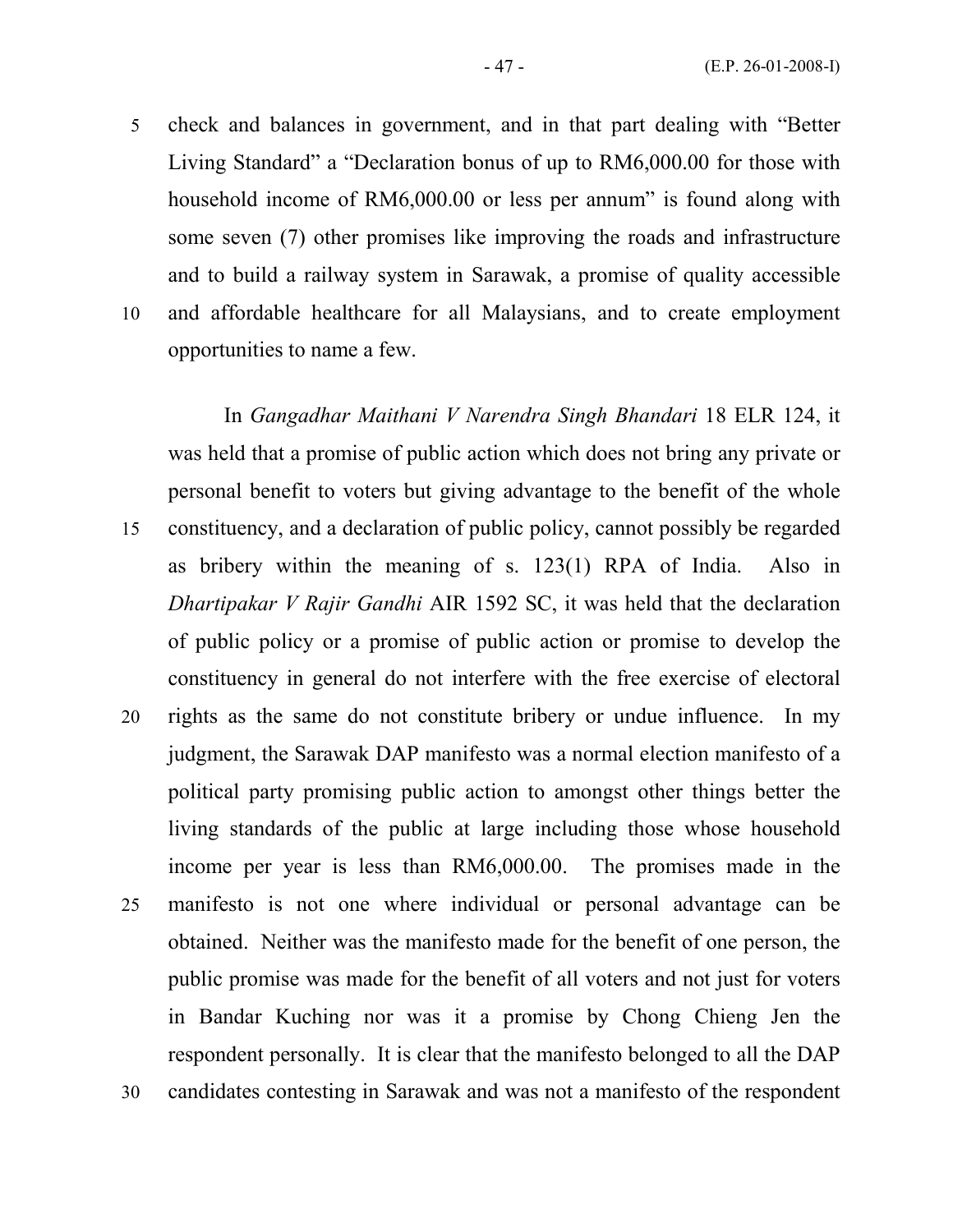5 only. Besides, there is no suggestion that the RM6,000.00 would be paid by the respondent to the voters from his personal funds. The respondent was not the only DAP candidate in the election and there is no reason why he should pledge his personal fortune in exchange for votes of other constituencies. The manifesto was clearly meant for the benefit of the 10 Sarawak DAP party as a whole and nor did it make the promise of the

RM6,000.00 on condition that the voters vote for the respondent.

 From the authorities or case law cited to me by both parties, it is essential for the purpose of proving the corrupt practice of bribery, to establish an element of "bargain" with voters for their votes. (See Wong

15 Hua Seh V Abang Mohd Porkan Bin Haji Abang Budiman & Ding Kuong Hiing (Sibu High Court Election Petition 26.01.2008 where the authorities are reviewed). I find no evidence of the element of bargain between the respondent and the voters in Bandar Kuching constituency. The promise in the manifesto so clearly calls for public action which will benefit the public 20 as a whole in Sarawak. It clearly cannot constitute bribery.

 For all the above reasons, I find that a case has not been made out of any infraction of s.  $10(a)$  and s.  $32(c)$  of the Act. This charge has not been proved beyond reasonable doubt. It fails.

#### THE FORTH CHARGE

25 The charge here is that the respondent had exerted undue influence over the voters in the Bandar Kuching constituency in the manner stated in the petition in that the respondent is alleged to have published or with his knowledge or consent published false statements in a pamphlet or campaign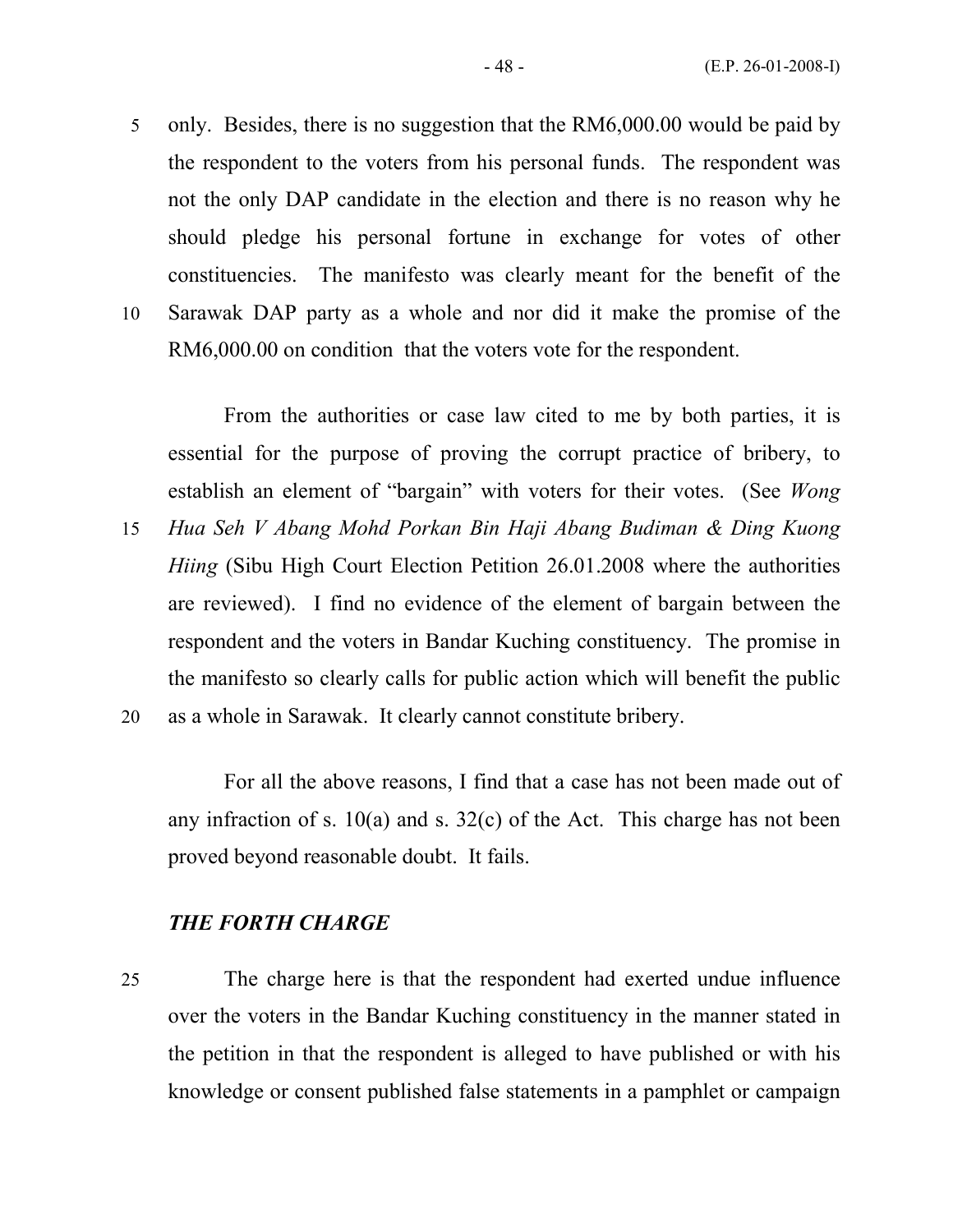5 material entitled "CORRUPTION-OUR NO. 1 ENEMY", so as to induce the voters to vote for him.

The pamphlet contained the following statements:

 "Morgan Stanley estimates that since our country losses US100,000.000.00 through corruption which has resulted in increased 10 business operation costs, devaluation of Ringgit and real income and increased financial burden of the people, making the rich richer and the poor poorer.

> Police corruption is now at its worst, crime rate likewise. Malaysia recorded an unprecedented 200,000 reported crimes in 2007.

15 To improve our economy, we need to clean up the BN politicians.

Barisan Nasional has no political will to fight corruption.

 A STRONGER DAP WILL FORCE BN GOVERNMENT TO CHANGE FOR THE BETTER".

It is the petitioner's case that what is stated above are false statements or

20 imputations made intentionally and maliciously to invoke anger in the voters in Bandar Kuching constituency so that they would be influenced to vote against the Barisan Nasional.

 The respondent contended that this charge should be struck out as it does not disclose a complete cause of action in that it is vague embarrassing 25 and not precise as the exact nature of the false statements or imputations is not made clear. I do not agree. The petitioner has given particulars that it is the statements in the pamphlet that are false statements or imputations. I do not think the charge is embarrassing or vague as alleged.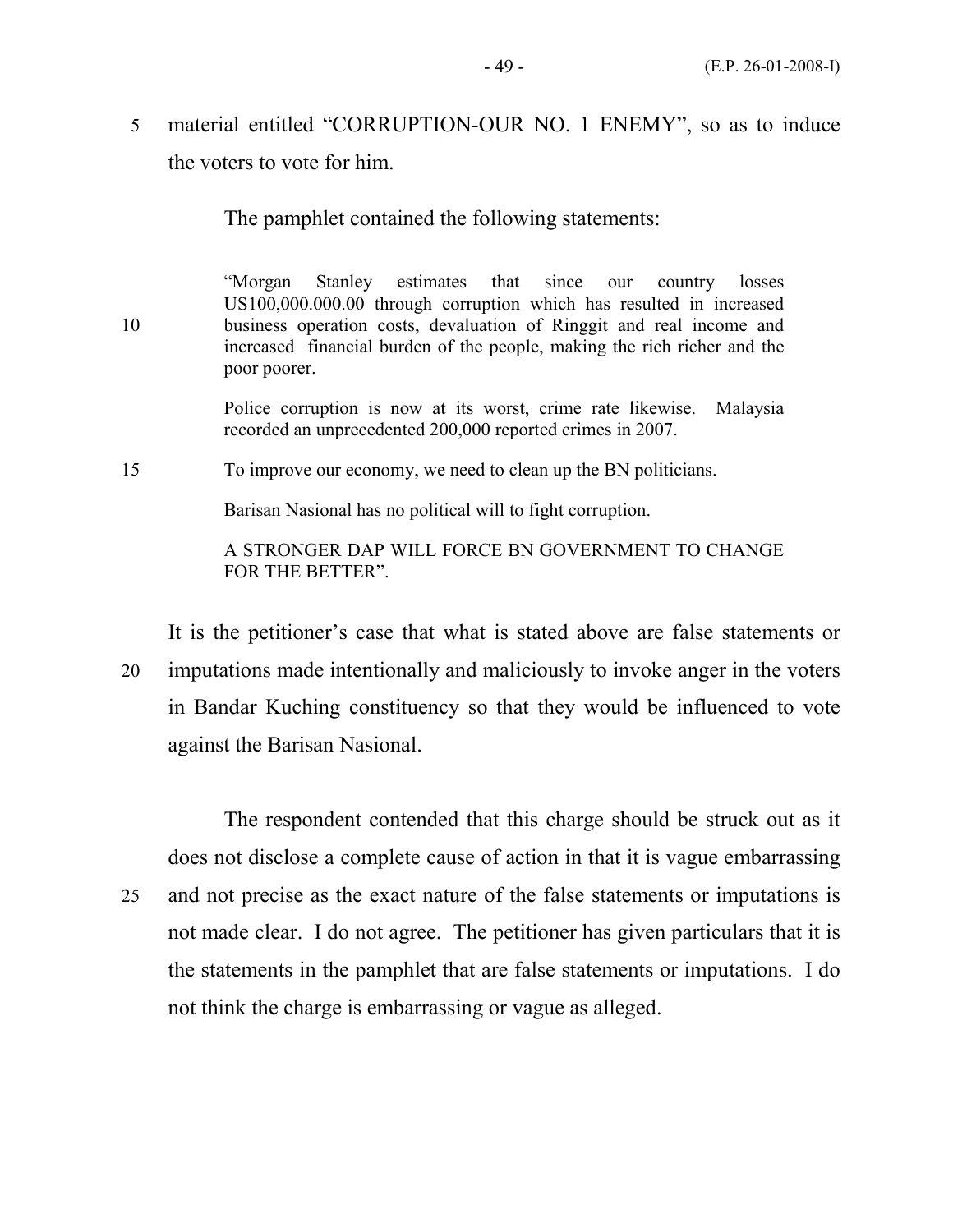5 The issue in this charge is whether the publication of the pamphlet by the respondent, of which there is no dispute, constitutes a ground on which his election may be avoided. The petitioner's pleaded case is that by publishing the pamphlet, the respondent had committed an offence of corrupt practice of undue influence by reason whereof his election may be 10 avoided under s. 32(c) of the Act.

With regard to the statements in the pamphlet "Corruption-Our No. 1 Enemy" (Exh. P 6), Mr. Desmond Leong (PW 5) testified in Court that the pamphlet was delivered to the DAP Kuching Office on 02.02.2008 together with the bill dated 02.02.2008. It was before the Chinese New Year (The 15 Chinese New Year fell on 07.02.2008). It is not in dispute that nomination day for candidates in the election was on 24.02.2008.

 The petitioner (PW 1) testified in Court under cross-examination that he received the pamphlet (Exh. P 6) in his mailbox sometime before the Chinese New Year in 2008. PW 1 also told the Court that he was not sure of 20 the exact date but he knew it was before Chinese New Year. PW 1 also agreed in his cross-examination that the pamphlet (Exh. P 6) had nothing to do with the election. He also conceded that the pamphlet (Exh. P 6) has no reference to Mr. Sim Yaw Yen.

 It will be recalled that the petitioner seeks to avoid the respondent's 25 election on this ground under s. 32(c) of the Act. To constitute a ground under s. 32(c), it is an essential ingredient that the corrupt practice must be committed in connection with the election, and the alleged act must be committed by the candidate, or with the candidate's knowledge or consent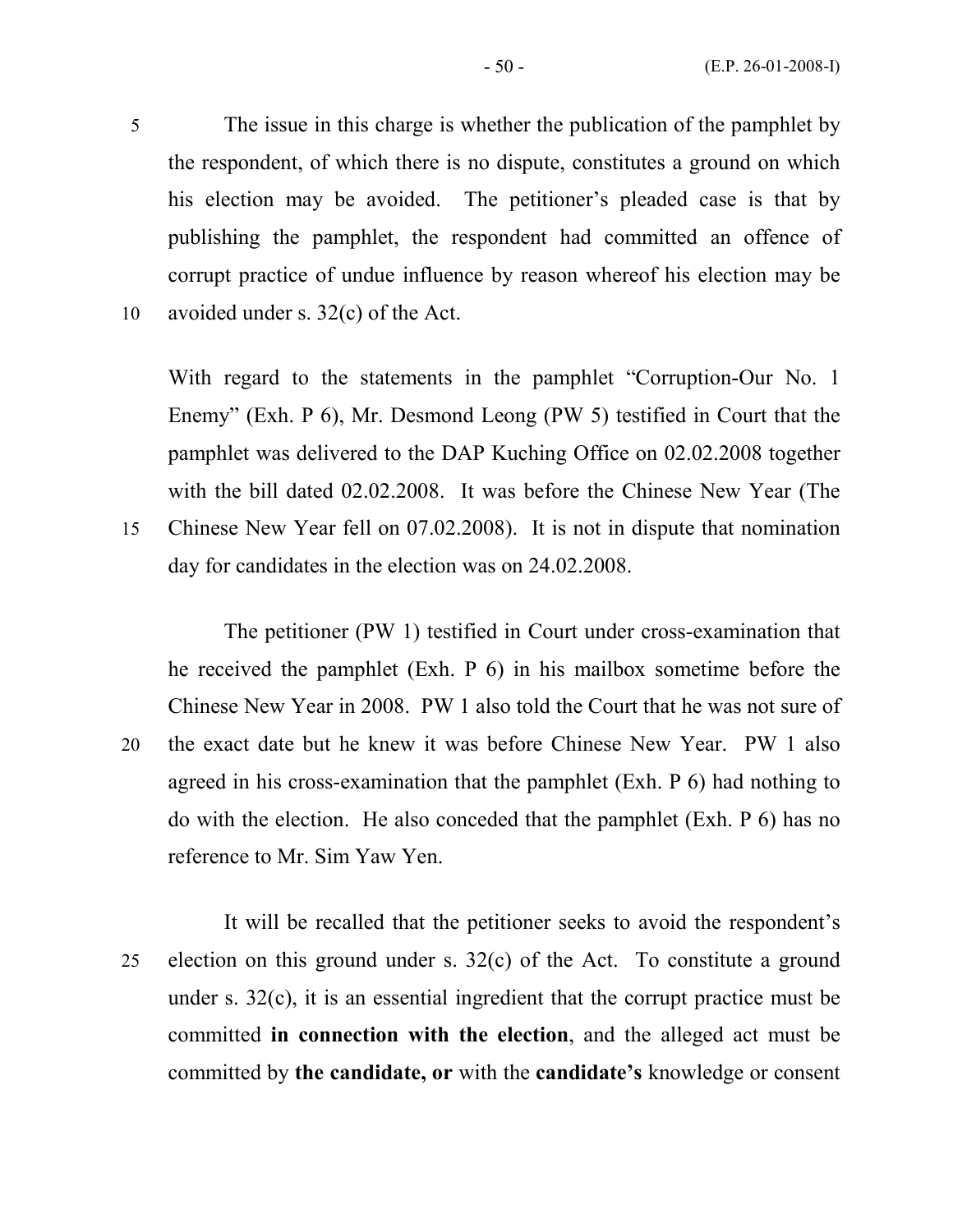- 5 or by the candidate's agent. Since nomination day fell on 24.02.2008 and the pamphlet (Exh. P 6) was received by PW 1 before Chinese New Year on 07.02.2008, I agree with learned counsel for the respondent that it cannot be said that the act of corrupt practice was committed by the candidate or with the candidate's knowledge or consent and that it was committed in
- 10 connection with the election, there being no candidate within the meaning of s. 32(c) of the Act until 24.02.2008 which was nomination day. A "candidate" is defined in s. 2 of the Act as "a person who is nominated in accordance with any regulations made under this Act as a candidate for the election". That being the case, I do not find this charge made out under s. 15 32(c) of the Act.

 If I am wrong in what I say, I still find this charge not made out for the following reasons.

 There is no evidence before the Court that the minds of the voters in Bandar Kuching constituency were so influenced or over powered by what 20 was stated in the pamphlet (Exh. P 6) that they could not freely exercise their electoral rights. PW 1 did not give any evidence of that sort at all. In fact PW 1 said that Chinese phrases, words and images in the pamphlet are used during Chinese New Year and that even though the pamphlet says "Strengthen DAP", he does not find it objectionable. What PW 1 said 25 certainly cannot support an allegation of undue influence.

The petitioner has pleaded in para 3(4)(b) of the Election Petition as part of his particulars that the petitioner is alleged to have committed an offence under s. 4A of the Act. But s. 4A is not categorised or classified as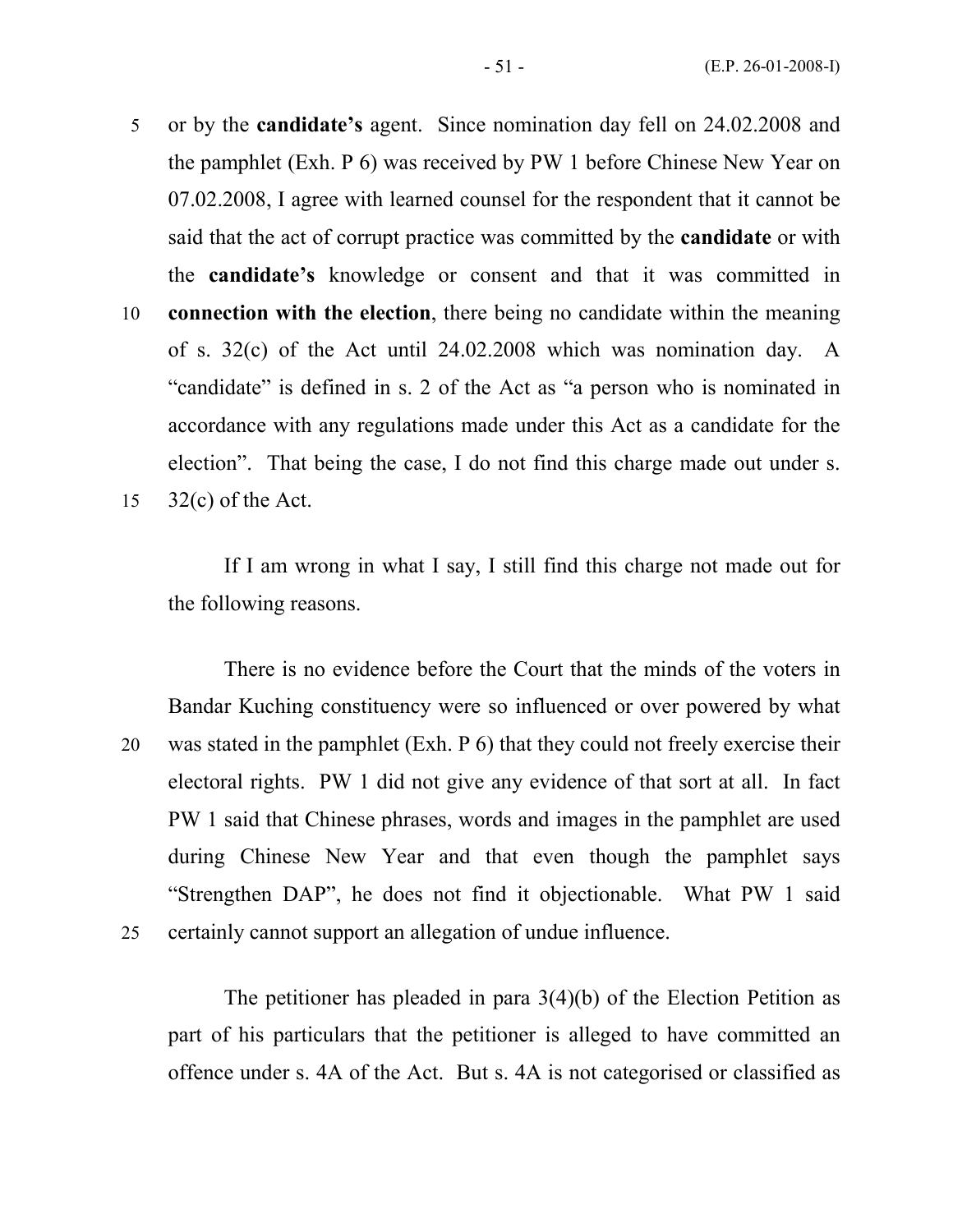5 an offence of corrupt practice or illegal practice within the meaning of s 32(c) of the Act. The offence (under s. 4A) is clearly outside the ambit of corrupt practice or illegal practice and not within the meaning of s. 32(c). Although a conviction under s. 4 A by the Court will entail a disqualification for membership of Parliament and may be a ground for avoiding the 10 respondent's election under s. 32(b) of the Act (which has not been pleaded

in this case at all) but clearly not do so under s. 32(c).

With regard to the other particulars set out by the petitioner in para  $3(4)(c)$  of the Election Petition which alleged false statements of fact affecting the personal conduct or character of Sim Yaw Yen as a candidate, I 15 agree with learned counsel for the respondent that a close examination of the pamphlet (Exh. P 6) shows that it talks nothing about Sim Yaw Yen nor do the statements in the pamphlet concern Mr. Sim Yaw Yen or his personal conduct and character neither as a candidate nor with conduct of the election.

20 For all the reasons given above, I find this charge not proved beyond reasonable doubt against the respondent.

#### THE FIFTH CHARGE

 In this charge the petitioner alleges that the respondent exercised undue influence over the voters in the Bandar Kuching constituency by the 25 various ways described in his petition by publishing or with his knowledge or consent publishing a pamphlet entitled "SAY 'ENOUGH IS ENOUGH' TO SUPP, SAY 'NO' TO CM" (Exh. P 8). It is alleged that this pamphlet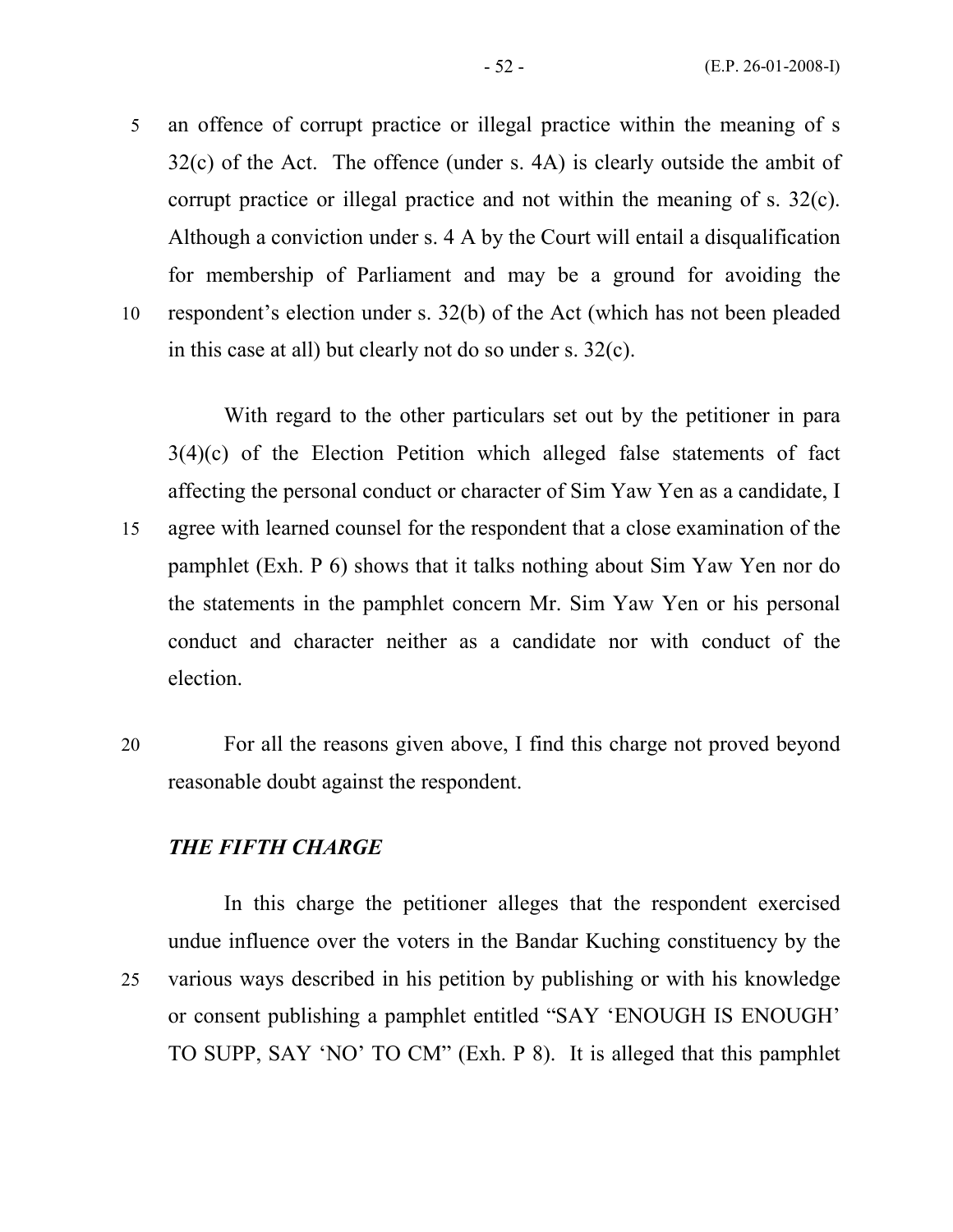5 contained misleading imputations against Mr. Sim Yaw Yen so as to induce or compel the voters to vote for the respondent.

 The petitioner alleges that in the pamphlet (Ehx. P 8) the respondent alleged that there was impropriety in relation to the award of government contracts to two (2) companies i.e. Titanium Management Sdn. Bhd, and 10 Cahya Mata Sarawak Berhad due to family ties between some of the shareholders in these companies and the Chief Minister of Sarawak. In relation of Titanium Management Sdn. Bhd., the pamphlet alleges that a contract to build 322 bridges was improperly awarded to it as the Chief Minister's son is one of its shareholders. Also, included in the pamphlet 15 (Exh. P8) is a table which lists the projects awarded by the government to Cahya Mata Sarawak Group. In addition to the statements, photographs of two (2) SUPP leaders (but not Sim Yaw Yen) appear in the pamphlet which the petitioner alleges is to impute to the voters in Bandar Kuching constituency that SUPP leaders are powerless to stop the Chief Minister and 20 his family in the alleged improprieties.

 The respondent in his evidence explained that the information in the pamphlet (Exh. P 8) regarding Titanium Management Sdn. Bhd. is based on the Auditor-General Malaysia's Report for 2006 (Exh. D 73) while that about Cahya Mata was obtained from the website of Cahya Mata Sarawak 25 Berhad itself.

 According to the petitioner the statements in the pamphlet (Exh. P 8) contain false imputations or misrepresentations which were deliberately intended to mislead the voters in the Bandar Kuching constituency that Sim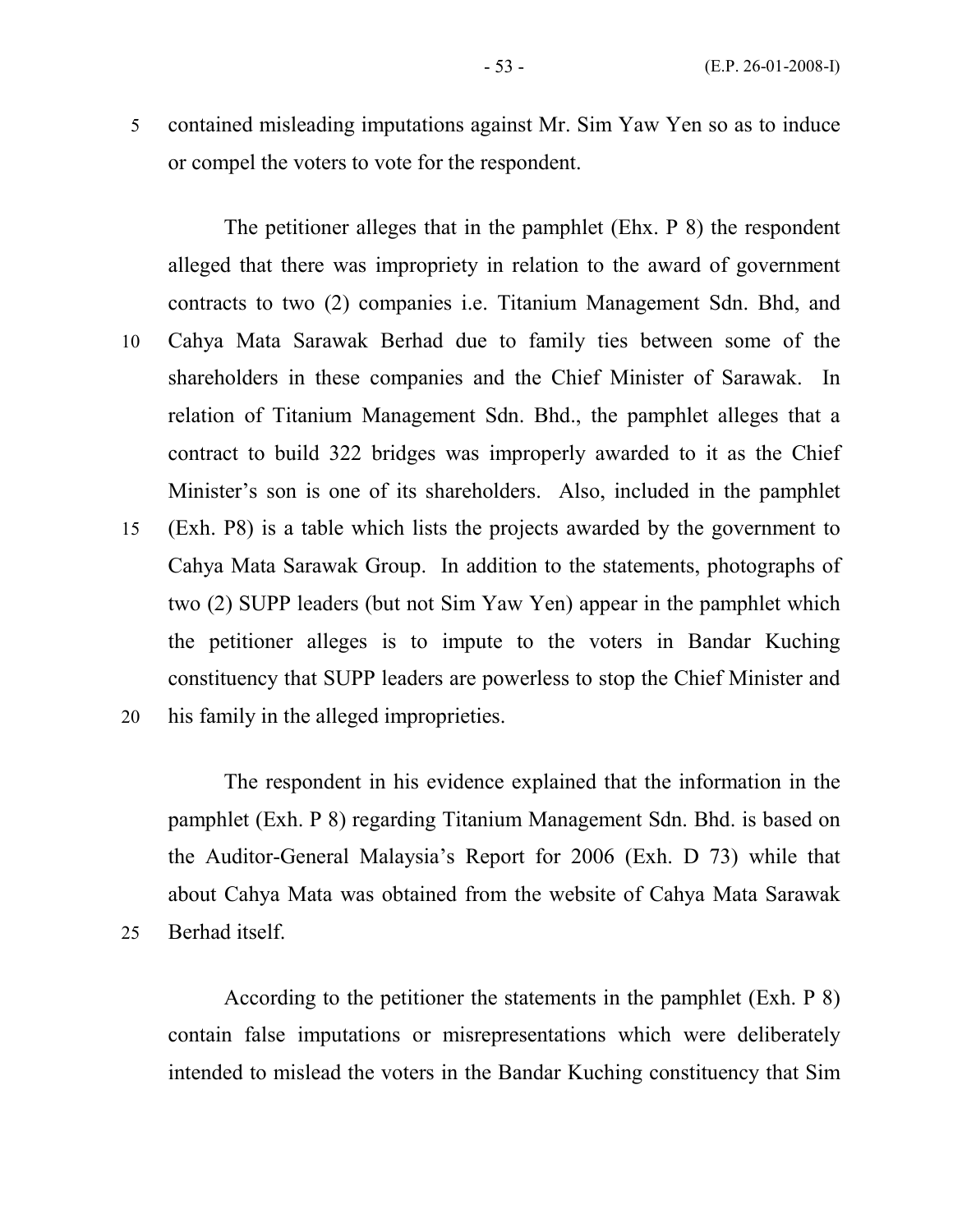5 Yaw Yen was powerless to stop the alleged improprieties of the Chief Minister and his family in order to compel and induce the voters to vote for him.

In his evidence the petitioner PW 1 said this about the pamphlet (Exh.

P 8):

10 "I understand what was written there. When I read it before election, I believe it. My overall reaction on the matters before the election was all the projects in Sarawak were monopolised by the CM's son's company. This will cause us to be angry with the government and it will lead the votes to be cast for the opposition. I believe it because there was a 15 specific amount mentioned for the projects and also what type of projects is mentioned. The other reason I believe it because in the second page of the pamphlet there is also a photo or our Second Finance Minister, Dato' Sri Wong Soon Koh. The other reason is that in the front page of the pamphlet there is a photo of our CM and President of SUPP. In this 20 picture, the SUPP President has been demonised. Indirectly the picture influence or leads the voters to vote for the opposition".

It is clear to me that the allegation in the charge which is pleaded against the respondent is that he published statements containing misleading imputations against Sim Yaw Yen who was the rival candidate to the 25 respondent in the Bandar Kuching constituency. However, examining the pamphlet (Exh. P 8) and what is stated there and considering the evidence adduced in Court whether through PW 1 or otherwise, they just do not touch or concern Sim Yaw Yen at all, neither with regard to his public and political activities, nor to his personal conduct and character too. There is a 30 world of difference between saying SUPP dare not speak up for the people on the one hand and saying that Sim Yaw Yen dare not do so on the other hand. One is a reference to a political party and the other is a reference to the personal qualities of an individual. Here the charge is that the misleading imputations are against Sim Yaw Yen personally and not against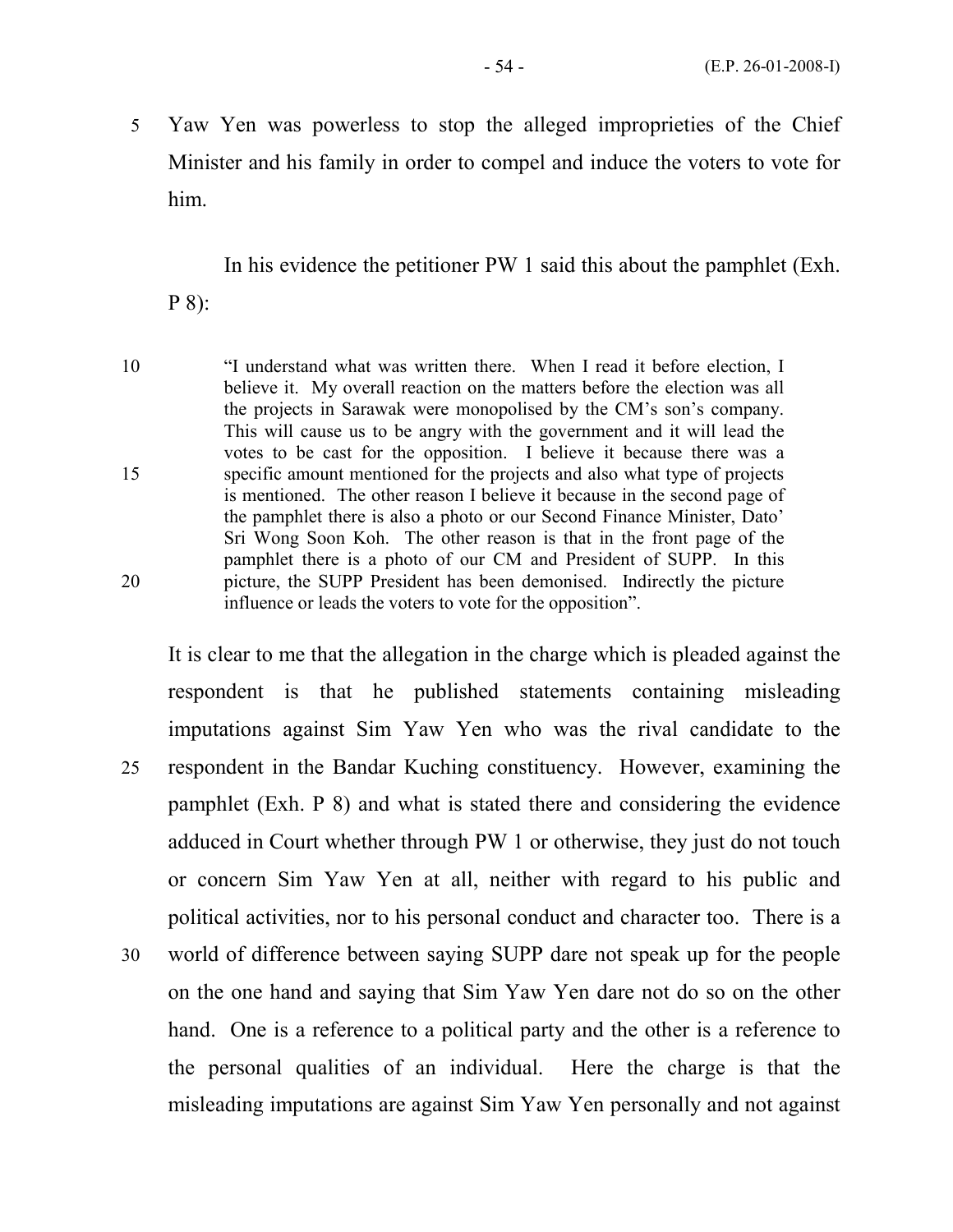5 the SUPP party or Dato' Wong Soon Koh. The evidence adduced by the petitioner relating to this charge is totally irrelevant to the charge pleaded in the petition and cannot be acted on.

 Even if the evidence is not irrelevant and may be acted on, I just do not see how the evidence can support a charge of undue influence under s. 10 9(1) of the Act. Since nothing at all was said in the pamphlet regarding Sim Yaw Yen and given the fact that PW 1 had testified that the statements in the pamphlet (Exh. P 8) were true and given further PW 1's admission that the statements do not concern the candidate Sim Yaw Yen at all, I just do not see how it can be said that PW 1's mind or that of any other voter in Bandar 15 Kuching was so overpowered that they were left with no free will in the exercise of their electoral rights and were compelled or induced to vote for the respondent.

 For all the reasons given above, I find that this charge has not been proved against the respondent beyond reasonable doubt. In his submissions, 20 learned counsel for the petitioner said that the respondent had not called any evidence to prove that the statements in the pamphlet were true. The short answer to that submission which was also made in respect of the other charges is that I did not find that the evidential burden had shifted onto the respondent to do so on this and all the other charges in the petition.

25 In the result, I have found none of the five (5) charges pleaded against the respondent proved beyond reasonable doubt. I accordingly dismiss the petition with costs to the respondent. In accordance with s. 36(1) of the Act, I declare that the respondent Chong Chieng Jen was duly elected as the